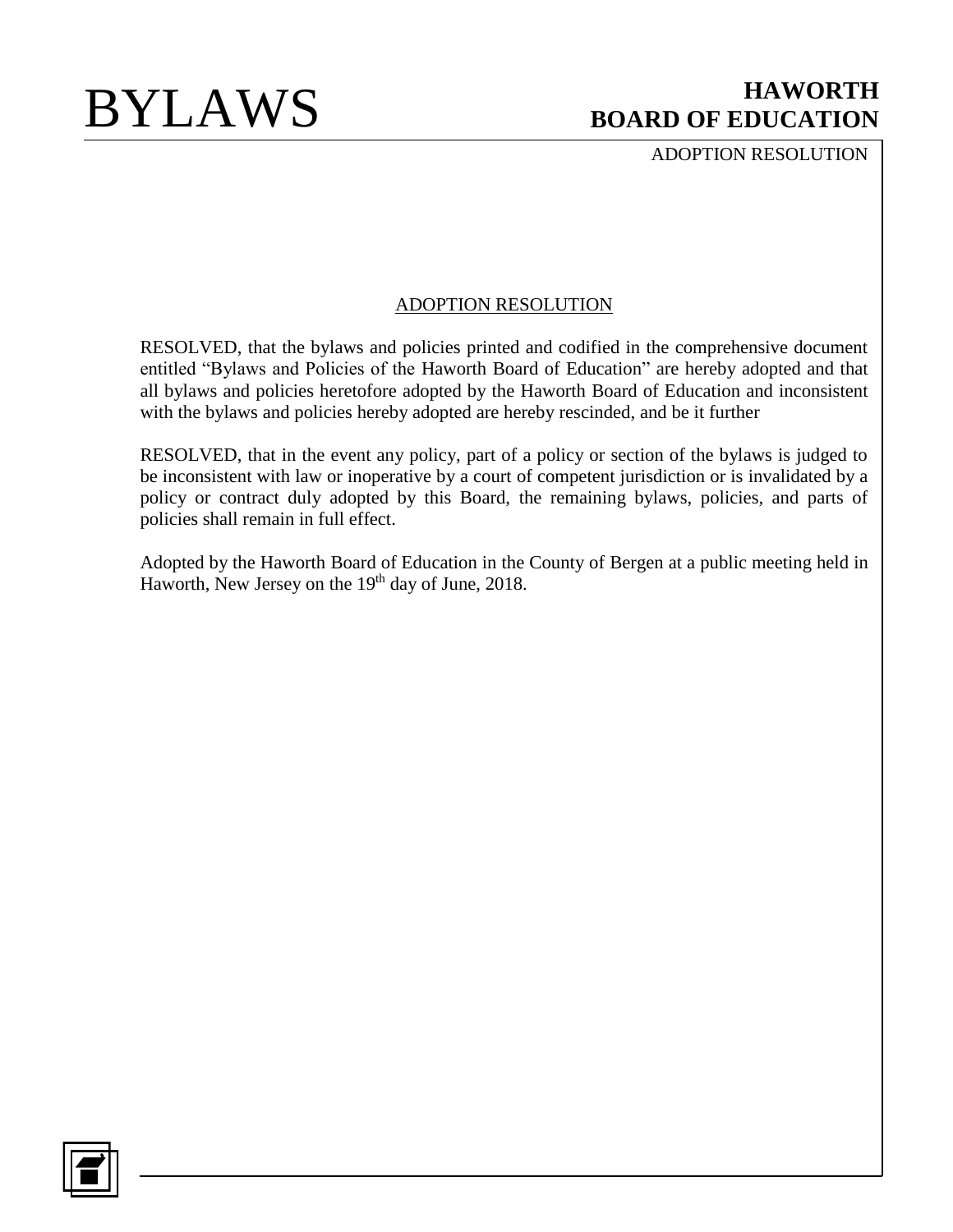INTRODUCTION 0000.02/page 1 of 4 **M**

## 0000.02 INTRODUCTION

Definitions

The following terms used in these bylaws, policies, and regulations shall have the meanings set forth below unless the context requires a different meaning or a different definition is supplied:

"Board" means the Board of Education of Haworth.

"Bylaw" means a rule of the Board for its own operation.

"Chief School Administrator" means the Chief Executive Officer of this school district, whose title in this district is Superintendent.

"Collective Bargaining", "Negotiated Agreement", or "Collective Bargaining Agreement" means a contract collectively negotiated by the Board of Education and a recognized bargaining unit.

"Commissioner" means the New Jersey State Commissioner of Education.

"Core Curriculum Content Standards" means the New Jersey Student Learning Standards.

"County Superintendent" means the Executive County Superintendent of Schools designated by the Department of Education for this school district.

"Day" means a calendar day.

"Division of Youth and Family Services" or "DYFS" means the New Jersey Department of Children and Families – Division of Child Protection and Permanency or DCP&P.

"Executive County Superintendent" means the "County Superintendent designated by the Department of Education for this school district."

"Full Board" means the authorized number of voting members of the Board of Education.

"Meeting" means a gathering that is attended by or open to all of the members of the Board of Education, held with the intent on the part of the Board members present to discuss or act as a unit on the specific public business of the Board of Education.

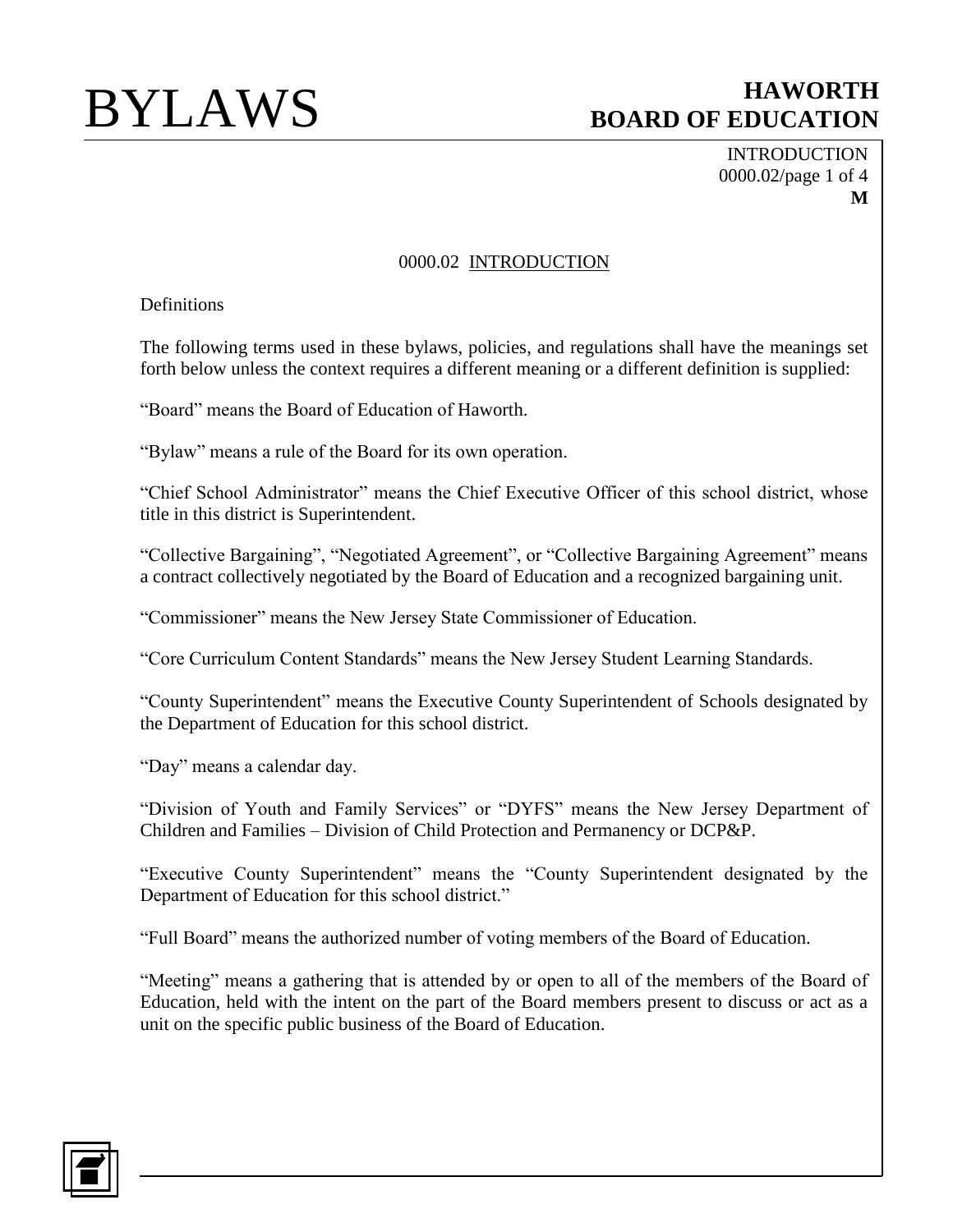INTRODUCTION 0000.02/page 2 of 4

"New Jersey Student Learning Standards" or "NJSLS" means standards adopted by the State Board of Education on May 1, 1996, and as thereafter revised by the State Board, and the Common Core State Standards adopted by the State Board on June 16, 2010, and as thereafter revised by the State Board, that describe the knowledge and skills all New Jersey students are expected to acquire by benchmark grades in the following areas: English language arts; mathematics; science; social studies; visual and performing arts; comprehensive health and physical education; world languages; technology; and 21st century life and careers. The standards are established for the provision of a thorough and efficient education pursuant to N.J.S.A. 18A:7F-46 and as a basis for the evaluation of school districts in accordance with N.J.A.C. 6A:30.

"Parent" means the natural parent(s), adoptive parent(s), legal guardian(s), foster parent(s), or parent surrogate(s) of a student. Where parents are separated or divorced, "parent" means the person or agency who has legal custody of the student, as well as the natural or adoptive parent(s) of the student provided such parental rights have not been terminated by a court of appropriate jurisdiction.

"Policy" means a Statement, formally adopted by the Board of Education, in which the Board recognizes the mandates and constraints of law, establishes practices and standards binding on staff members and students, and gives direction to the Superintendent.

"President" means the President of the Board of Education.

"Principal" means the administrator in charge of a school building or facility; except where prohibited by law, "Principal or designee" means the qualified person duly delegated by the Principal to discharge a particular duty in place of the Principal.

"Professional employee" means an employee who holds a position for which a certificate issued by the New Jersey State Board of Examiners is required.

"Pupil" means a student enrolled in a school in this district.

"Regulation" means a Statement developed and promulgated by the Superintendent that details the specific operations by which Board policy or a legal mandate is implemented.

"Secretary" means the Secretary of the Board of Education.

"Student" means a pupil enrolled in a school in this district.

"Superintendent" means the Chief School Administrator of this school district; except where prohibited by law, "Superintendent or designee" means the qualified person duly delegated by the Superintendent to discharge a particular duty in place of the Superintendent.

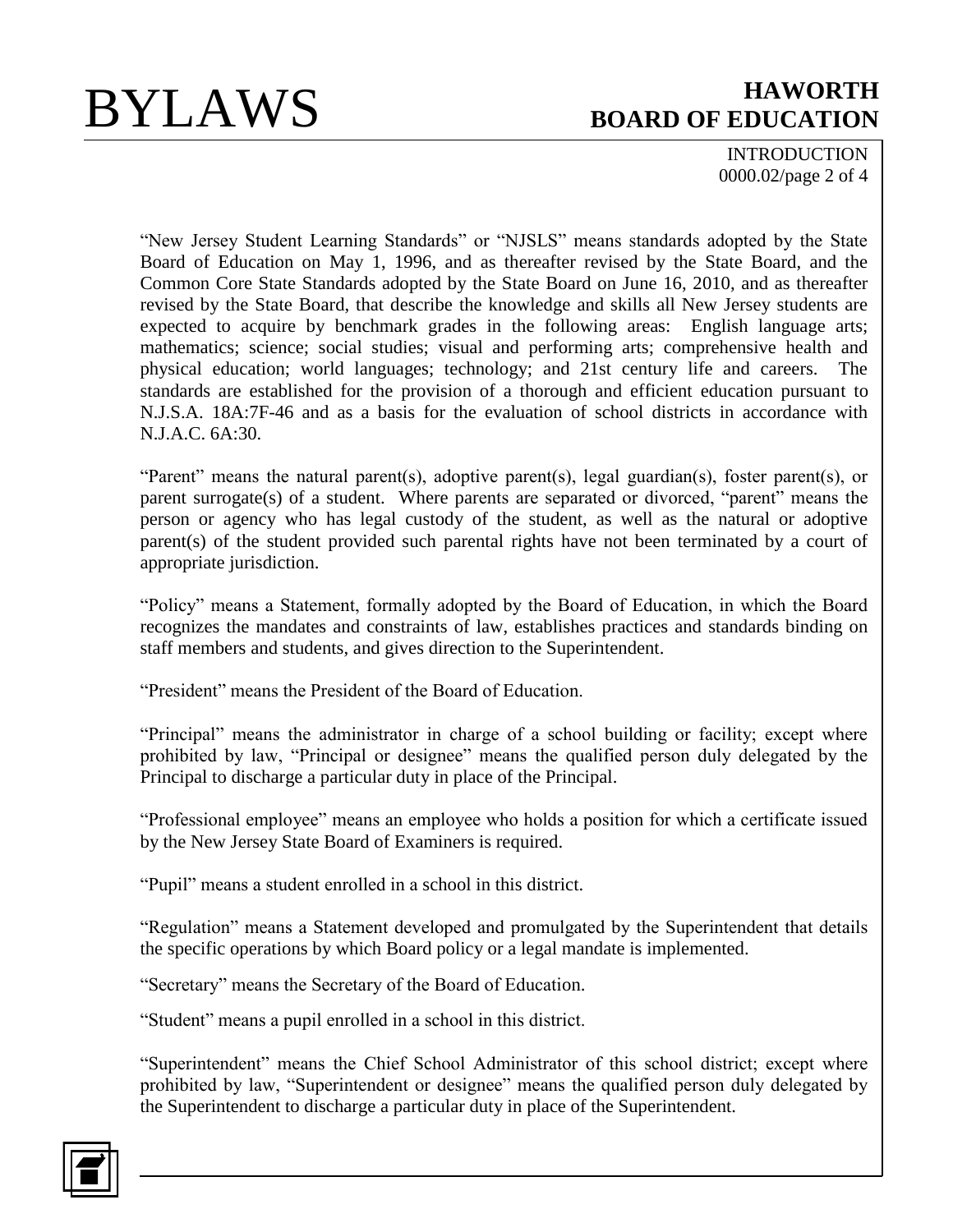INTRODUCTION 0000.02/page 3 of 4

"Support staff member" means an employee who holds a position for which no certificate issued by the New Jersey State Board of Examiners is required.

"Teaching staff member" means an employee who holds a position for which a certificate issued by the New Jersey State Board of Examiners is required.

"Treasurer" means the Treasurer of School Moneys for this school district.

## **Construction**

The following rules of construction apply to these bylaws, policies and regulations:

- 1. Wherever possible, language shall be given its clear and ordinary interpretation;
- 2. Language shall be construed to have a meaning that complies with law;
- 3. In the event bylaws, policies and regulations conflict with one another, the later adopted bylaw, policy or regulation shall take precedence over the earlier, and the more specific bylaw, policy or regulation shall take precedence over the more general;
- 4. Except as otherwise provided by the context, the auxiliary verbs "shall," "will," and "must" indicate a mandated action, and the auxiliary verb "may" indicates an action that is permitted but is not mandated.

### Effectuation

Except as may otherwise be expressly provided, a bylaw, policy or regulation will become effective on the date it is adopted and a revised bylaw, policy or regulation will become effective on the date it is revised.

### **Citations**

Bylaws, policies and regulations may contain citations to the following codifications of State and Federal laws and regulations:

- 1. United States Code U.S.C.
- 2. United States Regulations Code of Federal Regulations (C.F.R.)
- 3. New Jersey Statutes

N.J.S.A. 2C Code of Criminal Justice N.J.S.A. 9 Children-Juvenile and Domestic Relations N.J.S.A. 10 Civil Rights N.J.S.A. 11 Civil Service

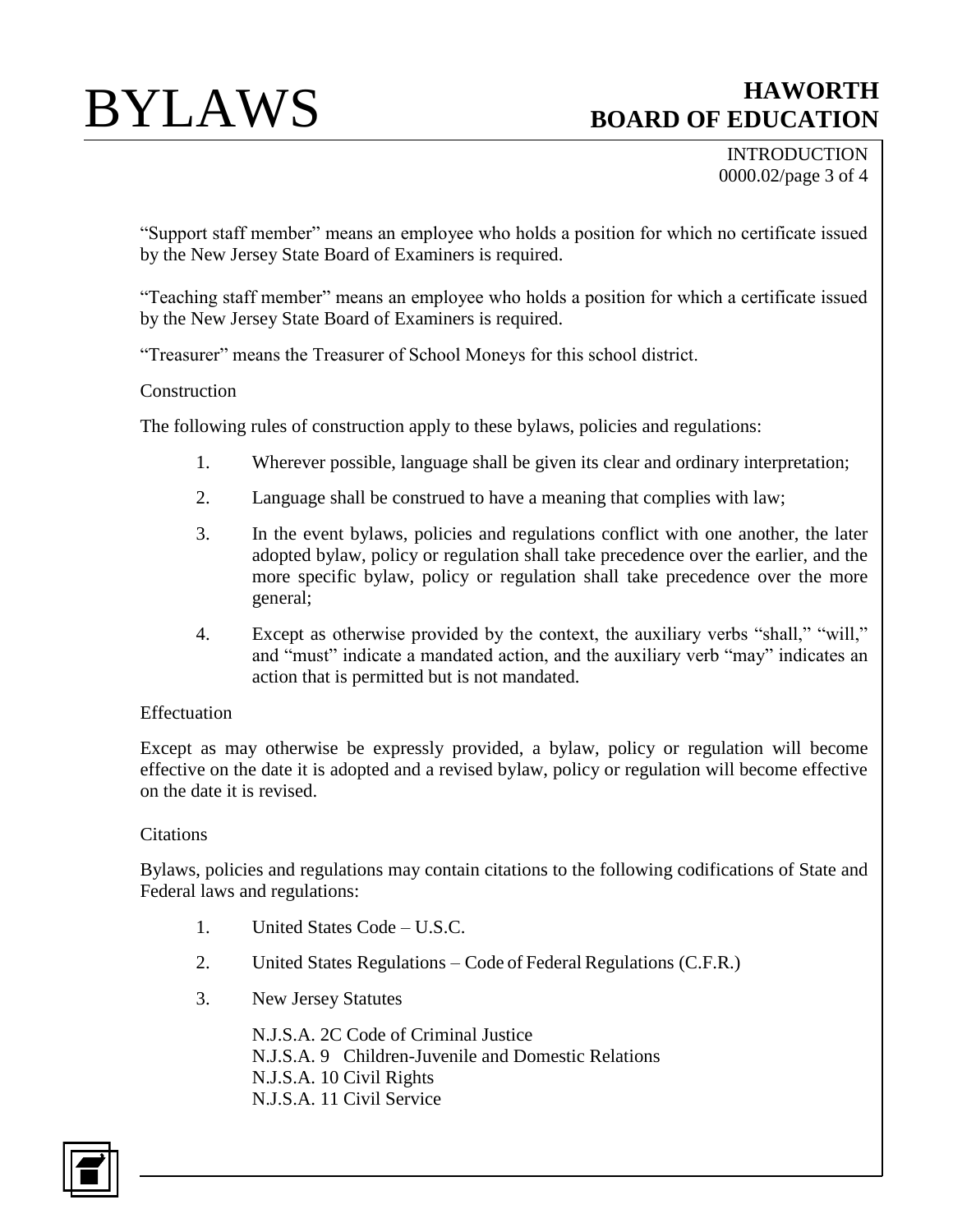## INTRODUCTION 0000.02/page 4 of 4

- N.J.S.A. 17 Corporations and Institutionsfor Finance and Insurance
- N.J.S.A. 18A Education
- N.J.S.A. 19 Elections
- N.J.S.A. 24 Food and Drug
- N.J.S.A. 26 Health and Vital Statistics
- N.J.S.A. 27 Highways
- N.J.S.A. 30 Institutions and Agencies
- N.J.S.A. 34 Labor and Worker's Compensation
- N.J.S.A. 36 Legal Holidays
- N.J.S.A. 39 Motor Vehicles and Traffic Regulation
- N.J.S.A. 41 Oaths and Affidavits
- N.J.S.A. 45 Professions and Affidavits
- N.J.S.A. 47 Public Records
- N.J.S.A. 52 State Government, Departments, and Officers
- N.J.S.A. 53 State Police
- N.J.S.A. 54 Taxation
- N.J.S.A. 59 Tort Claims
- 4. New Jersey Administrative Code

N.J.A.C. 1 Administrative Law N.J.A.C. 6 & 6A Education N.J.A.C. 8 Health N.J.A.C. 10 Human Services N.J.A.C. 13 Law and Public Safety N.J.A.C. 17 Treasury-General

## Severability

If any part of this manual is made invalid by judicial decision or legislative or administrative enactment, all other parts shall remain in full effect unless and until they are amended or repealed by the Board of Education or until regulations issued by the Superintendent are amended.

### Enactment

The official record of the adoption, issuance, amendment, or repeal of the bylaws, policies and regulations of this district shall be the minutes of meetings of the Board of Education. Such alterations shall be duly entered in this manual; a master copy of the bylaw, policy and regulation manual shall be maintained by the office of the Superintendent and shall be the manual to which all others may be compared for accuracy.

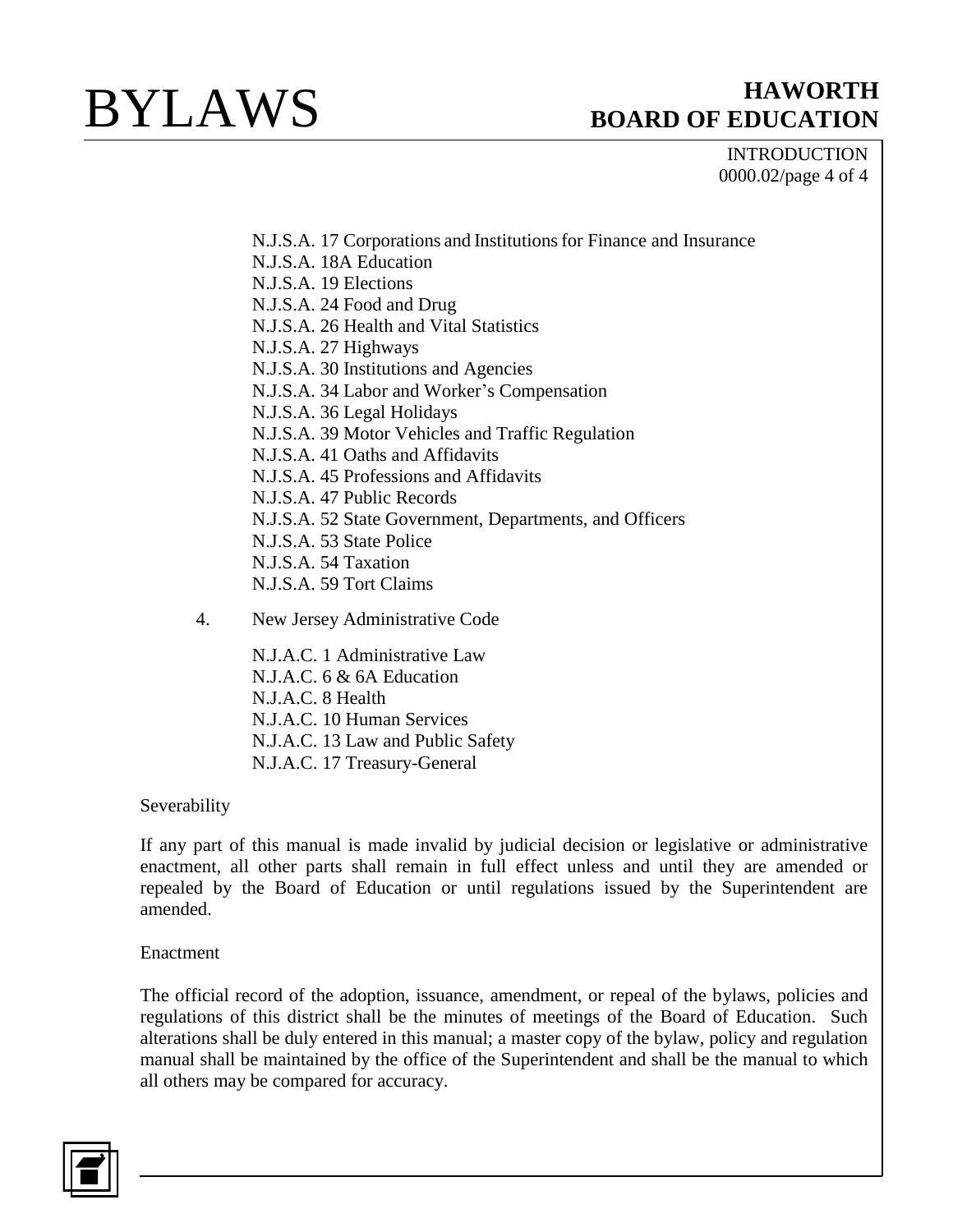BYLAWS 0000/page 1 of 1

### 0000 BYLAWS

| Number  | Title                                                                |
|---------|----------------------------------------------------------------------|
| 0110    | Identification                                                       |
| 0120    | <b>Authority and Powers</b>                                          |
| 0131    | <b>Bylaws and Policies</b>                                           |
| 0132    | <b>Executive Authority</b>                                           |
| 0133    | <b>Adjudication of Disputes</b>                                      |
| 0134    | <b>Board Self Evaluation</b>                                         |
| 0141    | <b>Board Member Number and Term</b>                                  |
| 0142    | Board Member Qualifications, Prohibited Acts, and Code of Ethics (M) |
| 0142.1  | Nepotism $(M)$                                                       |
| 0143    | Board Member Election and Appointment                                |
| 0144    | Board Member Orientation and Training                                |
| 0145    | Board Member Resignation and Removal                                 |
| 0146    | <b>Board Member Authority</b>                                        |
| 0148    | <b>Board Member Indemnification</b>                                  |
| 0151    | <b>Organization Meeting</b>                                          |
| 0152    | <b>Board Officers</b>                                                |
| 0153    | <b>Annual Appointments</b>                                           |
| 0154    | <b>Annual Motions and Designations</b>                               |
| 0155    | <b>Board Committees</b>                                              |
| 0161    | Call, Adjournment and Cancellation                                   |
| 0162    | Notice of Board Meetings                                             |
| 0163    | Quorum                                                               |
| 0164    | <b>Conduct of Board Meetings</b>                                     |
| 0165    | Voting                                                               |
| 0166    | <b>Executive Sessions</b>                                            |
| 0167    | Public Participation in Board Meetings                               |
| 0168    | <b>Recording Board Meetings</b>                                      |
| 0169    | Board Member Use of Electronic Mail/Internet                         |
| 0169.02 | <b>Board Member Use of Social Networks</b>                           |
| 0171    | Duties of Board President and Vice President                         |
| 0172    | Duties of Treasurer of School Monies                                 |
| 0173    | <b>Duties of Public School Accountant</b>                            |
| 0174    | Legal Services (M)                                                   |
| 0175    | <b>Contracts with Independent Consultants</b>                        |
| 0176    | Collective Bargaining and Contract Approval/Ratification             |
| 0177    | Professional Services (M)                                            |

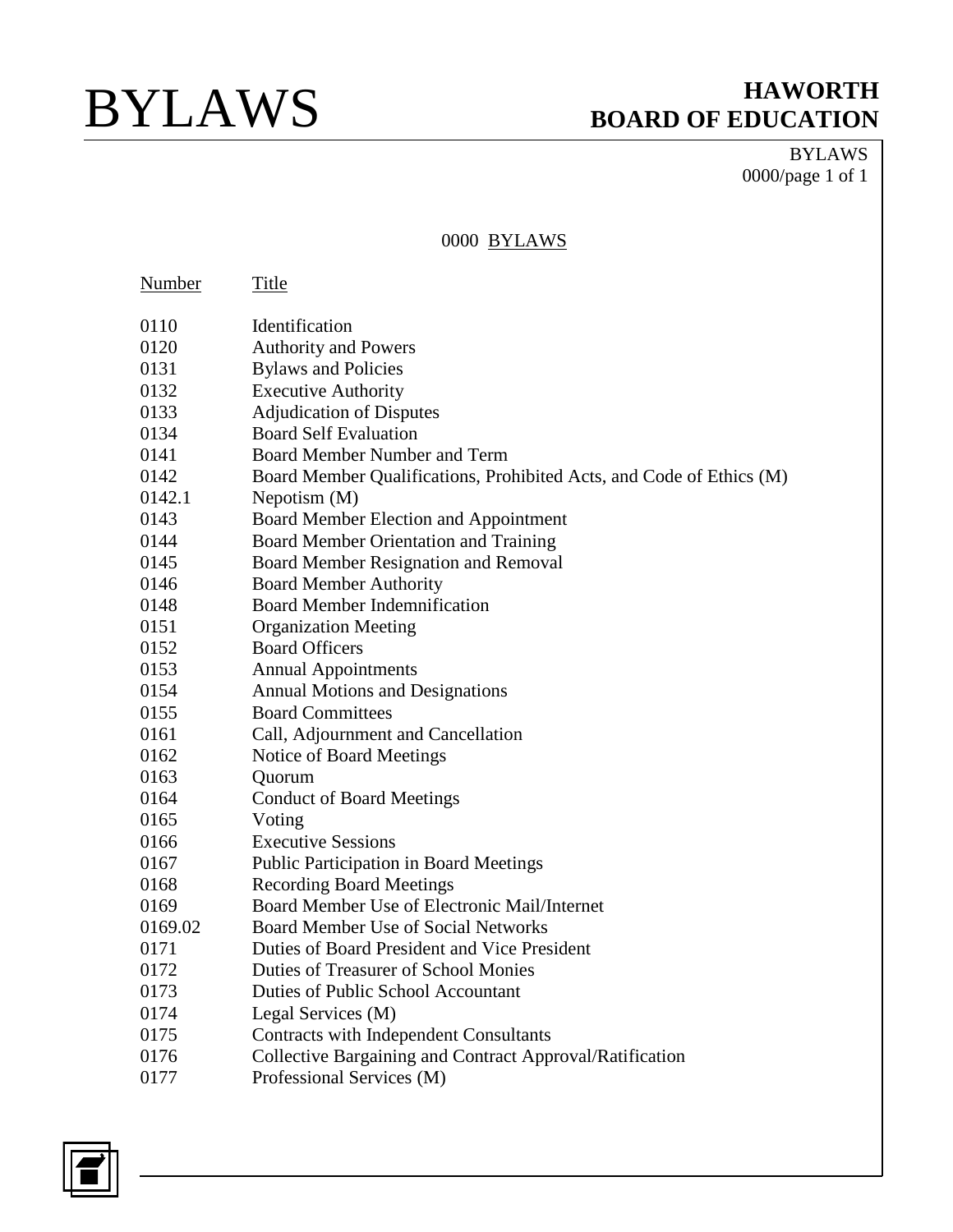BYLAWS 0110/page 1 of 1 Identification

## 0110 **IDENTIFICATION**

Name

The official name of the Board of Education shall be "The Board of Education of Haworth in the County of Bergen."

Purpose

The Board of Education exists for the purpose of providing a thorough and efficient system of free public education in grades Kindergarten through eight in the Haworth School District.

Composition

The Haworth School District is comprised of all the area within the municipal boundaries of Haworth.

Classification

The school district shall be classified as a Type II district.

Address

The address of the Board of Education shall be:

205 Valley Road Haworth, New Jersey 07641

N.J.S.A. 18A:8-1; 18A:9-2; 18A:9-3; 18A:10-2

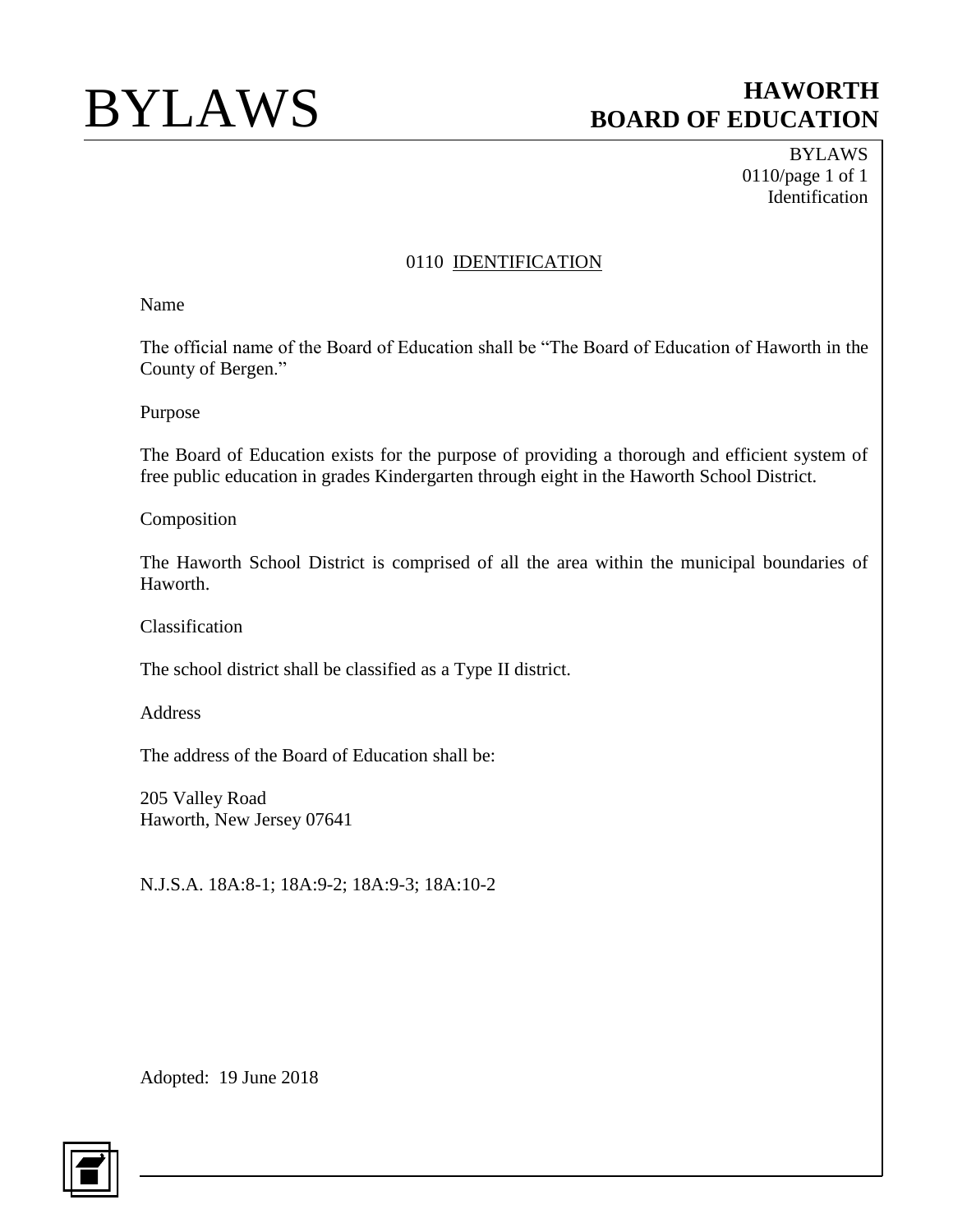BYLAWS 0120/page 1 of 1 Authority and Powers

### 0120 AUTHORITY AND POWERS

### Authority

The Board of Education is constituted, authorized, and governed by the statutes of the State of New Jersey, Title 18A, Education.

Powers

The Board shall make, amend, and repeal rules not inconsistent with statutes or with the rules of the State Board of Education for its own government and the transaction of its business and for the government and management of the public schools and the public property of the school district and for the employment, regulation of, conduct, and discharge of its employees. The Board shall perform all acts and do all things, consistent with law and the rules of the State Board, necessary for the proper conduct, equipment and maintenance of the public schools of the district.

N.J.S.A. 18A:10-1; 18A:11-1; 18A:16-1; 18A:20-1; 18A:27-4

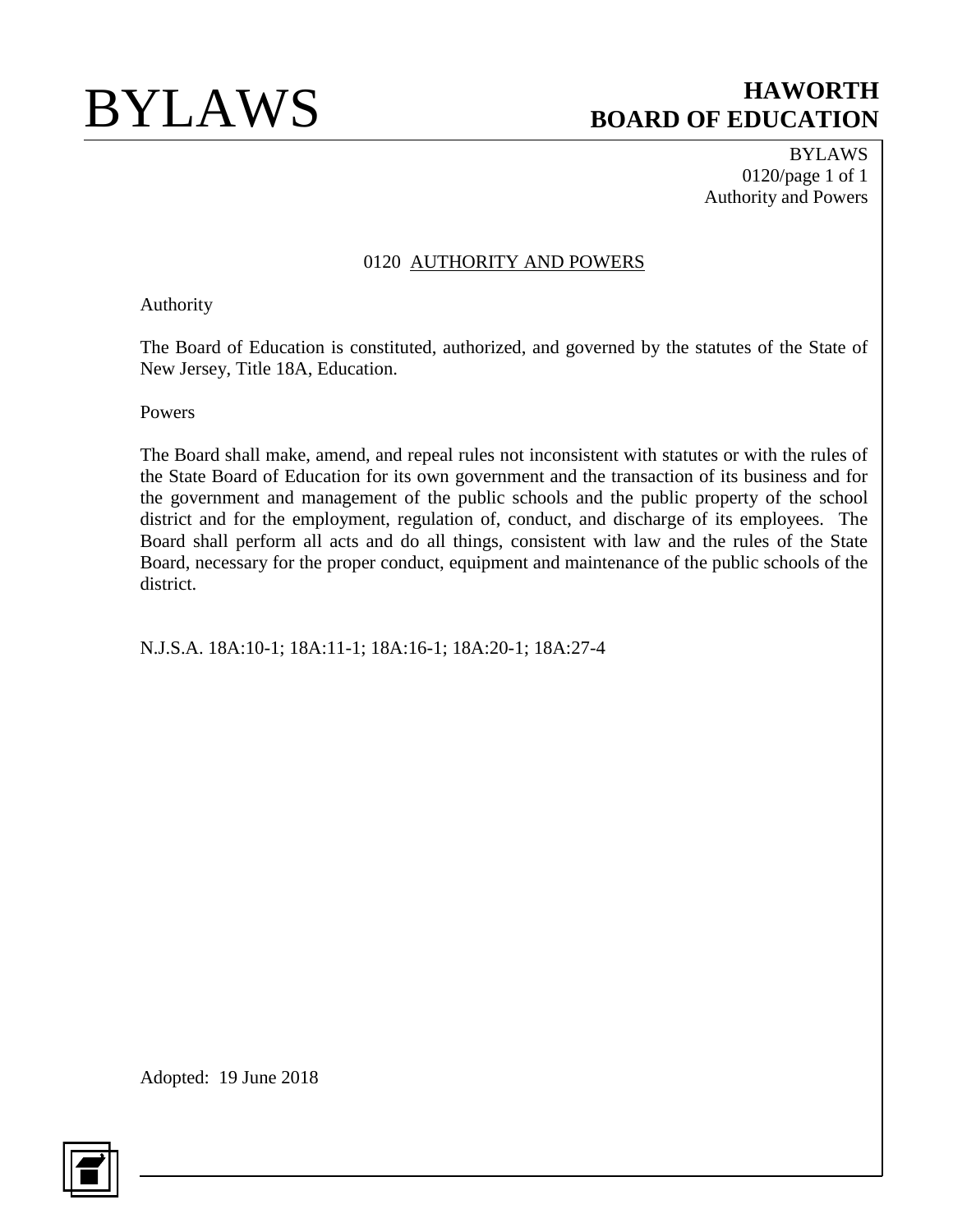BYLAWS 0131/page 1 of 2 Bylaws and Policies

### 0131 BYLAWS AND POLICIES

The Board of Education shall exercise its rule-making power by adopting bylaws and policies for the organization and operation of the school district.

Adoption, Amendment, and Repeal

Bylaws and policies may be adopted, amended, and repealed at any meeting of the Board, provided the proposed adoption, amendment, or repeal has been proposed and approved at a previous meeting of the Board.

The Board may at its organization meeting and by a majority vote of those present and voting readopt existing bylaws and policies without prior notice.

The Board may, under emergency circumstances, suspend the operation of a bylaw or policy and adopt, amend, or repeal a bylaw or policy without prior notice. The emergency adoption, amendment, or repeal of a bylaw or policy shall terminate at the next meeting of the Board or at such earlier date as may be specified by the Board unless further acted upon by the Board.

The adoption, amendment, repeal, or suspension of a bylaw or policy shall be recorded in the minutes of the Board. Any policy or part of a policy that is superseded by a term in a negotiated agreement or by a subsequently adopted policy shall no longer be in force and effect as a policy.

Promulgation and Distribution

A manual of bylaws and policies shall be maintained. A copy of the manual of bylaws and policies shall be given to each Board member, the Superintendent, the Board Secretary, the Board Attorney, each Building Principal, and other individuals designated by the Superintendent.

The Superintendent shall institute a plan for the orderly promulgation of policies to staff members who are affected by them and shall provide staff members with access to an up-to-date manual of Board bylaws and policies.

Each copy of the manual of bylaws and policies shall be numbered; a record of the placement of each manual shall be maintained by the Superintendent. Copies of revised pages will be furnished to the holders of manuals as changes are made to bylaws and policies. The holder of a policy manual shall return the manual to the Board Secretary upon the termination of his/her service to the district.

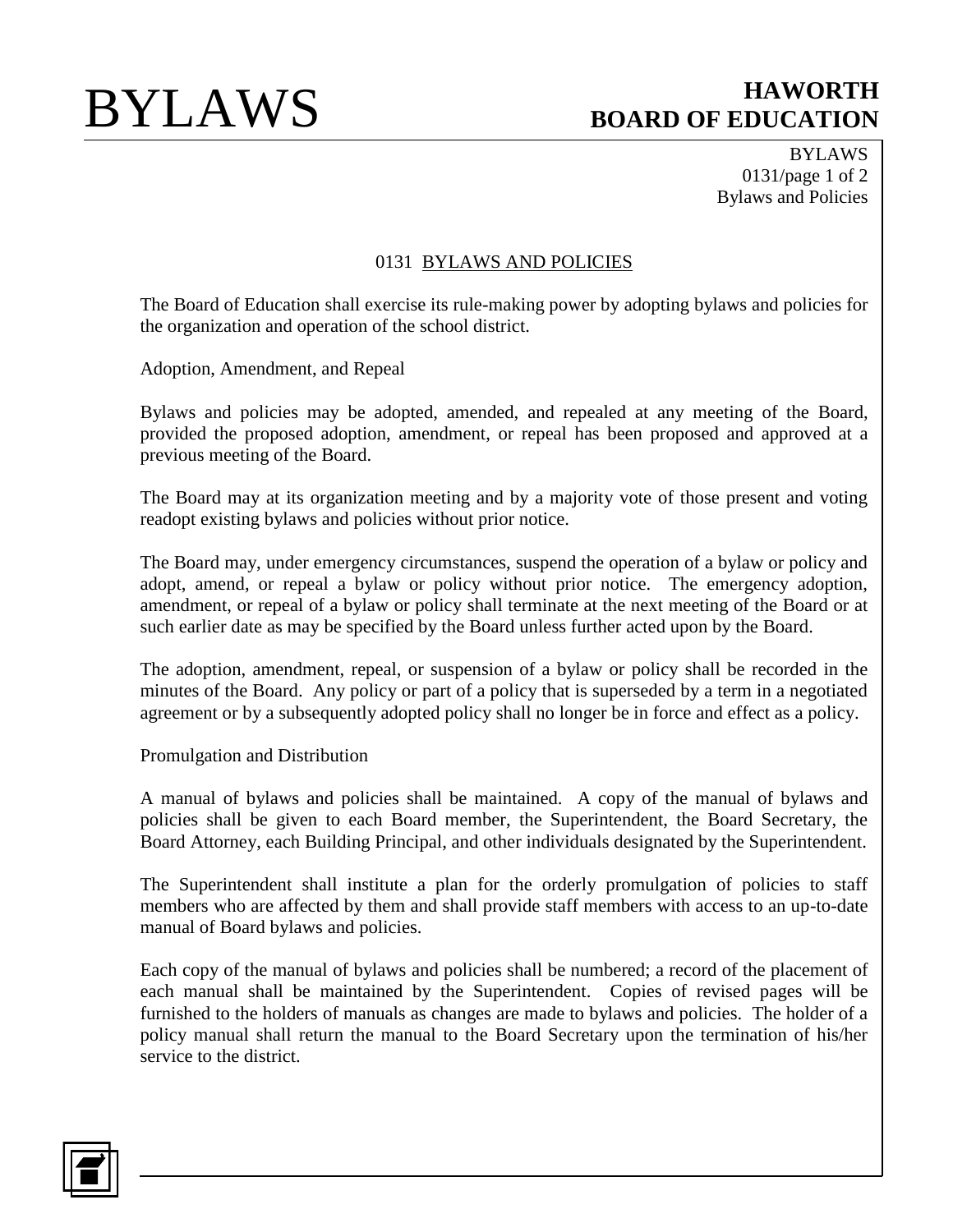BYLAWS 0131/page 2 of 2 Bylaws and Policies

The manual of bylaws and policies shall be considered a public record open to inspection in the office of the Superintendent. The manual retained by the Superintendent's office shall be considered the master copy of the policy manual and shall not be modified by any person other than the Superintendent or his/her designee.

Development of Bylaws and Policies

Bylaws and policies will be developed and considered by the Board in accordance with the following procedure:

- 1. A new or revised bylaw or policy may be suggested to the Board by any Board member, the Superintendent, any staff member, or a member of the public;
- 2. A suggestion for a new or revised bylaw or policy may be referred, at the discretion of the President and as appropriate to the subject, to the Superintendent, a Board committee, or a public advisory committee for study and formulation of a recommendation to the Board. Any study of a policy suggestion should consider whether the matter is adequately addressed in existing Board policy and whether the matter is more appropriately addressed by administrative regulation;
- 3. If a recommendation for a new or revised bylaw or policy results from referral for study, a proposed draft will be submitted to the Board for discussion and approval on first reading. Copies of the proposed draft will be made available to staff members and the public, and comment will be invited. Changes in the draft may be made, by a simple majority vote, when the draft is presented for approval on first reading;
- 4. The proposed draft, approved on first reading, will be submitted for adoption at the next regular meeting of the Board. Changes in the draft may be made by a simple majority vote. A change that alters the substantive meaning of the draft will constitute a new first reading, and the draft must be presented for adoption at the next succeeding Board meeting. A change that is merely editorial may be followed by a vote to adopt the new or revised bylaw or policy on second reading.

N.J.S.A. 18A:11-1

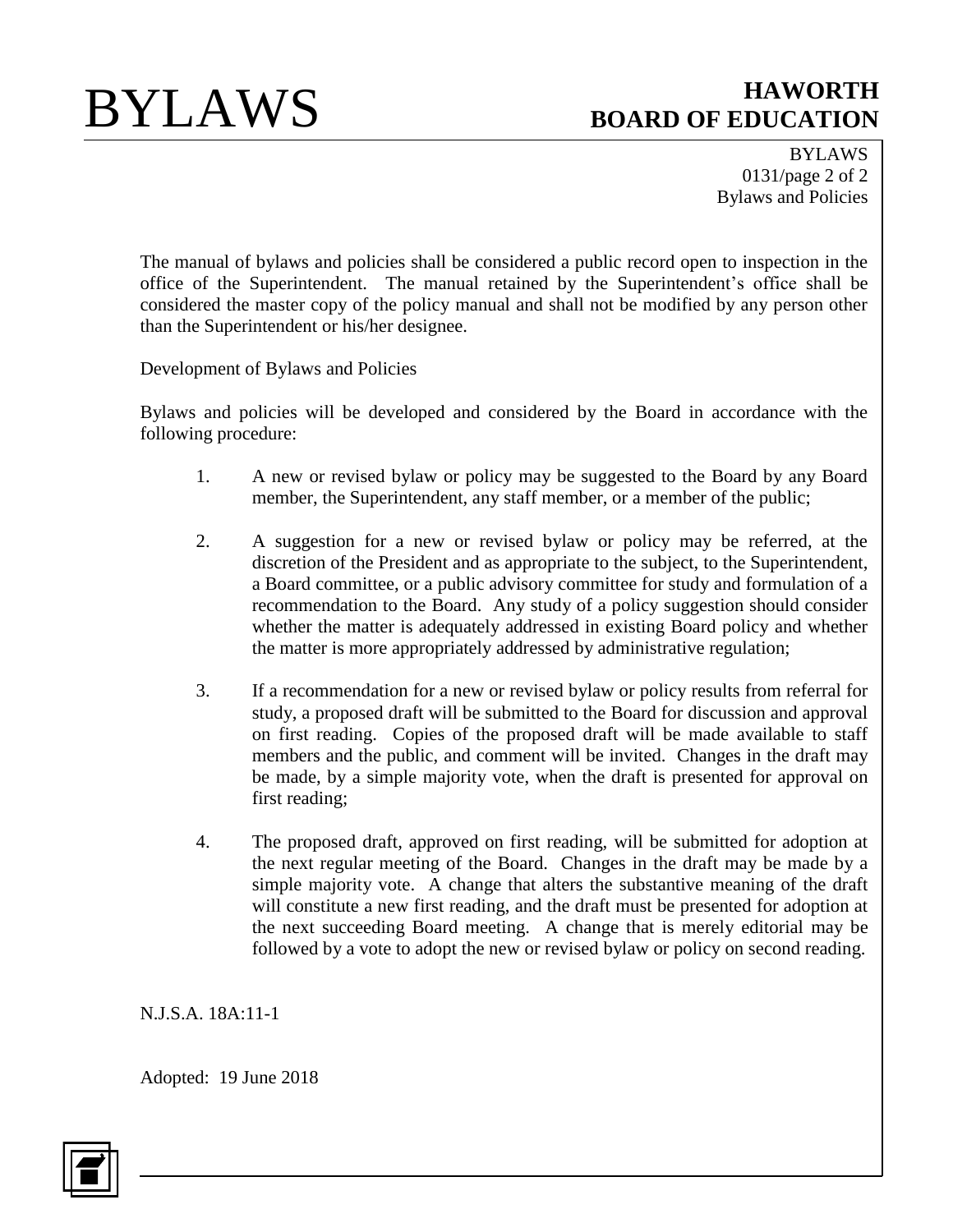BYLAWS 0132/page 1 of 1 Executive Authority

## 0132 EXECUTIVE AUTHORITY

The Board of Education shall exercise its executive power in part by the appointment of a Superintendent as Chief School Administrator, who shall enforce the statutes of the State of New Jersey, rules of the State Board of Education, and policies of this Board.

The Superintendent shall prepare regulations for the administration of the school district that are consistent with statutes or rules of the State Board of Education and are dictated by the policies of this Board. Administrative regulations shall be binding on the employees and the students of this school district when issued and shall be provided to the Board for the information of Board members except where Board approval is required by law.

The Superintendent shall be delegated the authority to take necessary action in circumstances not governed by Board policy and shall report any such action to the Board at the first regular Board meeting following the action.

The Superintendent shall have a seat on the Board and shall have the right to speak on all matters at meetings of the Board, but shall have no vote.

N.J.S.A. 18A:17-20

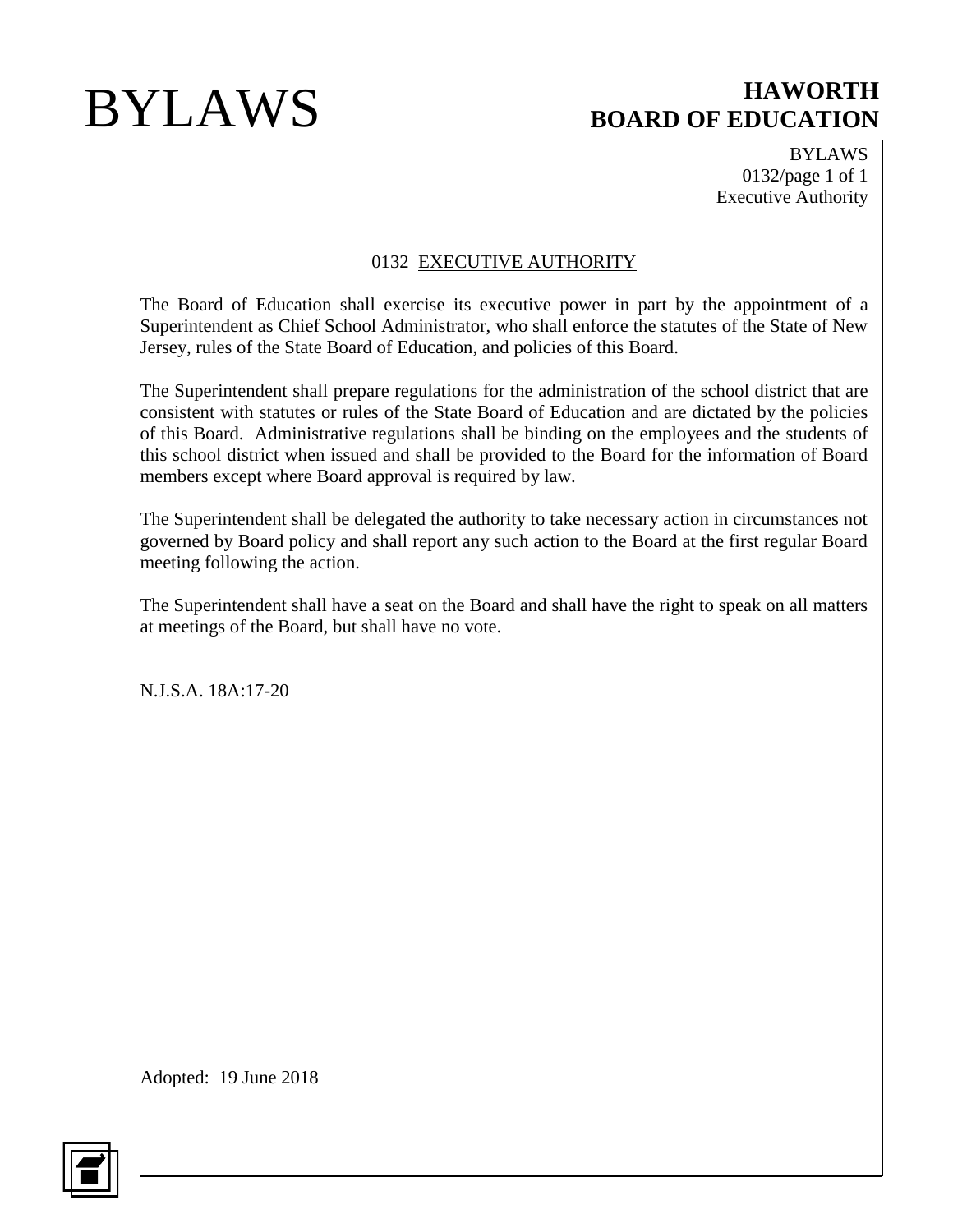BYLAWS 0133/page 1 of 1 Adjudication of Disputes

## 0133 ADJUDICATION OF DISPUTES

The Board of Education may assume jurisdiction over any dispute or controversy arising within this school district and concerning any matter over which authority has been vested in the Board by statute, rule of the State Board of Education, or a contract or policy of this Board.

The Board may hold hearings that will offer the parties to a dispute, on notice duly given, a fair and impartial forum for the resolution of the matter.

Beyond the basic requirements of due process a hearing will vary in form and content as dictated by the severity of the consequences that may flow from the Board's determination, the degree of difficulty of establishing findings of fact from conflicting evidence, and the impact of the Board's decision on the school district.

Regulations for the conduct of adjudicatory hearings of the Board shall be prepared as guidelines for those who may be heard by the Board.

A decision of the Board may be appealed to the Commissioner of Education.

N.J.S.A. 18A:11-1

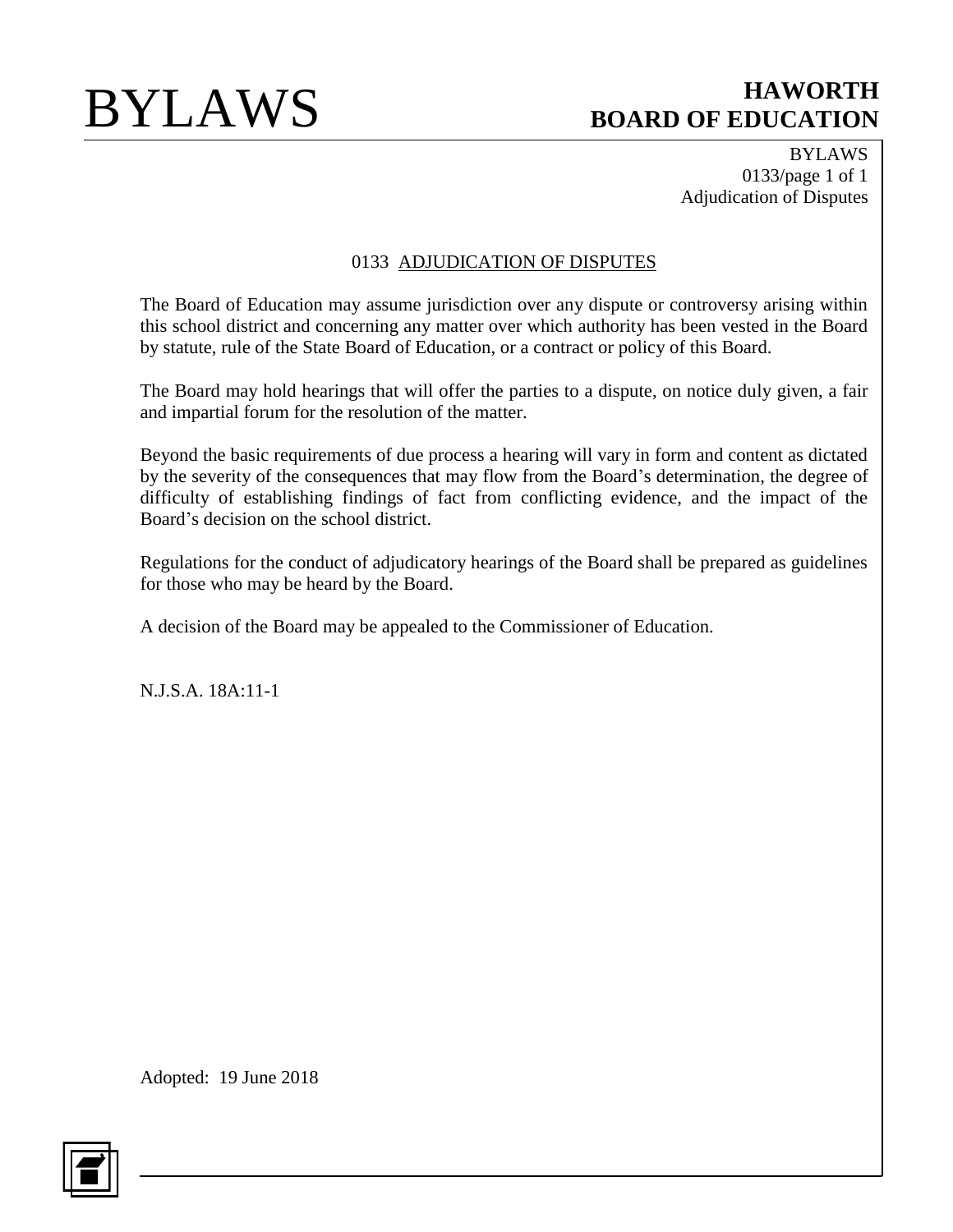BYLAWS 0134/page 1 of 1 Board Self Evaluation

## 0134 BOARD SELF EVALUATION

The Board of Education may determine to conduct a self-evaluation on a periodic or regular basis. In the event the Board determines to conduct a self-evaluation, it will adopt an evaluation instrument that permits individual Board members to record their assessment of the conduct of the Board in fulfilling its responsibilities in accordance with applicable statutes and administrative codes.

The assessments will be tabulated by the Board President or designee and presented for discussion at a regular meeting of the Board in which the Superintendent will be invited to participate. The Board will formulate, as appropriate, goals and priorities that will serve to guide the Board's future conduct.

N.J.S.A. 18A:11-1

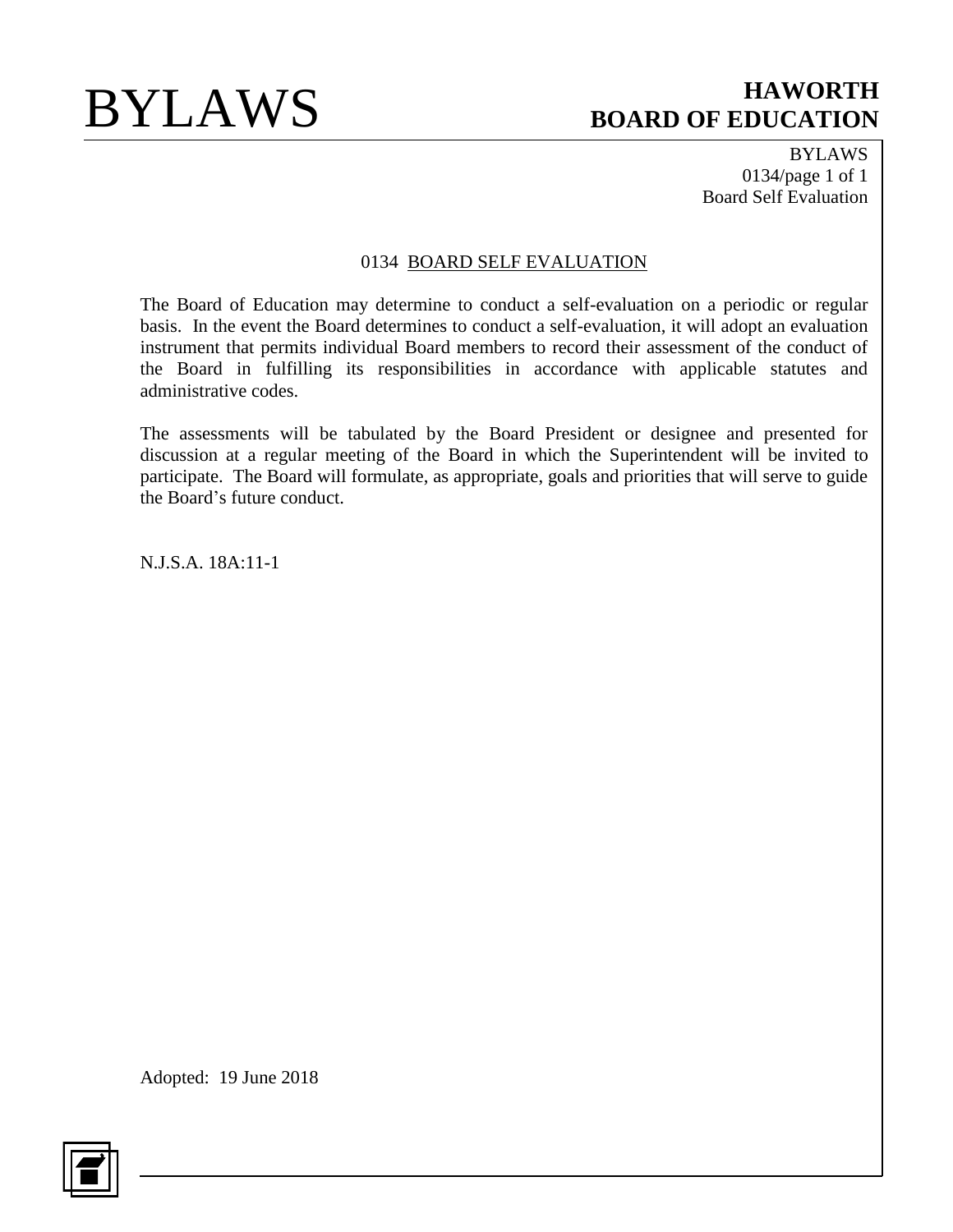BYLAWS 0141/page 1 of 1 Board Member Number and Term

## 0141 BOARD MEMBER NUMBER AND TERM

The Board of Education shall consist of seven members.

The term of a Board member shall be three years.

The term of a Board member appointed to fill a vacancy shall be from the member's appointment to the organizational meeting following the next annual election. Any vacancy for the remainder of the term shall be filled at the next annual school election, except that

- 1. A Board member appointed to fill a vacancy occurring within sixty days immediately preceding an annual election occurring in April, to fill a term extending beyond the next election, shall serve until the organizational meeting following the second annual election next succeeding the occurrence of the vacancy; or
- 2. A Board member appointed to fill a vacancy occurring after the third Monday in July for an annual election occurring in November, to fill a term extending beyond the next election, shall serve until the organizational meeting following the second annual election next succeeding the occurrence of the vacancy.

Any vacancy for the remainder of a term shall be filled at the annual election or the second annual election next succeeding the occurrence of a vacancy, as the case may be.

N.J.S.A. 18A:12-6; 18A:12-9; 18A:12-11; 18A:12-15

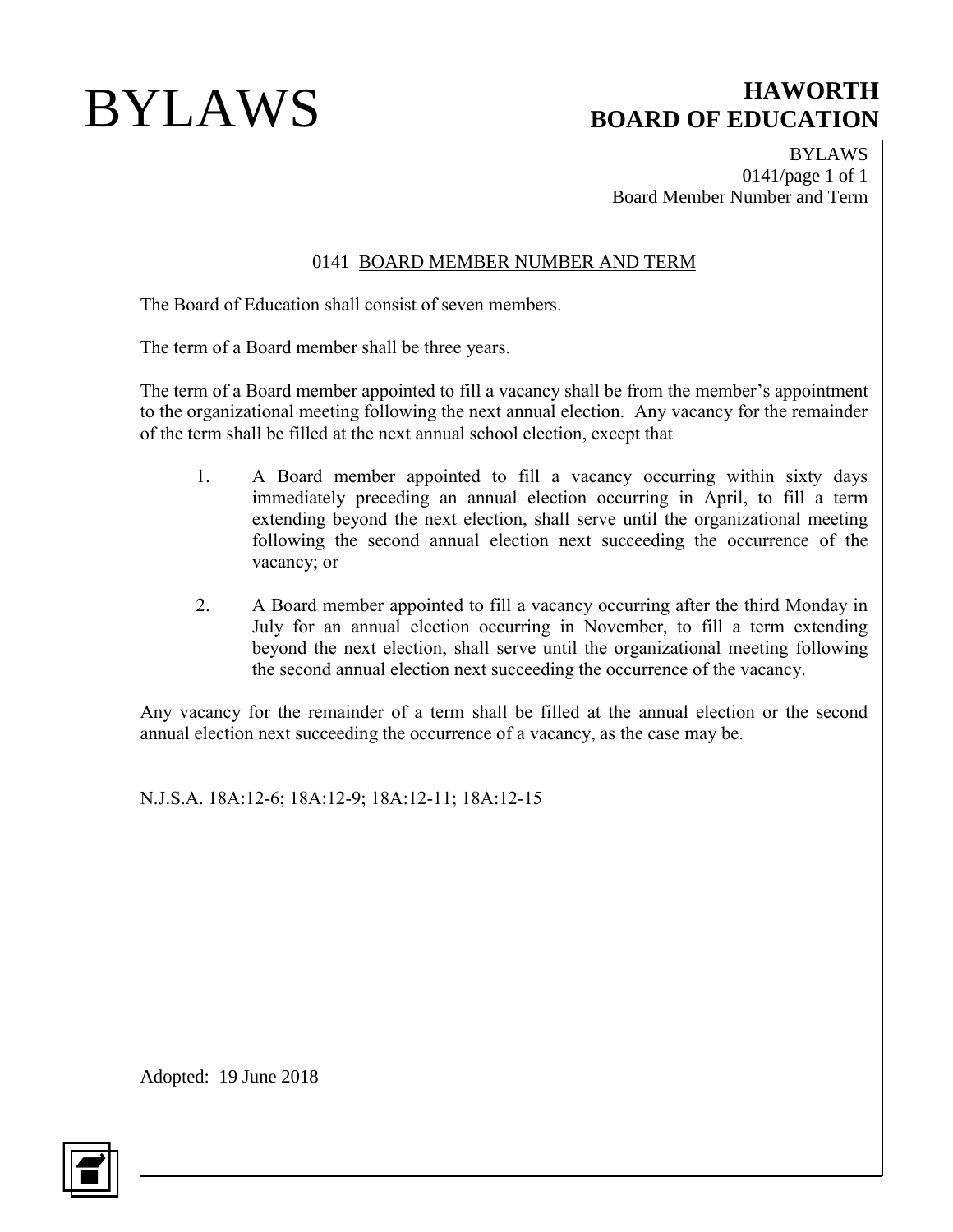BYLAWS 0142/page 1 of 5 Board Member Qualifications, Prohibited Acts, and Code of Ethics **M**

### 0142 BOARD MEMBER QUALIFICATIONS, PROHIBITED ACTS, AND CODE OF ETHICS

Each member of the Board of Education shall possess the qualifications required by law and shall be bound by the provisions of the School Ethics Act.

Qualification of Office

A Board member must be a citizen of the United States.

A Board member must be a resident of the district the member represents and must have been such for at least one year immediately preceding the member's election or appointment.

A Board member must be able to read and write.

A Board member must be registered to vote in the district and not disqualified from voting pursuant to N.J.S.A. 19:4-1.

A Board member may not have been convicted of a crime or offense as listed in N.J.S.A. 18A:12-1.

A Board member cannot concurrently hold office as mayor or a member of the governing body of Haworth.

Each member of the Board of Education, within thirty days of election or appointment to the Board shall undergo a criminal history background investigation for the purpose of ensuring the member is not disqualified from membership due to a criminal conviction of a crime or offense listed in N.J.S.A. 18A:12-1 et seq. The Board of Education will reimburse the Board member for the costs of the criminal history record check. The Commissioner of Education shall notify the Board of Education if a member has been disqualified from membership on the Board as the result of the criminal history record check. The Commissioner of Education will also notify the Board if a Board member has charges enumerated in N.J.S.A. 18A:12-1 pending against him/her and the Board shall take appropriate action. If the pending charges result in conviction, the member shall be disqualified from continued membership on the Board.

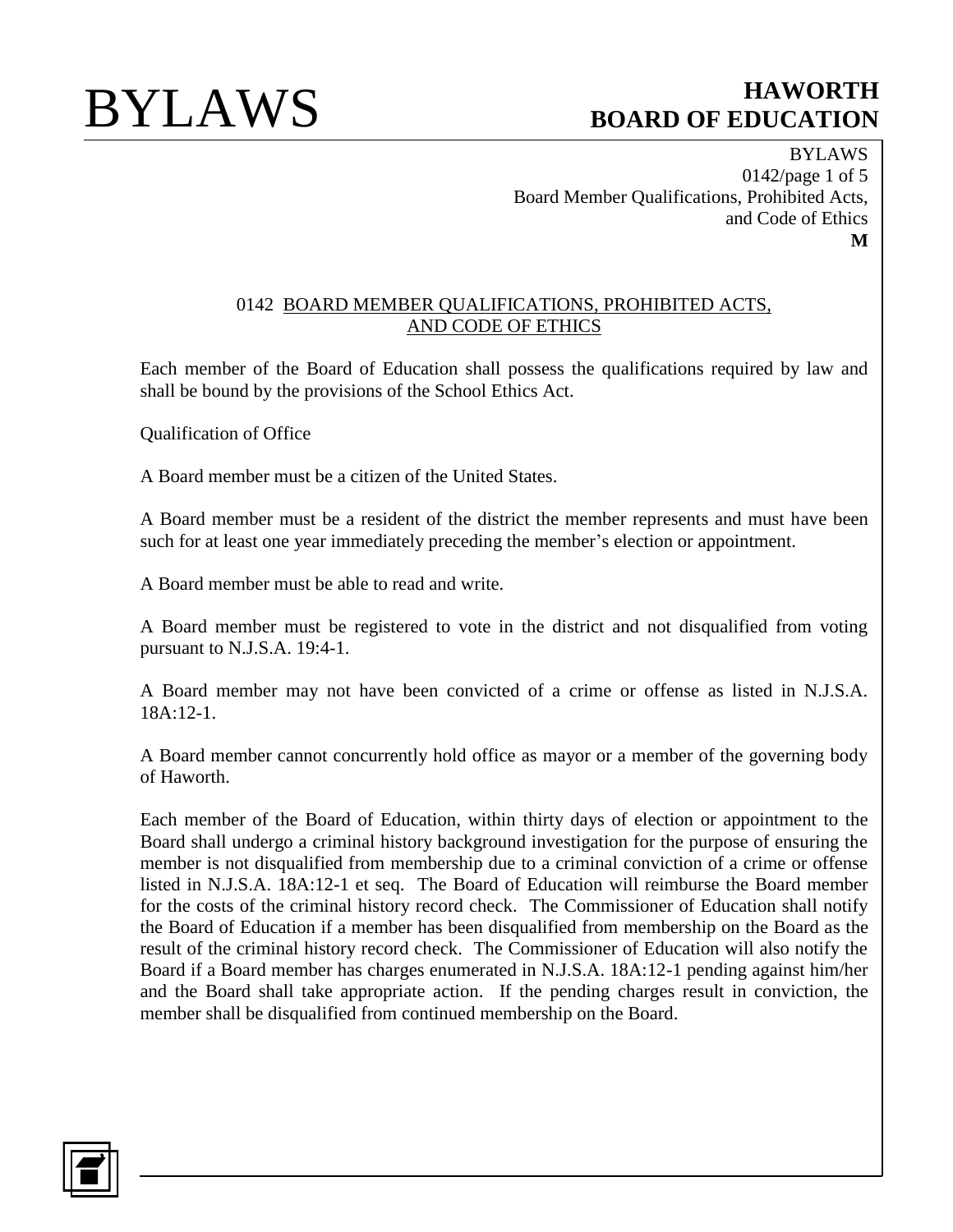BYLAWS 0142/page 2 of 5 Board Member Qualifications, Prohibited Acts, and Code of Ethics

Prohibited Acts

"Business" means any corporation, partnership, firm, enterprise, franchise, association, trust, sole proprietorship, union, political organization, or other legal entity but does not include a school district or other public entity.

"Interest" means the ownership of or control of more than ten percent of the profits, assets, or stocks of a business but does not include the control of assets in a labor union.

"Immediate family" means the person to whom the Board member is legally married and any dependent child of the Board member residing in the same household.

No Board member or member of his/her immediate family shall have an interest in a business organization or engage in any business, transaction, or professional activity that is in substantial conflict with the proper discharge of his/her duties in the public interest.

No Board member shall use or attempt to use his/her official position to secure unwarranted privileges, advantages, or employment for him/herself, members of his/her immediate family, or others.

No Board member shall act in his/her official capacity in any matter where he/she, a member of his/her immediate family, or a business organization in which he/she has an interest, has a direct or indirect financial or personal involvement that might reasonably be expected to impair his/her independence of judgment in the exercise of official duties. No Board member shall act in his/her official capacity in any matter where he/she or a member of his/her immediate family has a personal involvement that is or creates some benefit to the Board member or a member of his/her immediate family.

No Board member shall undertake any employment or service, whether compensated or not, which might reasonably be expected to prejudice his/her independence of judgment in the exercise of official duties.

No Board member or member of his/her immediate family or business organization in which he/she has an interest shall solicit or accept any gift, favor, loan, political contribution, service, promise of future employment, or other thing of value based upon an understanding that the gift, favor, loan, contribution, service, promise, or other thing of value was given or offered for the purpose of influencing him/her, directly or indirectly, in the discharge of his/her official duties, except that the member may have solicited or accepted contributions to his/her campaign for election to public office if he/she had no knowledge or reason to believe that the campaign

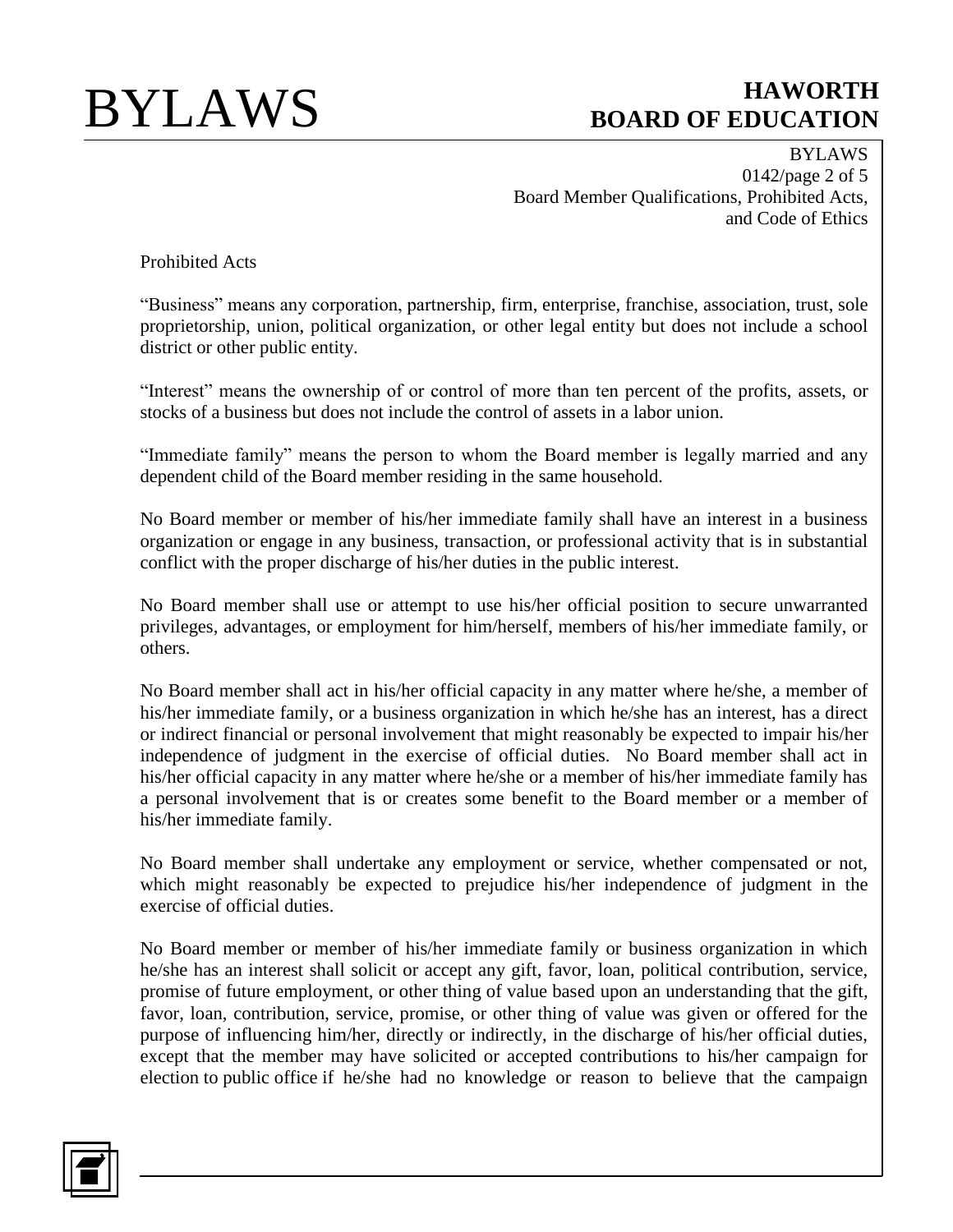BYLAWS 0142/page 3 of 5 Board Member Qualifications, Prohibited Acts, and Code of Ethics

contribution, if accepted, was given with the intent to influence him/her in the discharge of official duties. Board members may not accept offers of meals, entertainment or hospitality which are limited to clients/customers of the individual providing such hospitality. Board members may attend hospitality suites or receptions at conferences only when they are open to all persons attending the conference.

No Board member shall use, or allow to be used, his public office or any information not generally available to the members of the public which he/she receives or acquires in the course of and by reason of his/her office, for the purpose of securing financial gain for him/herself, any member of his/her immediate family, or any business organization with which he/she is associated.

No Board member or business organization in which he/she has an interest shall represent any person or party other than the Board of Education or this school district in connection with any cause, proceeding, application, or other matter pending before this school district or in any proceeding involving this school district, except that this provision shall not be deemed to prohibit representation within the context of official labor union or similar representational responsibilities.

It is not a conflict of interest if, merely by reason of his/her participation in any matter voted upon by the Board, a Board member accrues material or monetary gain that is no greater than the gain that could reasonably be expected to accrue to any other member of the member's business, profession, occupation, or group.

No elected Board member shall be prohibited from making an inquiry for information on behalf of a constituent, if no fee, reward, or other thing of value is promised to or given to or accepted by the member or a member of his/her immediate family, whether directly or indirectly, in return for the information so requested.

Nothing shall prohibit a Board member or members of his/her immediate family from representing him/herself or themselves in negotiations or proceedings concerning his/her or their own interests, except that Board members shall disqualify themselves from participating in negotiations and voting on collective bargaining agreements where their spouse or dependent children are members of the bargaining unit.

Each Board member shall annually, in accordance with N.J.S.A. 18A:12-25 and 18A:12-26, file a disclosure statement regarding potential conflicts of interest.

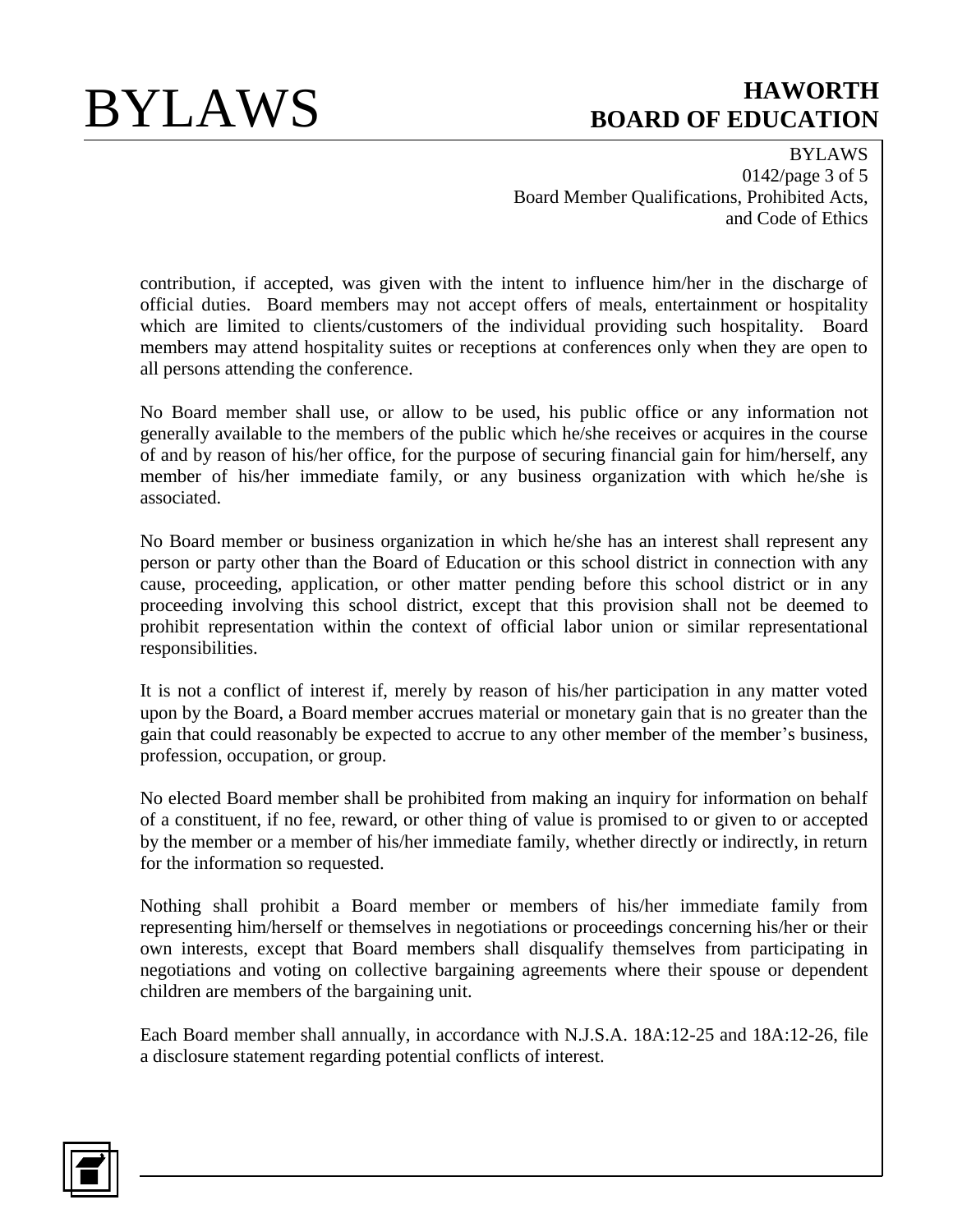BYLAWS 0142/page 4 of 5 Board Member Qualifications, Prohibited Acts, and Code of Ethics

Ineligibility for District Employment

A Board member cannot be appointed to a paid office or position required to be filled by the Board, except where law permits or requires that the office or position be filled by a Board member, and is ineligible for appointment to a paid office or position in the district for at least six months after the member's retirement, resignation, or removal from Board membership.

## Code of Ethics

In accordance with N.J.S.A 18A:12-24.1 every Board member will abide by the following Code of Ethics. The Board member will:

- 1. Uphold and enforce all laws, rules and regulations of the State Board of Education and court orders pertaining to schools. Desired changes shall be brought about only through legal and ethical procedures.
- 2. Make decisions in terms of the educational welfare of children and seek to develop and maintain public schools that meet the individual needs of all children regardless of their ability, race, creed, sex, or social standing.
- 3. Confine his/her Board action to policy making, planning and appraisal, and help to frame policies and plans only after the Board has consulted those who will be affected by them.
- 4. Carry out his/her responsibility not to administer the schools, but together with fellow Board members, insure they are well run.
- 5. Recognize that authority rests with the Board of Education and make no personal promises nor take any private action that may compromise the Board.
- 6. Refuse to surrender his/her independent judgment to special interest or partisan political groups or to use the schools for personal gain or for the gain of friends.
- 7. Hold confidential all matters pertaining to the schools, which, if disclosed, would needlessly injure individuals, or the schools. In all other matters, he/she will provide accurate information and, in concert with fellow Board members, interpret to the staff the aspirations of the community for its school.

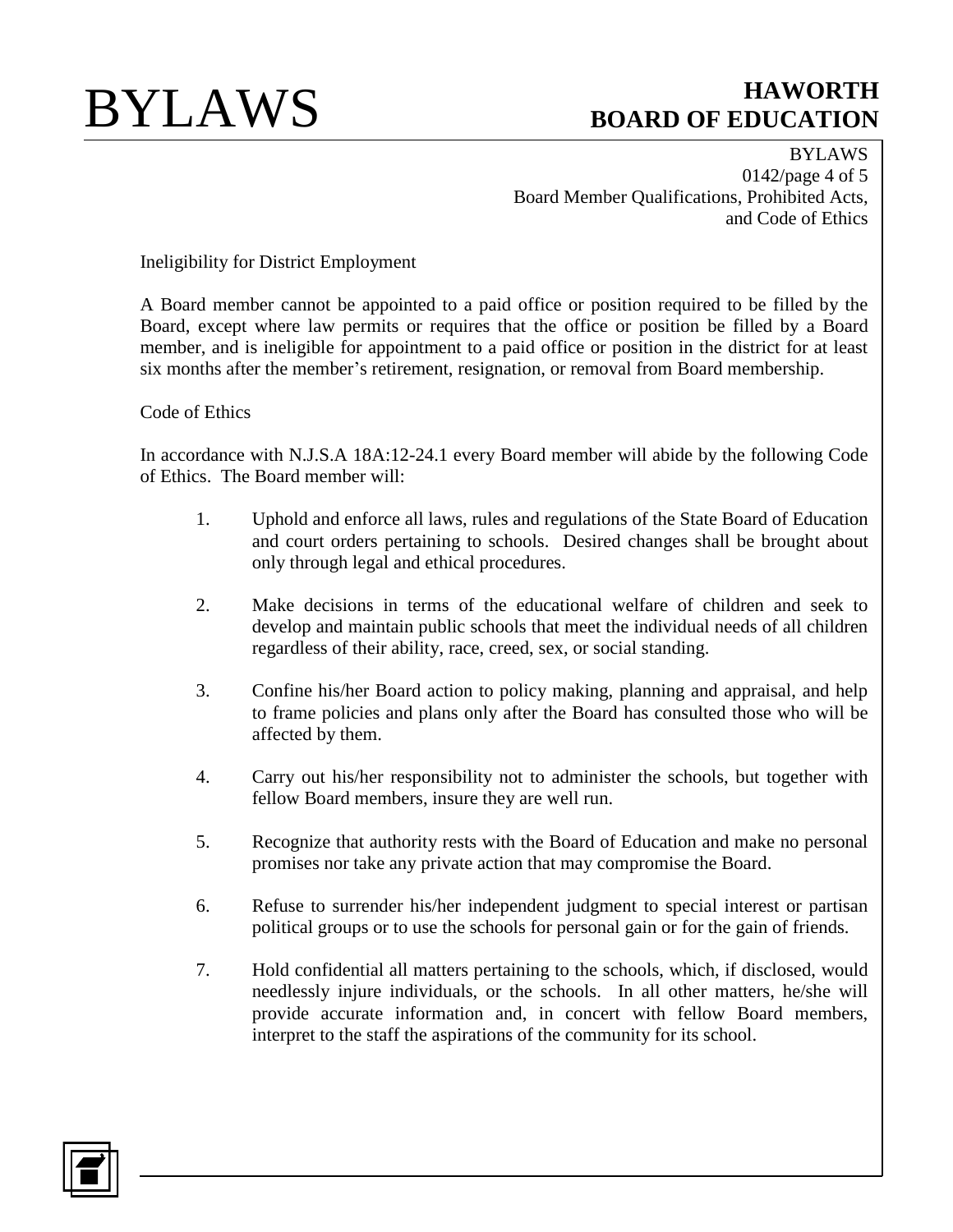BYLAWS 0142/page 5 of 5 Board Member Qualifications, Prohibited Acts, and Code of Ethics

- 8. Vote to appoint the best-qualified personnel available after consideration of the recommendation of the chief administrative officer.
- 9. Support and protect school personnel in proper performance of their duties.
- 10. Refer all complaints to the chief administrative officer and act on the complaints at public meetings only after failure of an administrative solution.

Each Board member is required to sign an acknowledgment that he/she received a copy, read and will become familiar with the Code of Ethics for School Board Members contained within N.J.S.A. 18A:12-21 et seq. The School Business Administrator will provide each Board member with a copy of the Code of Ethics and the required acknowledgement on an annual basis and will maintain the original signed acknowledgment(s) in the Board office.

The Board will receive a copy of and discuss the School Ethics Act and the Code of Ethics for School Board Members, pursuant to N.J.S.A. 12-21 et seq., at a regular scheduled public meeting each year. The discussion may include presentations by school administrative staff, the Board attorney, Board members and/or other professionals familiar with the School Ethics Act and the Code of Ethics. In addition, the Board Attorney, Superintendent, and/or School Business Administrator will keep the Board informed of decisions by the School Ethics Commission, Commissioner of Education, State Board of Education and courts.

Oath of Office

Each Board member shall, before entering upon the duties of the office, swear or affirm under oath that he/she qualifies for membership and will faithfully discharge the duties of the office of Board member.

N.J.S.A. 18A:12-1; 18A:12-1.1; 18A:12-2; 18A:12-2.1; 18A:12-21 through 18A:12-34 N.J.S.A. 41:1-3 School Ethics Commission Policy Guideline 1.

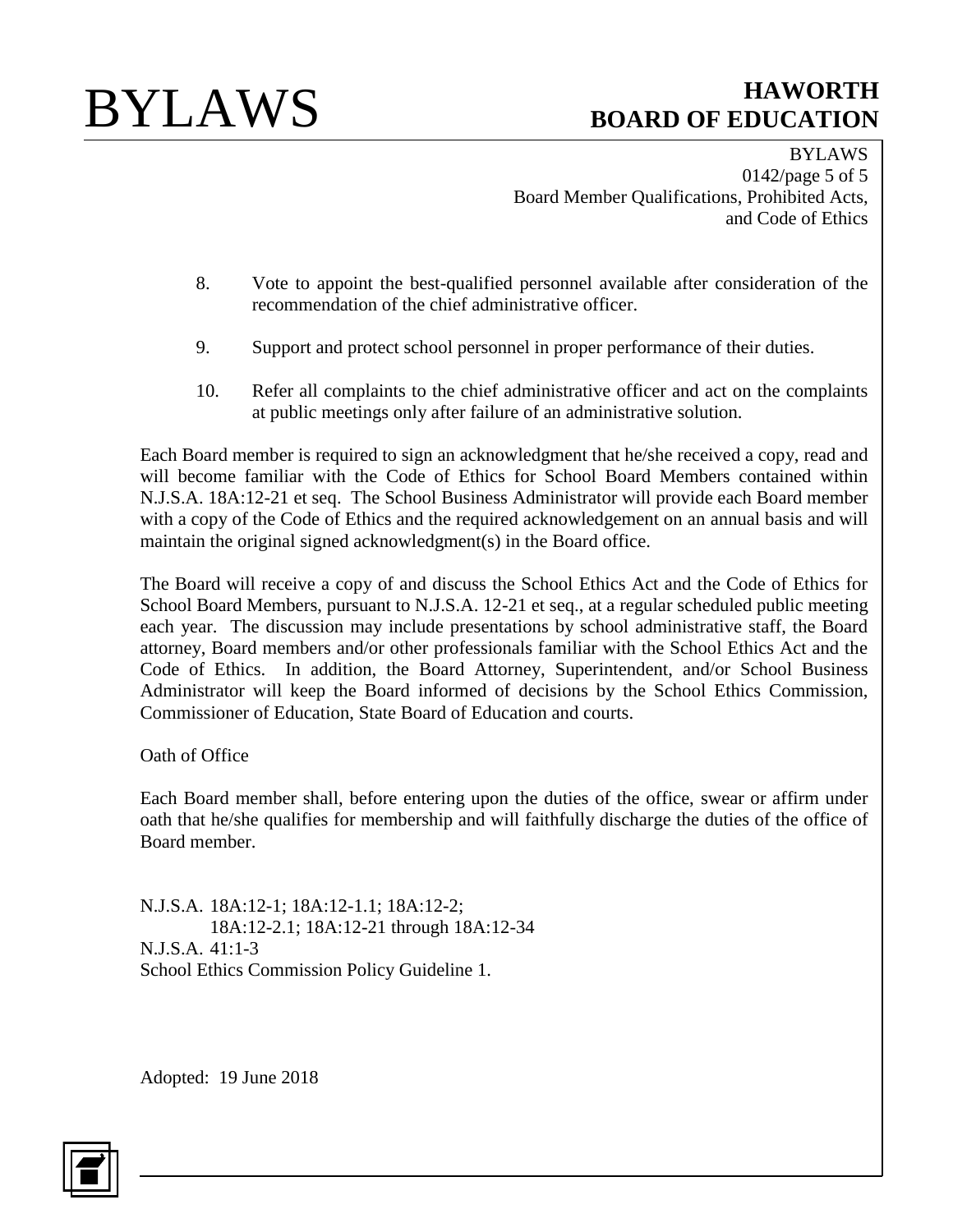BYLAWS 0142.1/page 1 of 2 Nepotism **M**

### 0142.1 NEPOTISM

The Board of Education adopts this Nepotism Policy as a condition of receiving State aid pursuant to N.J.A.C. 6A:23A-6.2.

For the purposes of this Policy, "relative" means an individual's spouse, by marriage or civil union pursuant to N.J.S.A. 37:1-33, domestic partner as defined in N.J.S.A. 26:8A-3, or the individual's or spouse's parent, child, sibling, aunt, uncle, niece, nephew, grandparent, grandchild, son-in-law, daughter-in-law, stepparent, stepchild, stepbrother, stepsister, halfbrother or half-sister, whether the relative is related to the individual or the individual's spouse by blood, marriage or adoption.

For the purposes of this Policy, "immediate family member" means the person's spouse, partner in a civil union as defined in N.J.S.A. 37:1-33, domestic partner as defined in N.J.S.A. 26:8A-3, or dependent child residing in the same household.

For the purposes of this Policy, "administrator" is defined as set forth in N.J.S.A. 18A:12-23.

No relative of a Board member or the Superintendent of Schools shall be employed in an office or position in this school district except that a person employed by the school district on the effective date of the Policy or the date a relative becomes a Board member or Superintendent shall not be prohibited from continuing to be employed or promoted in the district.

The Superintendent of Schools shall not recommend to the Board of Education pursuant to N.J.S.A. 18A:27-4.1 any relative of a Board member or the Superintendent.

In accordance with N.J.A.C. 6A:23A-6.2(a)6.(b), per diem substitutes and student employees who are relatives of a Board member or the Superintendent of Schools shall be excluded from the provisions of this Policy and N.J.A.C. 6A:23A-6.2.

A school district administrator shall be prohibited from exercising direct or indirect authority, supervision, or control over a relative of the administrator. Where it is not feasible to eliminate such a direct or indirect supervisory relationship, appropriate screens and/or alternative supervision and reporting mechanisms must be put in place.

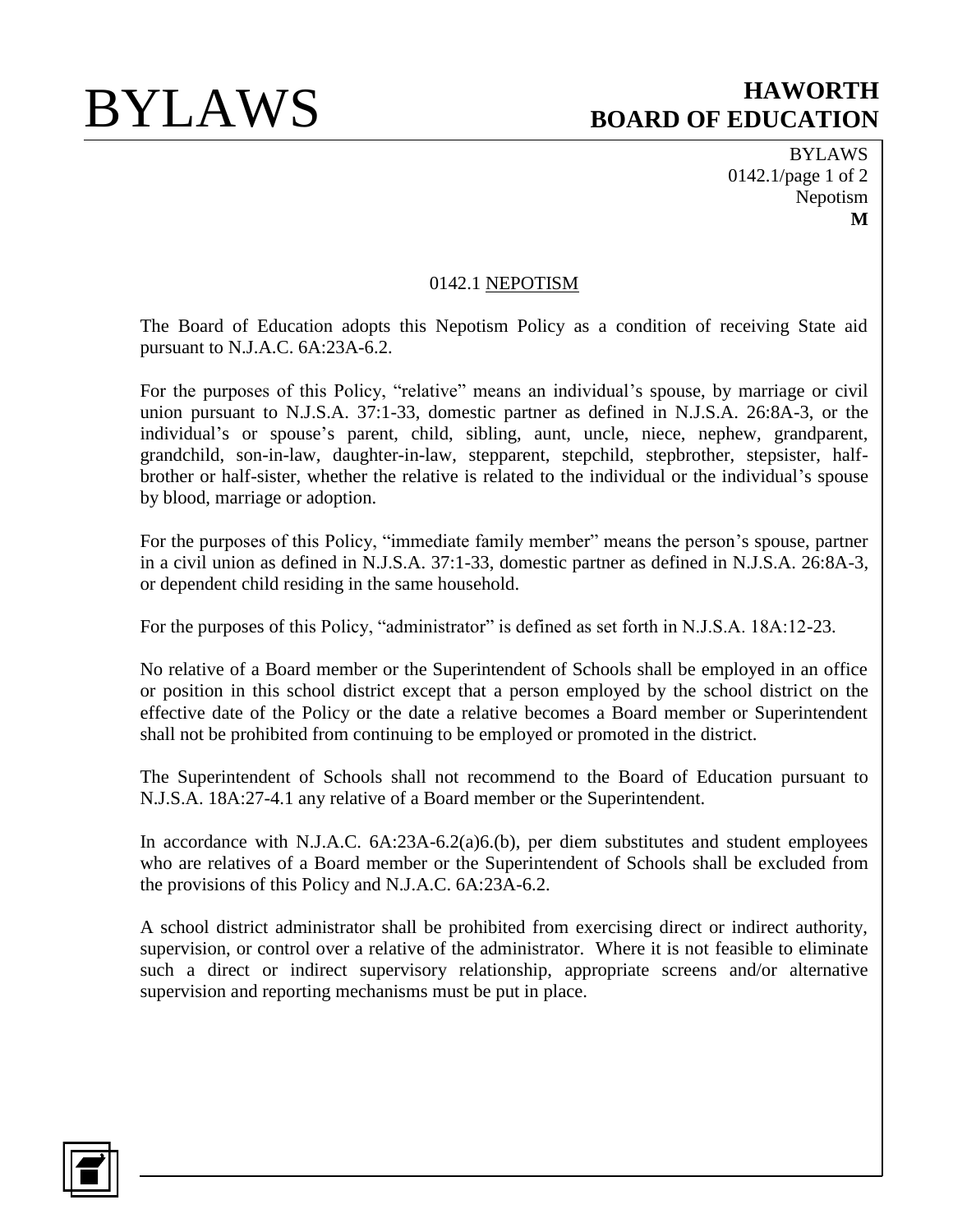BYLAWS 0142.1/page 2 of 2 Nepotism

A school district administrator or Board member who has a relative who is a member of the bargaining unit shall be prohibited from discussing or voting on the proposed collective bargaining agreement with that unit or from participating in any way in negotiations, including, but not limited to, being a member of the negotiating team; nor should that school district administrator be present with the Board in closed session when negotiation strategies are being discussed; provided however, that the administrator may serve as a technical resource to the negotiating team and may provide technical information necessary to the collective bargaining process when no one else in the district can provide such information.

A school district administrator or Board member who has an immediate family member who is a member of the same Statewide union in another school district shall be prohibited from participating in any way in negotiations, including but not limited to, being a member of the negotiating team or being present with the Board of Education in closed sessions when negotiation strategies are being discussed, prior to the Board of Education attaining a Tentative Memorandum of Agreement with the bargaining unit that includes a salary guide and total compensation package. Once the Tentative Memorandum of Agreement is established, a school district administrator with an immediate family member who is a member of the same State-wide union in another school district may fully participate in the process, absent other conflicts. Notwithstanding these provisions, a district administrator who has an immediate family member who is a member of the same Statewide union in another district may serve as a technical resource to the negotiating team and may provide technical information necessary to the collective bargaining process when no one else in the district can provide the information.

N.J.A.C. 6A:23A-6.2

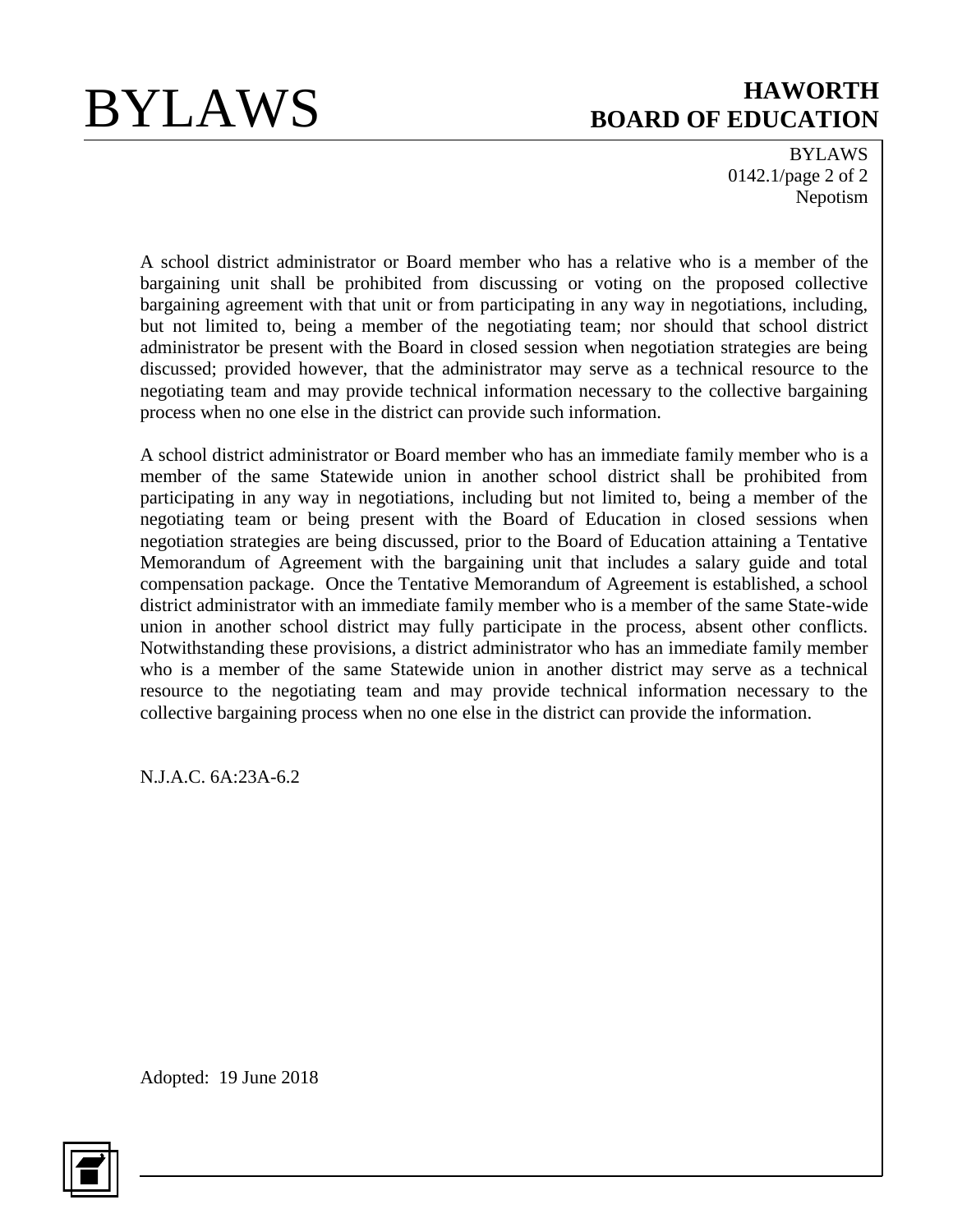BYLAWS 0143/page 1 of 2 Board Member Election and Appointment

## 0143 BOARD MEMBER ELECTION AND APPOINTMENT

The election and appointment of Board of Education members will be conducted in strict compliance with law.

A vacancy in the membership of a regional Board of Education shall be filled in accordance with N.J.S.A. 18A:13-11. A vacancy shall be filled from the constituent districts represented by the former incumbents in the same manner as vacancies in the membership of Boards of Education of Type II districts having elected Boards of Education are filled.

A vacancy in the membership of a Board of Education shall be filled as follows:

- 1. By the Executive County Superintendent, if the vacancy is caused by:
	- a. The absence of candidates for election to the school Board; or
	- b. The removal of a member because of lack of qualifications; or
	- c. The failure of the Board to appoint a person to a vacancy within sixty-five days following its occurrence; or
	- d. Two or more candidates qualified by law for membership on the Board receiving an equal number of votes in a special runoff election.
- 2. By the Executive County Superintendent, to a number sufficient to make up a quorum of the Board if, by reason of vacancies, a quorum is lacking;
- 3. By special election within sixty days of the annual school election, if:
	- a. Two or more candidates qualified by law for membership on the school Board receive an equal number of votes in the annual school election; or
	- b. The annual election is disqualified due to improper election procedures.
- 4. By the Commissioner of Education if there is a failure to elect a member at the annual school election due to improper campaign practices; or
- 5. By a majority vote of the remaining members of the Board of Education after the vacancy occurs in all other cases.

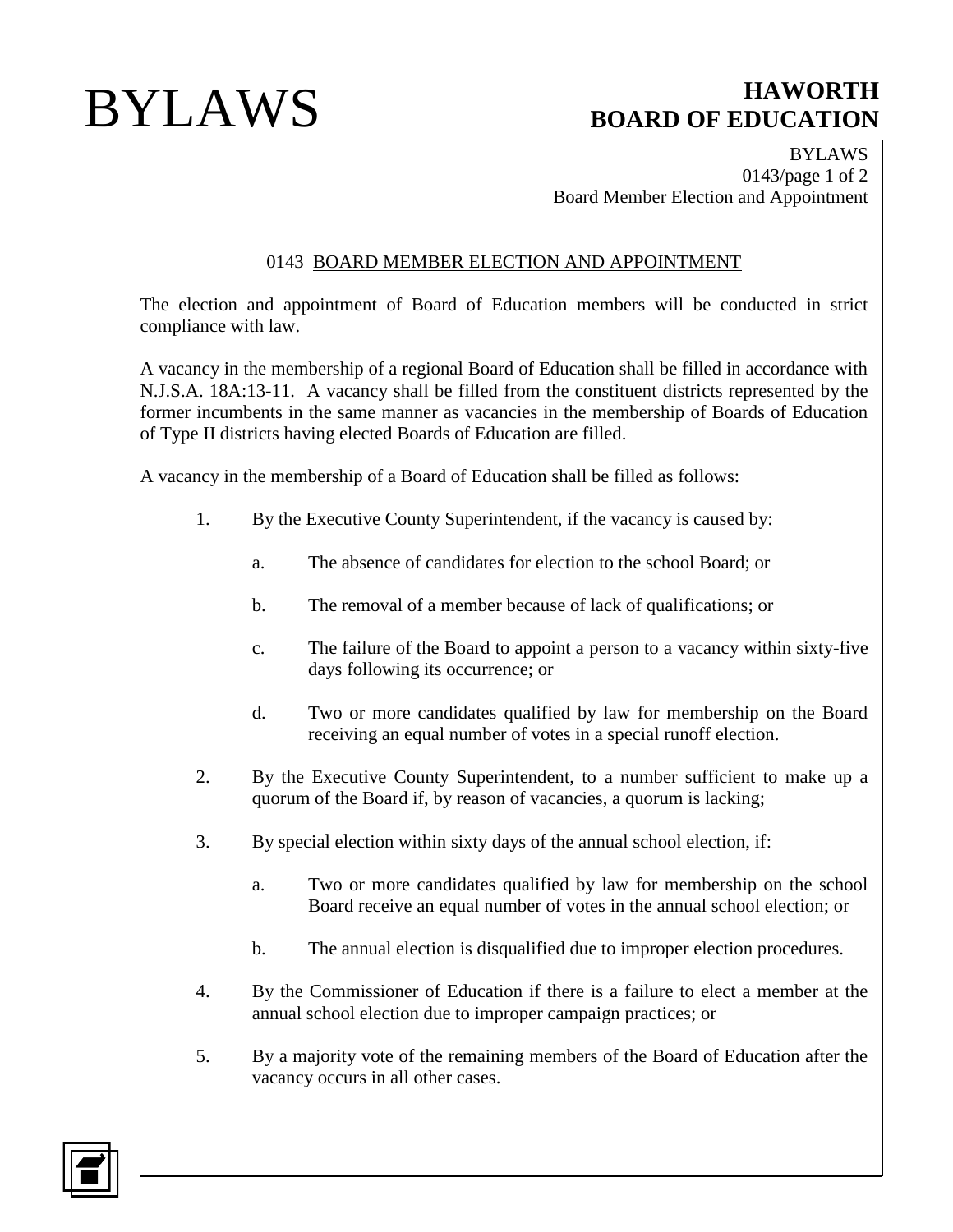BYLAWS 0143/page 2 of 2 Board Member Election and Appointment

The Board Secretary shall promptly notify the President of a vacancy to be filled by the Board. The President shall inform all other Board members. The Board will give public notice of the vacancy and invite any qualified person to submit a written request for consideration of his/her candidacy for the vacancy. The Board may also require candidates submit a resume with their written request.

In considering candidates who have expressed an interest in a vacancy, the Board of Education may interview candidates in public or executive session. The Board must vote to appoint a candidate to a vacancy in public session and there shall be no decisions made in executive session. In the event interviews are conducted in executive session, Board members, in the public session nomination and voting process, shall express their opinion in support of their vote so the public can witness any deliberations, policy formulation, and the decision making process of the Board.

A roll call vote will be conducted on candidates in the order the candidates were nominated with a second. If there are two or more vacancies, each vacancy will be filled by a separate election process. The first candidate who receives the votes of a majority of the remaining Board members will be elected to the vacancy. In the event no candidate receives a majority vote of the remaining Board members, another election process shall be conducted between the two candidates receiving the highest number of votes.

N.J.S.A. 18A:12-11; 18A:12-15

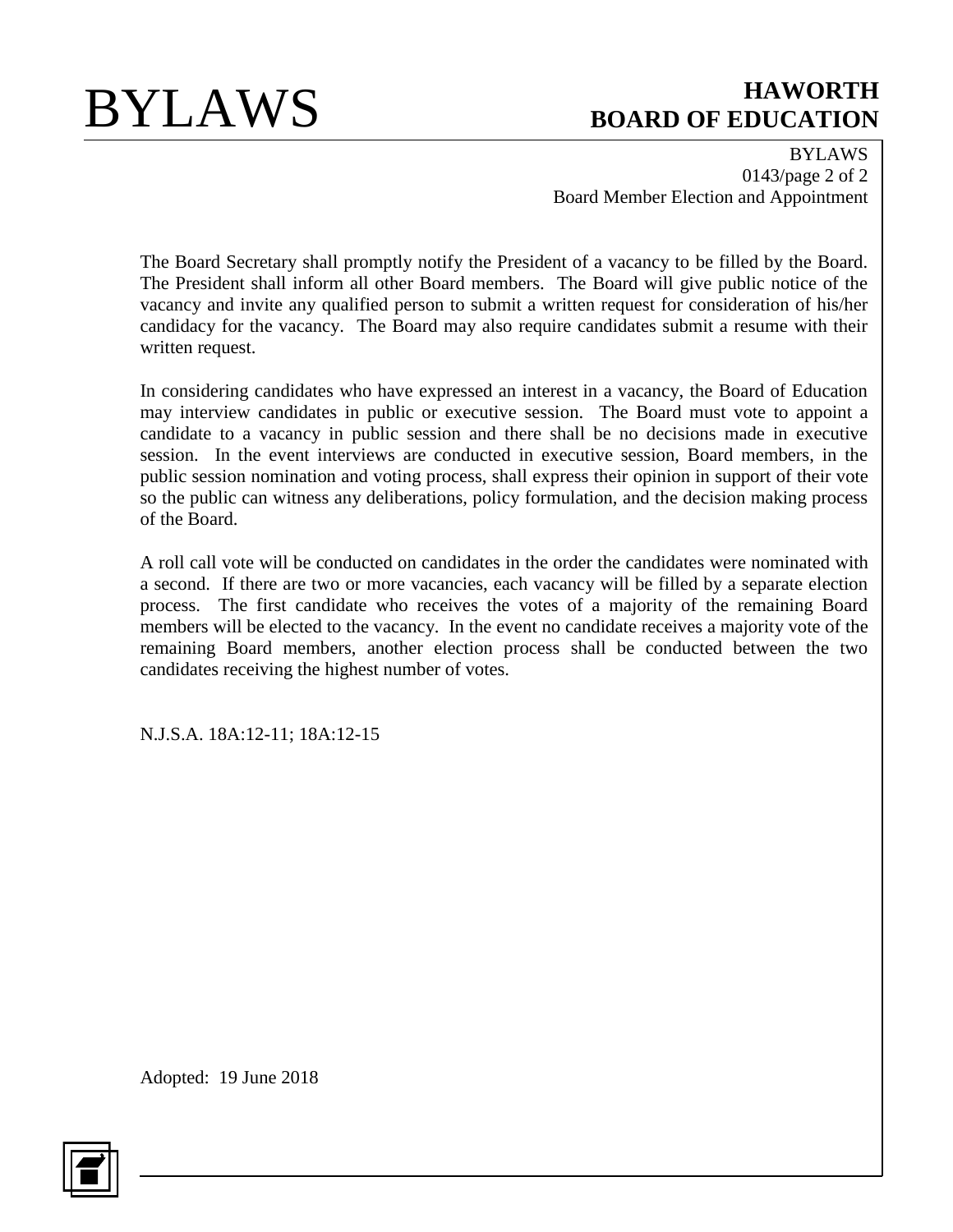BYLAWS 0144/page 1 of 2 Board Member Orientation and Training

### 0144 BOARD MEMBER ORIENTATION AND TRAINING

The preparation of each member for the performance of Board of Education duties is essential to the proper functioning of the Board. The Board encourages each new Board member in the acquisition of information about school district governance, the separate functions of the Board and the Superintendent, the operations of the district, and Board procedures.

The Board directs that each new member receive access to and/or a copy of the Board of Education Bylaw and Policy Manual, and such other materials as deemed appropriate by the Superintendent.

Each new Board member will be invited and is encouraged to meet and discuss the responsibilities and authority of a Board member, Board functions, and Board policies and procedures with the Board President (if available), the Superintendent, and the Board Secretary.

Each newly elected or appointed Board member shall complete during the first year of the member's first term a training program to be prepared and offered by the New Jersey School Boards Association, in consultation with the New Jersey Association of School Administrators, the New Jersey Principals and Supervisors Association, and the Department of Education, regarding the skills and knowledge necessary to serve as a Board member.

The training program shall include information regarding the school district monitoring system established pursuant to P.L. 2005, c. 235, the New Jersey Quality Single Accountability Continuum, and the five key components of school district effectiveness on which school districts are evaluated under the monitoring system: instruction and program; personnel; fiscal management; operations; and governance.

The Board member shall complete a training program on school district governance in each of the subsequent two years of the Board member's first term.

Within one year after each re-election or re-appointment to the Board of Education, the Board member shall complete an advanced training program to be prepared and offered by the New Jersey School Boards Association. This advanced training program shall include information on relevant changes to New Jersey school law and other information deemed appropriate to enable the Board member to serve more effectively.

The New Jersey School Boards Association shall examine options for providing training programs to Board members through alternative methods such as on-line or other distance learning media or through regional-based training.

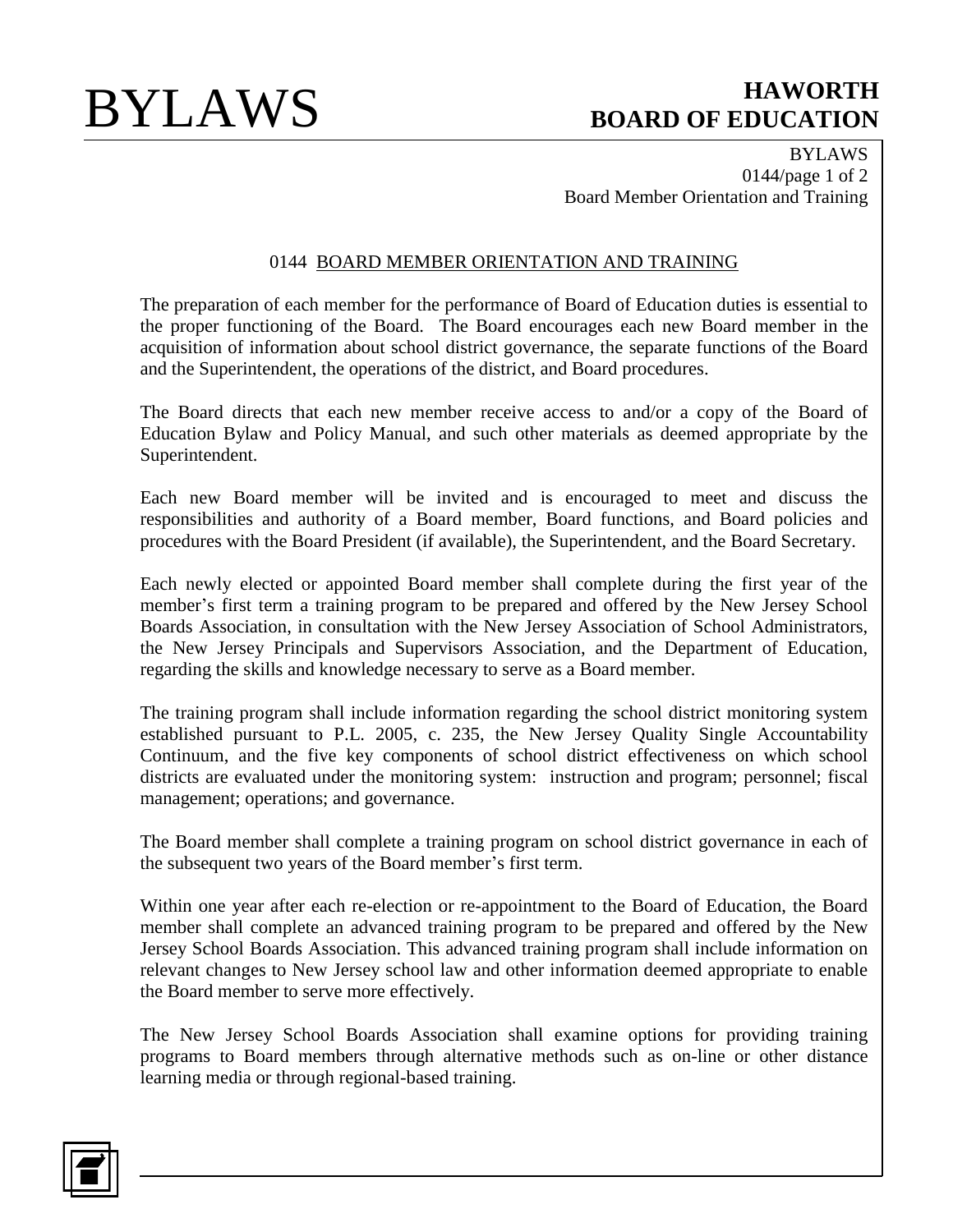

BYLAWS 0144/page 2 of 2 Board Member Orientation and Training

Within one year after being newly elected or appointed or being re-elected or re-appointed to the Board of Education, a Board member shall complete a training program on harassment, intimidation, and bullying in schools, including a school district's responsibilities under P.L. 2002, c.83 (C.18A:37-13 et seq.). A Board member shall be required to complete the program only once. Training on harassment, intimidation, and bullying in schools shall be provided by the New Jersey School Boards Association, in consultation with recognized experts in school bullying from a cross section of academia, child advocacy organizations, nonprofit organizations, professional associations, and government agencies.

N.J.S.A. 18A:12-33; 18A:37-13 et seq.

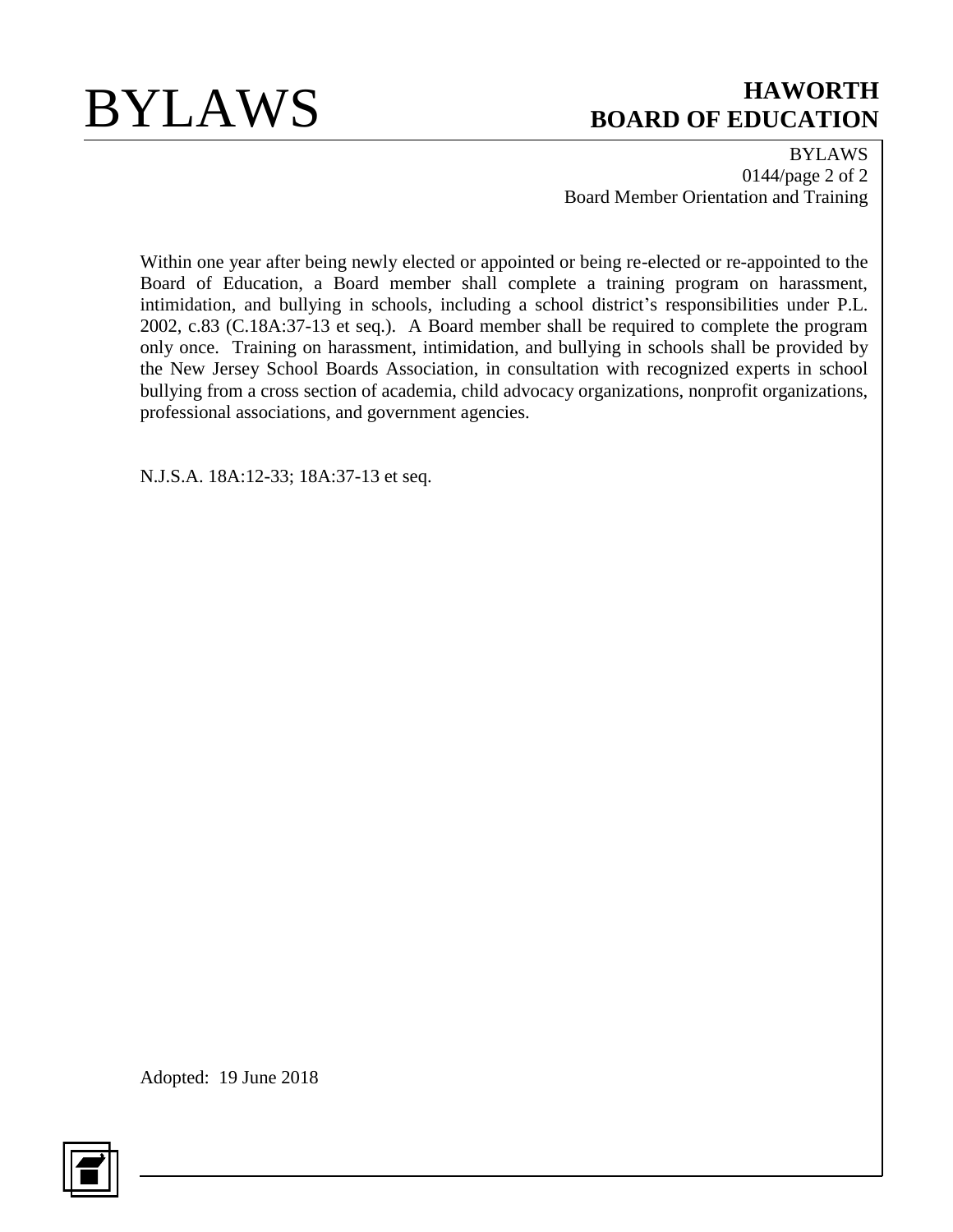BYLAWS 0145/page 1 of 1 Board Member Resignation and Removal

## 0145 BOARD MEMBER RESIGNATION AND REMOVAL

The membership of a Board of Education member shall terminate immediately upon:

- 1. The cessation of the member's bona fide residency in the school district the member represents; or
- 2. The member's election or appointment to the office of mayor or member of the governing body of Haworth; or
- 3. The member's disqualification from voting pursuant to N.J.S.A. 19:4-1; or
- 4. The member's conviction for false swearing for having falsely affirmed or declared that he/she is qualified to vote;
- 5. The removal of the member by the Commissioner of Education; or
- 6. Recall of a Board member pursuant to N.J.S.A. 19:27A-1 et seq.

A member who fails to attend three consecutive regular meetings of the Board without good cause may be removed from office on the affirmative votes of a majority of the remaining Board members, provided that:

- 1. The member's removal was proposed at the immediately previous Board meeting; and
- 2. Notice of the proposed removal was given to the affected member at least seventy-two hours in advance of the meeting at which the vote will be taken.

N.J.S.A. 18A:12-2; 18A:12-3; 18A:12-29 N.J.S.A. 19:27A-1 et seq.

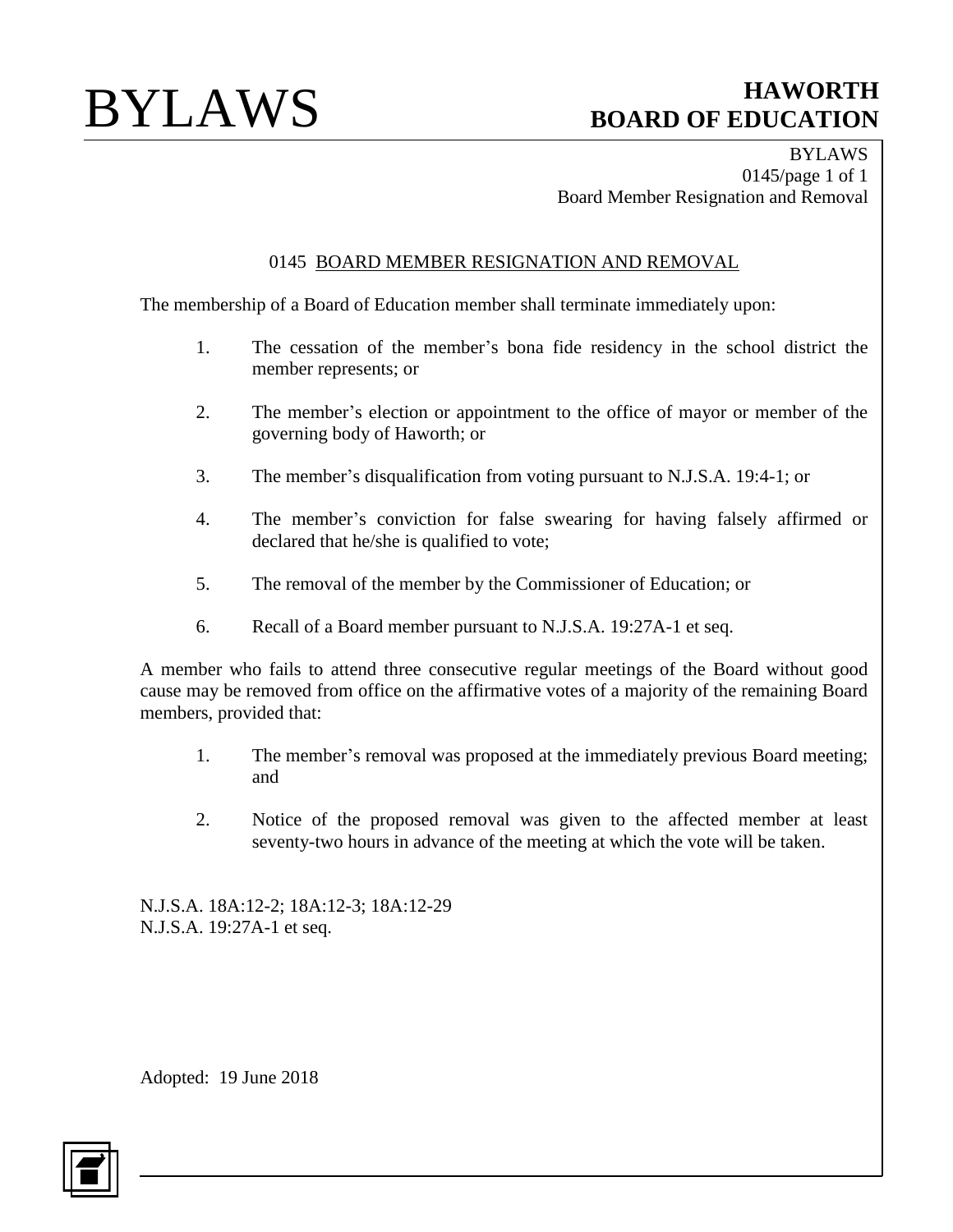BYLAWS 0146/page 1 of 1 Board Member Authority

## 0146 BOARD MEMBER AUTHORITY

A Board member does not possess individually the authority and powers that reside in the Board of Education. No Board member by virtue of his/her office shall exercise any administrative responsibility with respect to the operation of the school district or as an individual command the services of any school district employee.

Release of Information

Board member access to public, personnel, and student records shall be governed by law and by the provisions of Policy Nos. 8310, 8320, and 8330.

Confidential information to which a Board member becomes privy as a result of his/her office shall be used only for the purpose of helping the member discharge his/her responsibilities as Board member. No Board member shall reveal information contained in a confidential record or received during a duly convened private session of the Board except when that information has been released to the public by the Board.

## Public Expressions

Board members are entitled to express themselves publicly on any matter, including issues involving the Board and the school district. Individual Board members cannot, however, express the position of the Board except as expressly authorized, in accordance with Board Policy No. 9120. A Board member shall not represent his/her personal opinion as the position of the Board and shall include in all formal expressions in which his/her Board affiliation is likely to be recognized, such as letters to government officials or newspapers, speeches to organizations, and the like, a statement that the opinions expressed do not necessarily represent those of the Board.

Board members visiting a school shall comply with district policy and procedures for school visitors.

Members of the Board shall adhere to the Code of Ethics for Board members in Bylaw 0142.

N.J.S.A. 18A:11-1

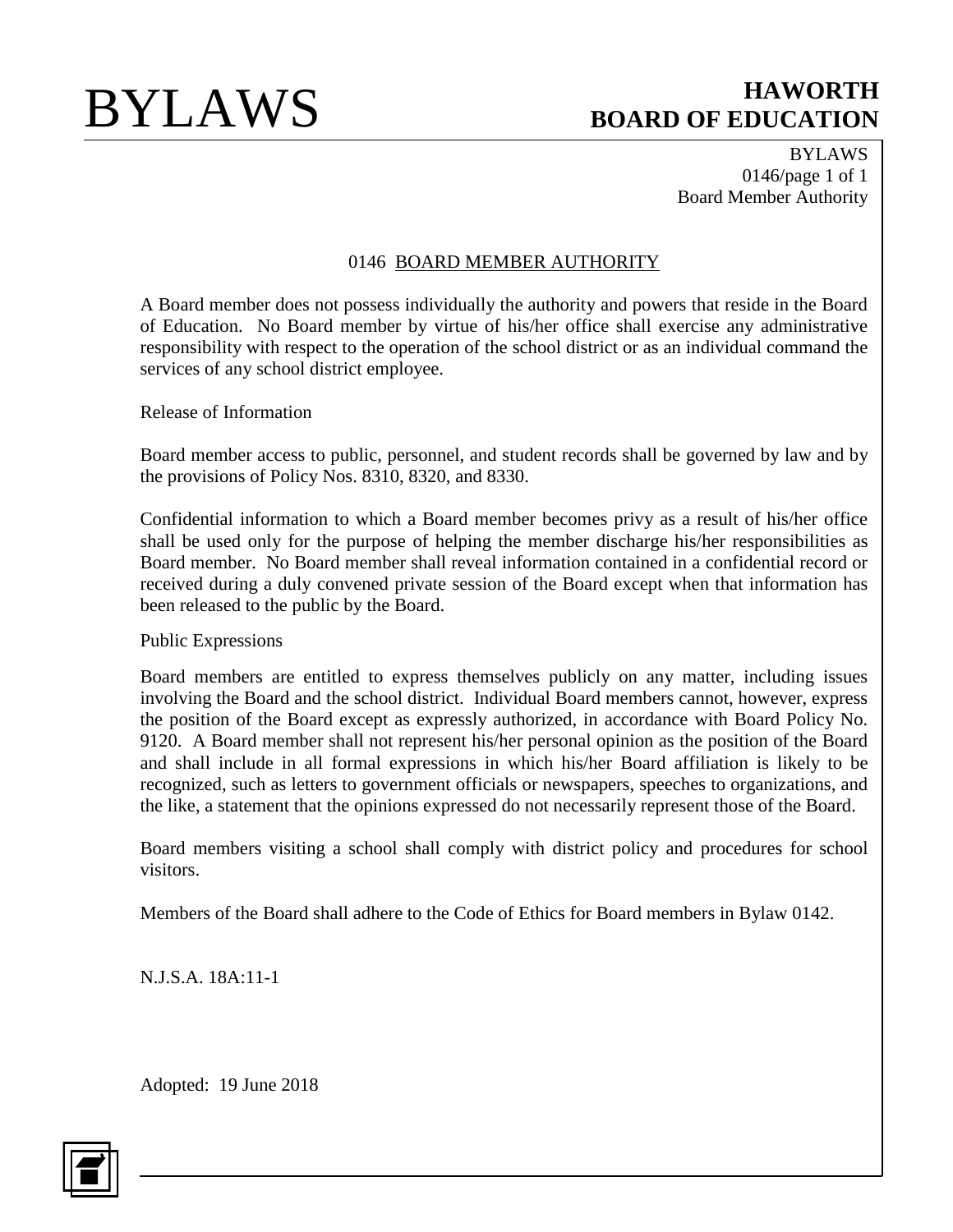BYLAWS 0148/page 1 of 1 Board Member Indemnification

### 0148 BOARD MEMBER INDEMNIFICATION

The Board of Education will indemnify Board members in accordance with law whenever a civil, administrative, criminal or quasi-criminal action or other legal proceeding is brought against a Board member for any act or omission arising out of and in the course of the performance of his/her duties as Board member. In the case of a criminal or quasi-criminal action which results in a final disposition in favor of the Board member, the Board will defray all costs of defending the action, including reasonable counsel fees and expenses, together with costs of appeal, and will save harmless and protect the Board member from any financial loss resulting from the action. Indemnification for exemplary or punitive damages is not required and will be governed by the standards and procedures set forth in N.J.S.A. 59:10-4.

The Board may arrange for and maintain appropriate insurance to cover all such damages, losses and expenses.

N.J.S.A. 18A:11.1; 18A:12-20; 18A:16-6; 18A:16-6.1; 18A:18A-46; 18A:18A-47

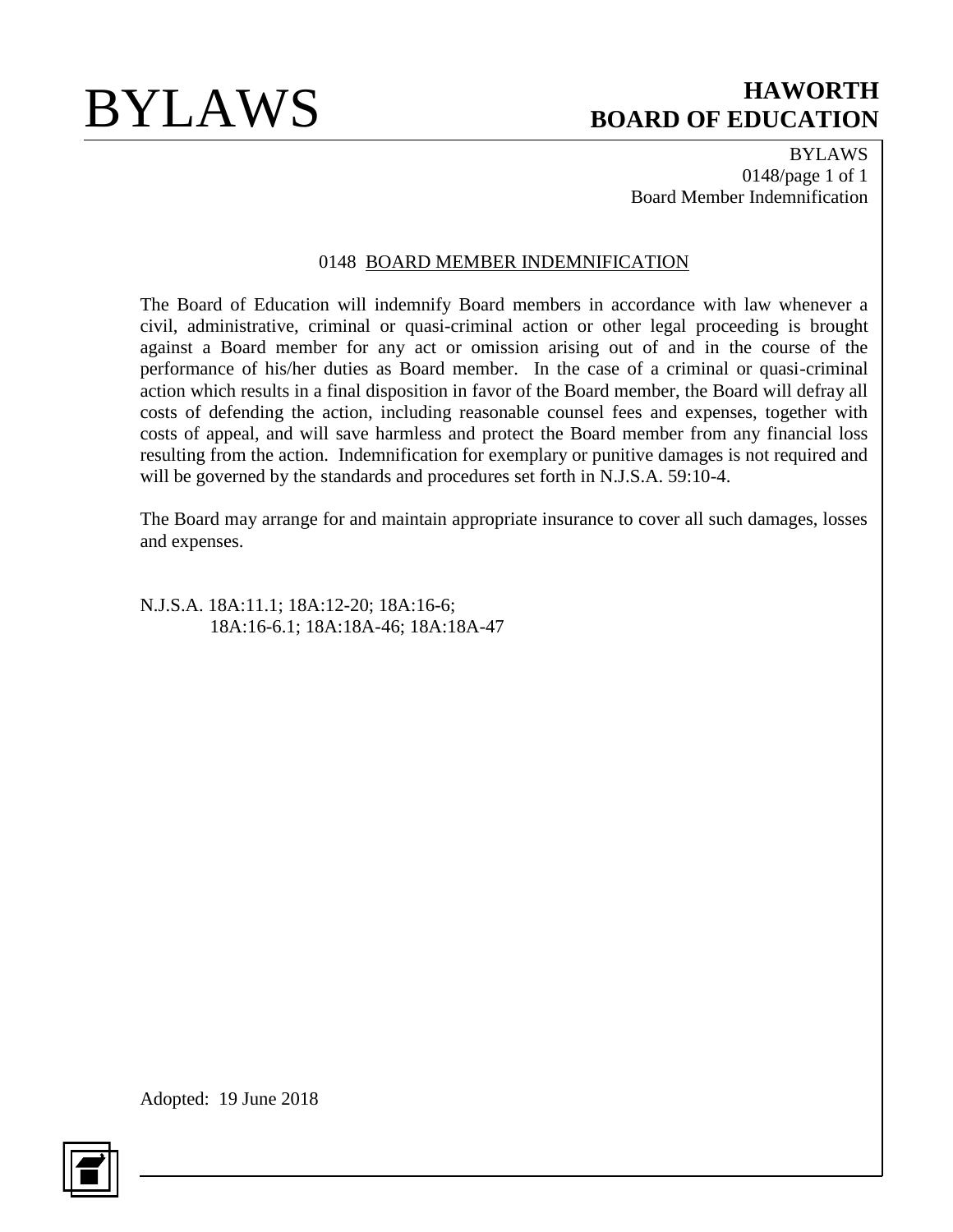BYLAWS 0151/page 1 of 1 Organization Meeting

## 0151 ORGANIZATION MEETING

The Board of Education shall organize annually at a regular meeting held in all Type II school districts with an April school election, on any day during the first or second week following the April school election or with a November school election, on any day of the first week in January.

If the organization meeting cannot take place on the date(s) above by reason of lack of quorum or for any other reason, said meeting shall be held within three days thereafter.

The meeting shall be called to order by the Board Secretary, who shall serve as presiding officer pro tempore until the election of a President and Vice President.

The Board Secretary shall administer the oath of office to new Board members.

N.J.S.A. 18A:10-3; 18A:10-5 N.J.S.A. 41:1-1; 41:1-3

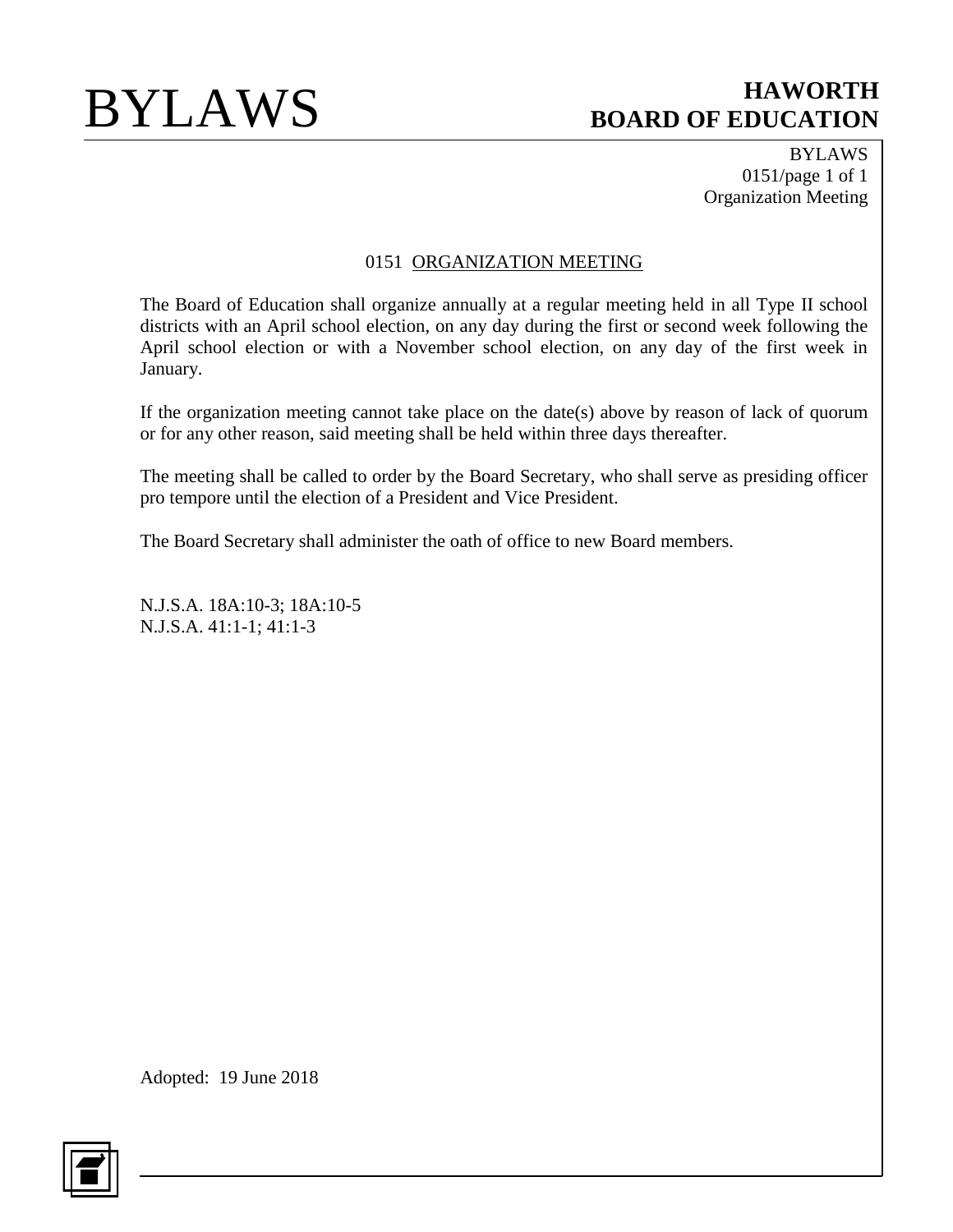BYLAWS 0152/page 1 of 1 Board Officers

### 0152 BOARD OFFICERS

The Board of Education shall organize at its first regular meeting by electing one of its members as President and another as Vice-President.

Any member may place a member's name in nomination; a second is not required. Election for each office will be conducted by a vote when the nominations for that office are closed. The candidate receiving a majority vote of the members of the Board present and constituting a quorum will be elected to office.

Voting shall take place by written ballot after nominations are closed. Board members will be provided a blank piece of paper and shall write the name of the person they wish to see elected on the piece of paper. The ballots shall be tallied by the Board Secretary and the person with the majority vote of the members of the Board present and constituting a quorum shall be elected. In the event no candidate receives a majority vote of the members of the Board present and constituting a quorum, the procedure shall continue until someone receives a majority vote.

Officers shall serve for one year and until their respective successors are elected and shall qualify, but if the Board shall fail to hold the organization meeting or to elect Board officers as prescribed by N.J.S.A. 18A:15-1, the Executive County Superintendent shall appoint from among the members of the Board a President and/or Vice-President.

A President or Vice-President who refuses to perform a duty imposed upon him/her by law may be removed by a majority vote of the Board members present and constituting a quorum. In the event the office of President or Vice-President shall become vacant the Board shall, within thirty days thereafter, fill the vacancy for the unexpired term. If the Board fails to fill the vacancy within such time, the Executive County Superintendent shall fill the vacancy for the unexpired term.

N.J.S.A. 18A:15-1; 18A:15-2

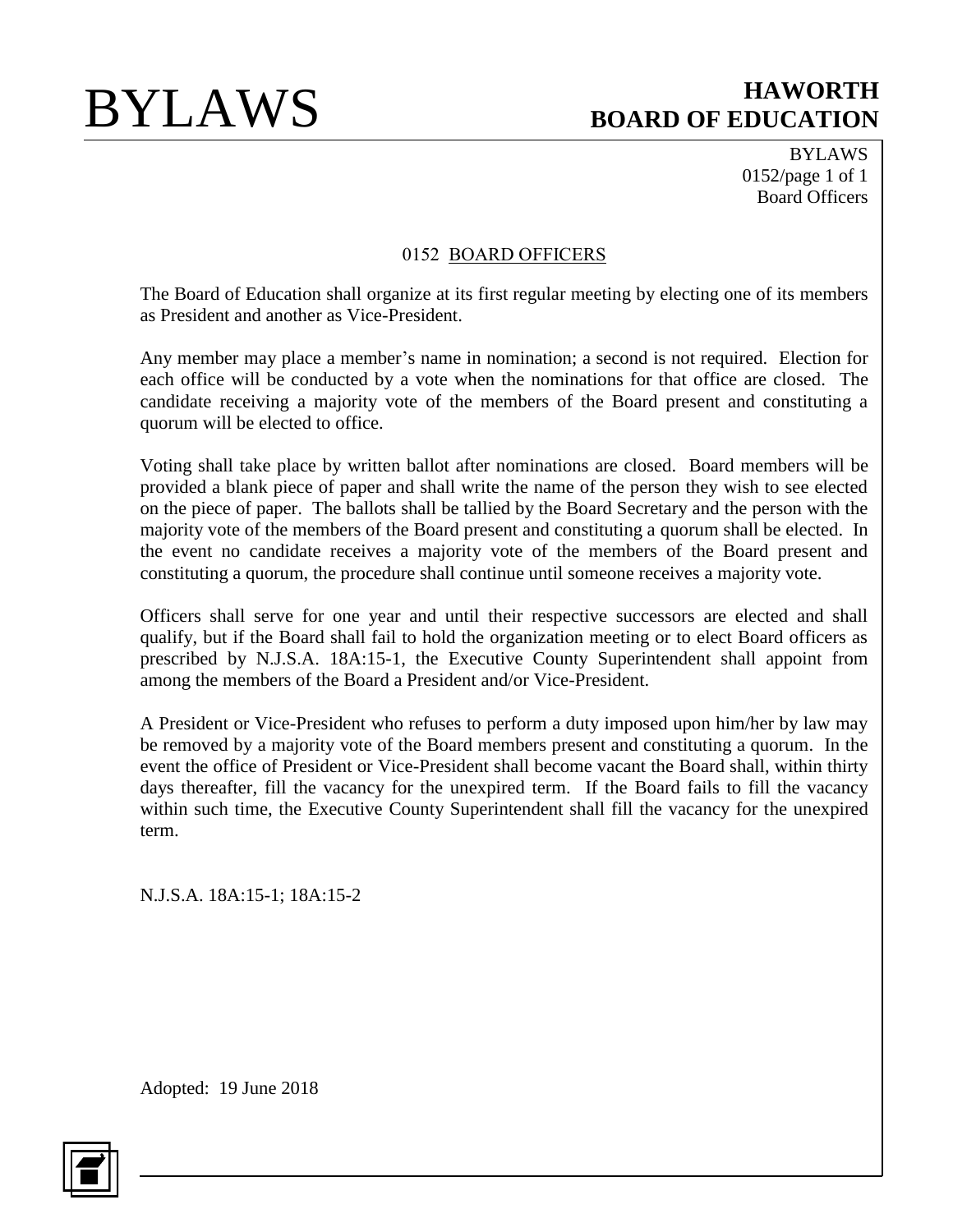BYLAWS 0153/page 1 of 1 Annual Appointments

## 0153 ANNUAL APPOINTMENTS

The Board of Education may annually appoint the following positions:

- 1. A Board Secretary, N.J.S.A. 18A:17-2, 17-5;
- 2. A public school accountant, N.J.S.A. 18A:23-1;
- 3. A medical inspector, N.J.S.A. 18A:40-1;
- 4. A member to serve as delegate to the New Jersey School Boards Association, N.J.S.A. 18A:6-46;
- 5. An attendance officer(s), N.J.S.A. 18A:38-32;
- 6. A Treasurer of School Moneys, N.J.S.A. 18A:17-31;
- 7. A member to serve as delegate to the Bergen County School Boards Association;
- 8. An attorney.

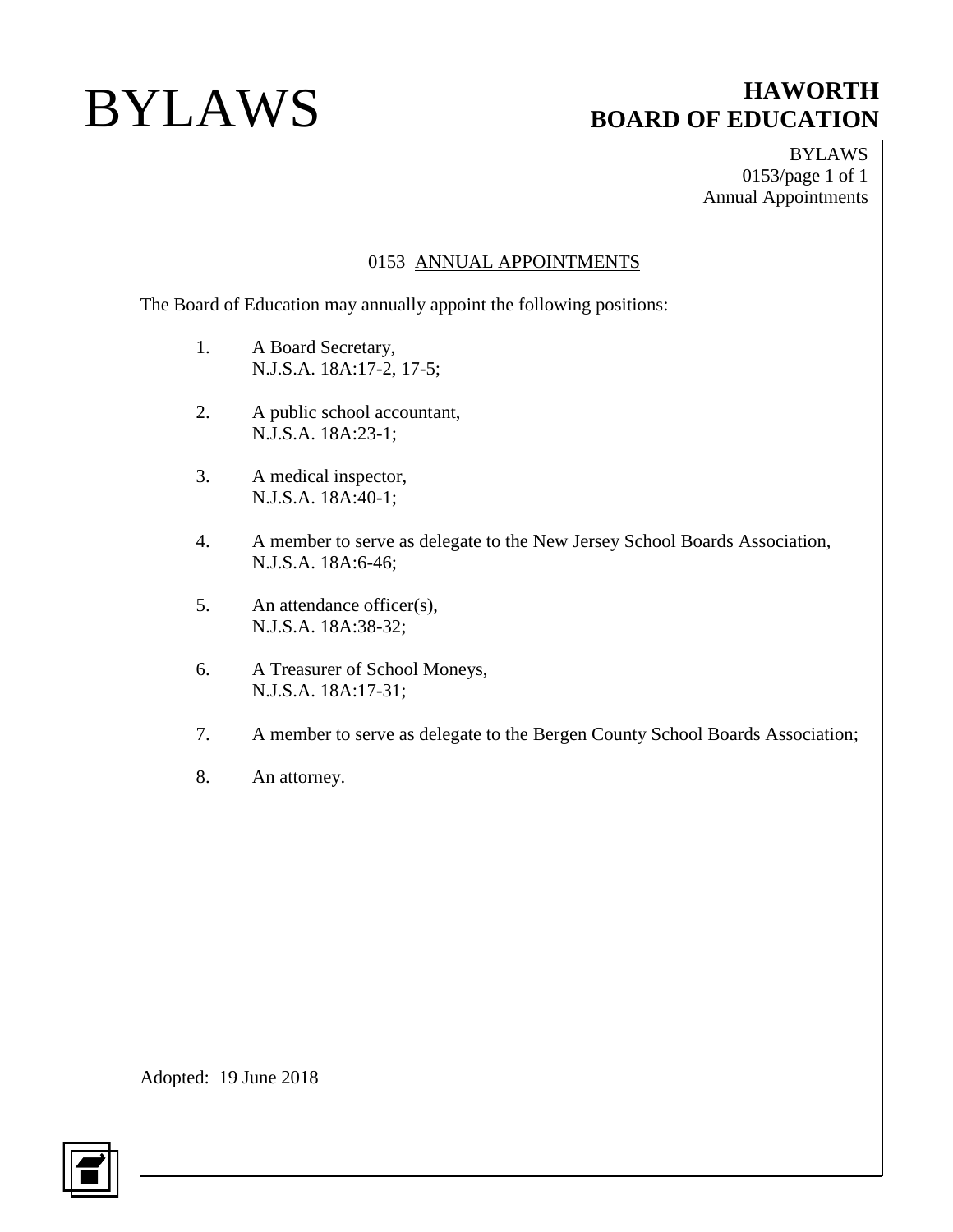BYLAWS 0154/page 1 of 1 Annual Motions and Designations

## 0154 ANNUAL MOTIONS AND DESIGNATIONS

The Board of Education shall at the organizational meeting:

- 1. Designate one or more depositories for school funds, N.J.S.A. 18A:17-34;
- 2. Designate those persons authorized to sign school warrants, N.J.S.A. 18A:19-1;
- 3. Designate the official newspaper, N.J.S.A. 18A:22-11; 18A:39-3;
- 4. Designate a second newspaper for the publication of Board meetings, N.J.S.A. 10:4-8;
- 5. Designate the day, place, and time for regular meetings of the Board;
- 6. Approve the curriculum for all grades;
- 7. Readopt existing bylaws and policies for the Board's operation and the operation of the school system.

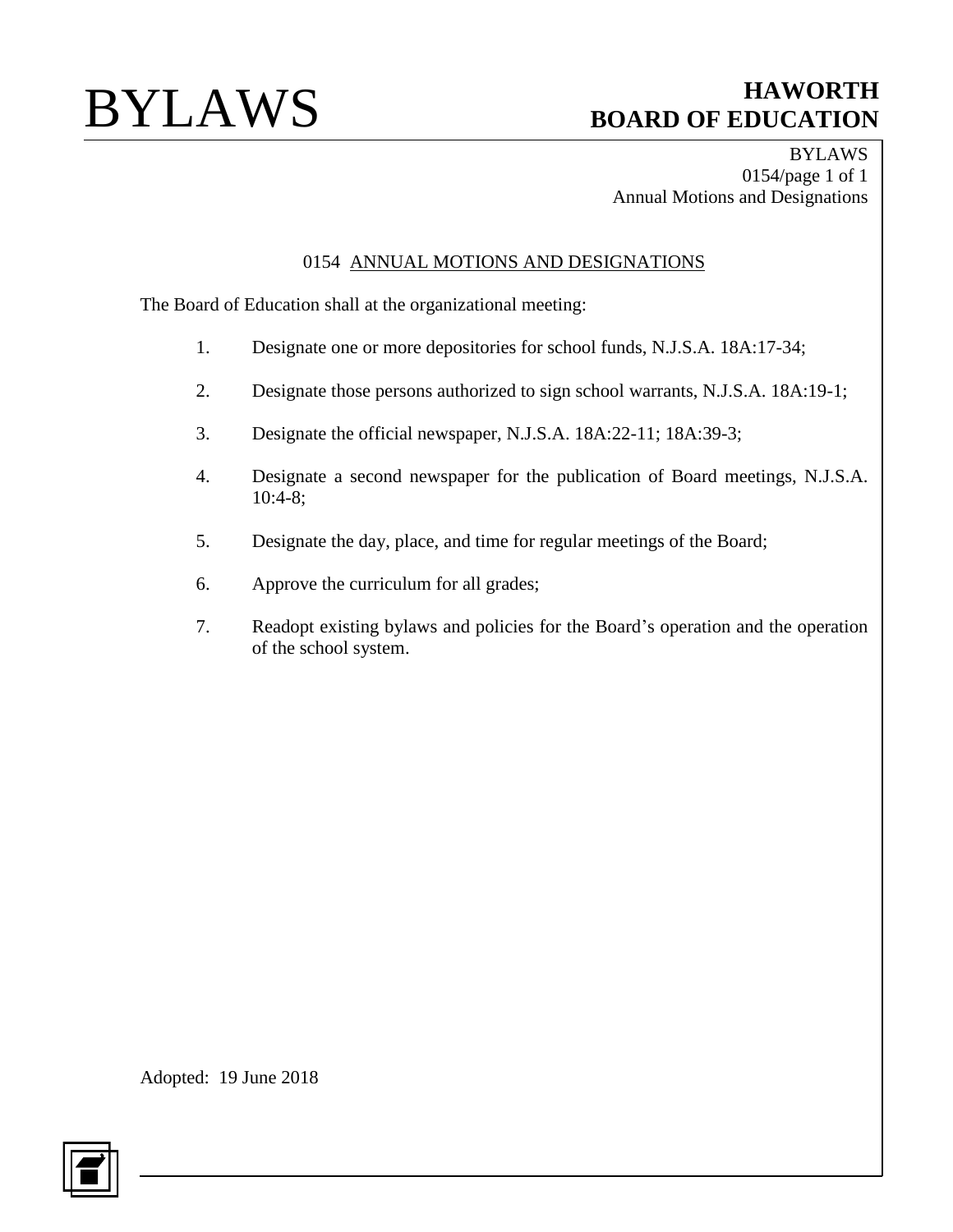BYLAWS 0155/page 1 of 1 Board Committees

## 0155 BOARD COMMITTEES

The Board of Education authorizes the creation of committees of Board members charged to conduct studies, make recommendations to the Board, and act in an advisory capacity. Committees are not authorized to take action on behalf of the Board.

The President shall appoint Board members to serve a one-year term on the following Board standing committees:

Finance, Facilities, Policy, Program/Personnel, Public Relations, Negotiations.

A Board member will serve as a liaison to the Senior Citizens, Town Council, and Legislative organizations.

An ad hoc committee may be created and charged at any time by the President or a majority of the Board members present and voting. The President shall appoint members to any committee so created and charged; members shall serve until the committee is discharged.

Committees shall consist of no more than three Board members, one of whom shall be the President, who shall serve as ex officio member on all Board committees. A member may request or refuse appointment to a committee; a member's refusal to serve on any one committee shall not prejudice his/her appointment to another committee.

The Board reserves the right to meet and work as a Committee of the Whole in informational, discussion, and exploratory sessions. No official action shall be taken at these meetings, unless so advertised.

A chairperson shall be appointed by the President.

Committee meetings may be called at any time by the committee chairperson or when a meeting is requested by a majority of the members of the committee.

Committee meetings shall not be open to the public, except that a majority of the committee or the chairperson may open the meeting to the public or invite persons whose knowledge or expertise may be useful to the committee.

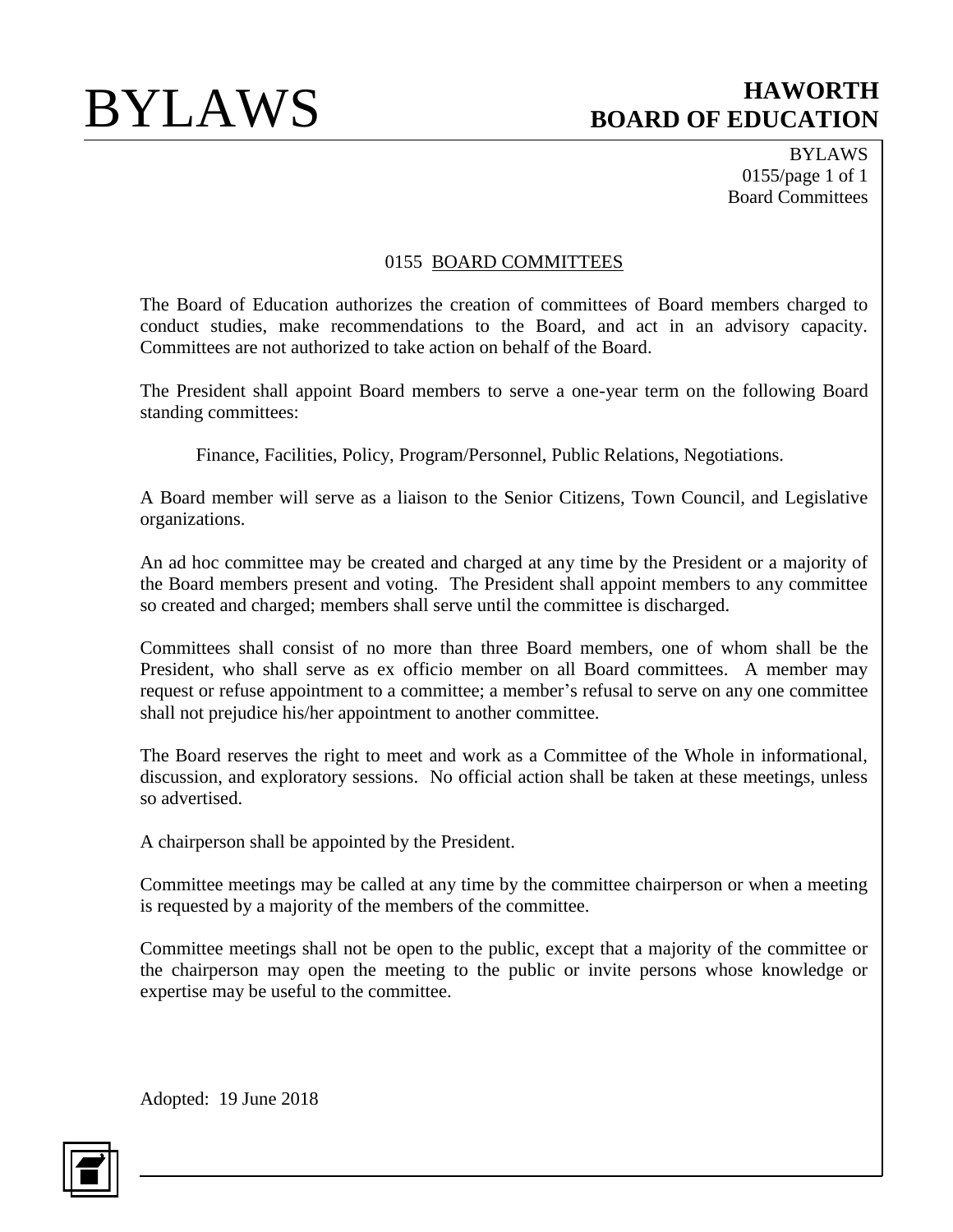BYLAWS 0161/page 1 of 1 Call, Adjournment and Cancellation

## 0161 CALL, ADJOURNMENT AND CANCELLATION

The Board of Education shall meet in public session at least once every two months during the period in which the schools are in session.

All meetings shall be called to commence not later than 8:00 p.m. of the day designated.

A meeting not regularly scheduled may be called by the Board Secretary at the request of the President or upon the presentation to the Board Secretary of a petition requesting a meeting and signed by a majority of the full Board.

The Board may at any time recess or adjourn to an adjourned meeting at a time, date, and place announced before the adjournment takes place. The adjourned meeting shall take up its business at the point in the agenda where the motion to adjourn was passed.

When circumstances are such as to prevent the attendance of a majority or all of Board members or to frustrate the purpose of the meeting, a meeting may be canceled by the Board Secretary at the request of the President. Notice of the cancellation shall be given, by expedient means, to all Board members, to the Superintendent, and, whenever possible, to the newspapers in which notice of Board meetings is regularly given. If possible, written notice of the cancellation shall also be posted at the place where the canceled meeting was scheduled to occur. Notice of the cancellation shall include the date, time, and place of the next scheduled meeting. Notice of the cancellation shall be read at the next following Board meeting and shall be duly recorded in the official minute book.

N.J.S.A. 18A:10-6 N.J.A.C. 6A:32-3.1

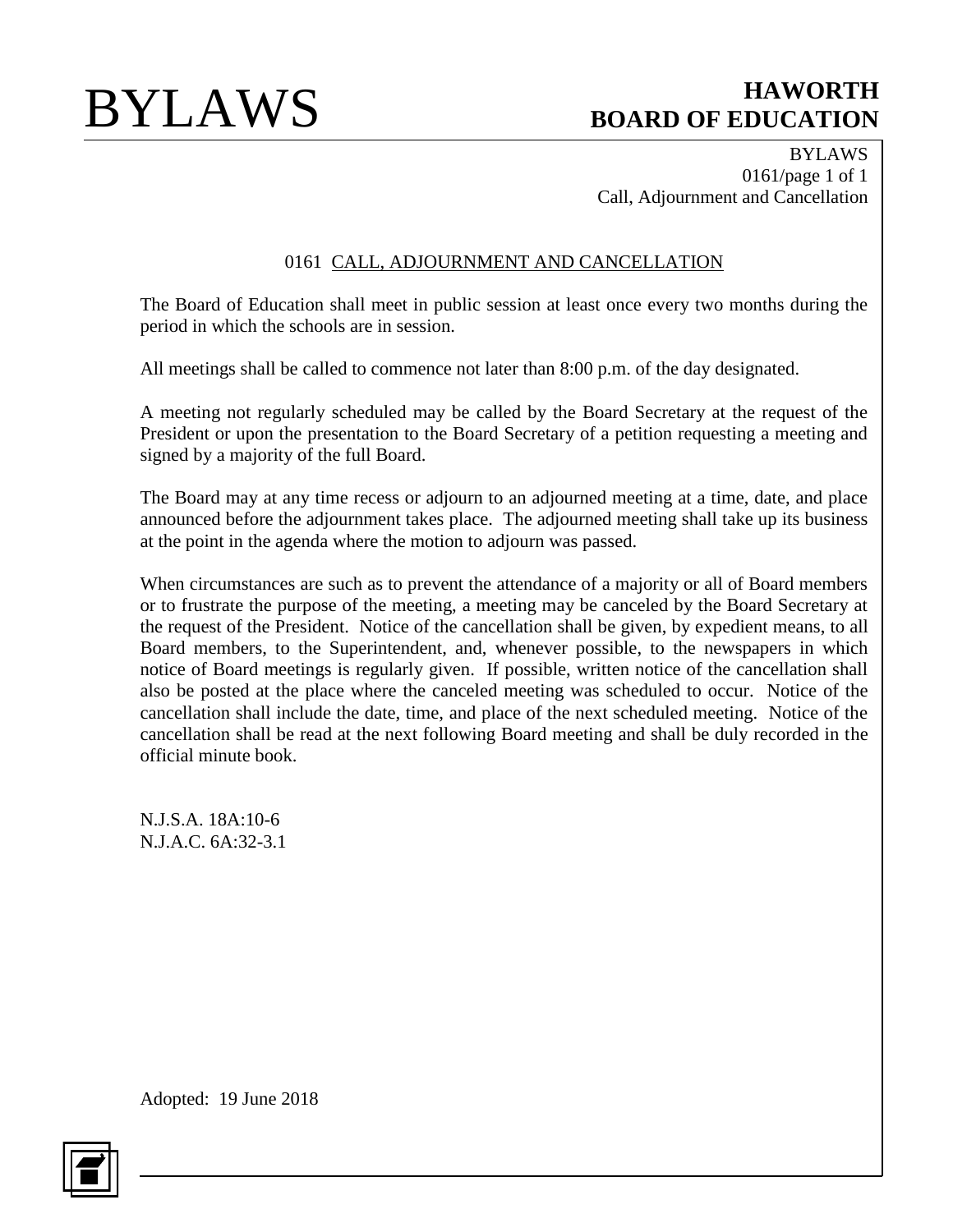BYLAWS 0162/page 1 of 2 Notice of Board Meetings

## 0162 NOTICE OF BOARD MEETINGS

The Board of Education will give notice of all meetings in accordance with law.

Public Notice

The Board Secretary shall notify, in writing and no later than forty-eight hours in advance of the meeting, each Board member and each person who has duly requested such notification of the time, date, location, and, to the extent it is known, the agenda of any regular, special, or rescheduled meeting. Forty-eight hour notice shall also be posted in the Board office, delivered to two newspapers designated by the Board, and filed with the clerk of Haworth, except that forty-eight hour notice is not required where the time, date, and location of the meeting has been published in the annual list of meetings approved by the Board in accordance with law.

Upon the affirmative vote of three-quarters of the members present, the Board may meet in the absence of adequate notice, provided that discussion and action is limited to specific and unforeseen or unforeseeable matters of such urgency and importance that delay for the provision of notice would be likely to result in substantial harm to the public interest and that notice is given as soon as possible after the call of the meeting in accordance with the provisions of law and this bylaw.

### Personal Notice of Meeting

The Board shall provide personal notice in writing to an adult student, the parent(s) or legal guardian(s) of a minor student, an employee or officer of this district, or a prospective employee whose privacy may be invaded or whose employment may be affected by the Board's deliberations in private session. Such personal notice will include the date and time of the private meeting, the subject or subjects scheduled for discussion at the private meeting, and the right of the individual given notice to request that the discussions be conducted at a public meeting. Personal notice will be given no less than seventy-two hours in advance of the private meeting.

A written request for public discussion must be signed by the person making the request and must be submitted to the Board Secretary prior to the commencement of the meeting. Any such properly submitted request will be granted. In the event that one or more, but fewer than all, of a group of persons whose employment will be discussed request a public meeting, the discussion regarding the person or persons who have submitted the request will be severed from the rest and will be conducted publicly.

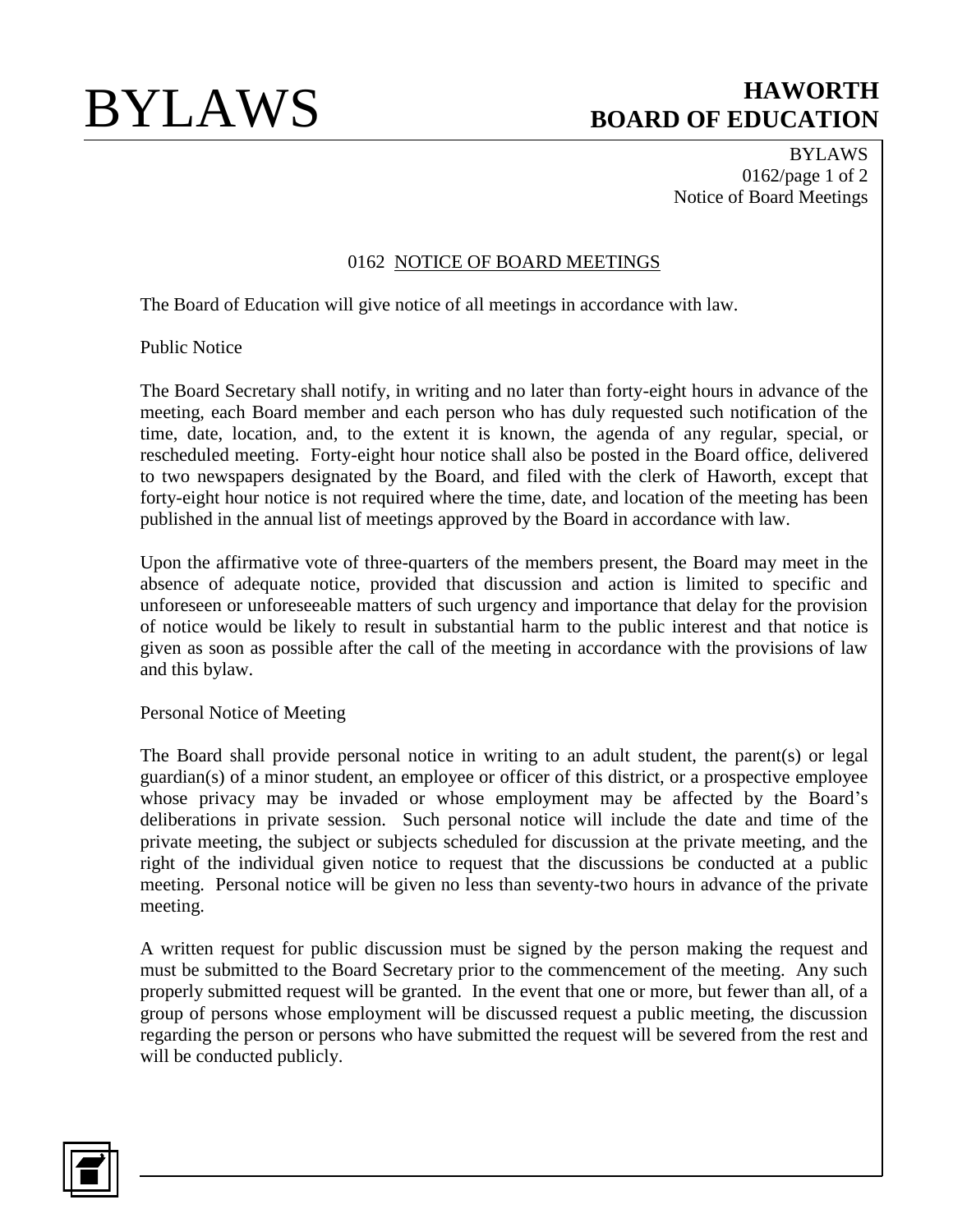

BYLAWS 0162/page 2 of 2 Notice of Board Meetings

A discussion held in public by reason of the written request of an individual will be conducted at a regularly scheduled meeting for which annual notice has been given or at a meeting for which adequate public notice has been given in accordance with law.

Nothing in this bylaw will permit an employee to request or the Board to grant the public discussion of tenure charges or permit the public disclosure of information regarding a disabled student.

N.J.S.A. 10:4-6 et seq.; 10:4-8d; 10:4-9b N.J.S.A. 18A:6-11; 18A:10-6 N.J.A.C. 6A:32-3.1

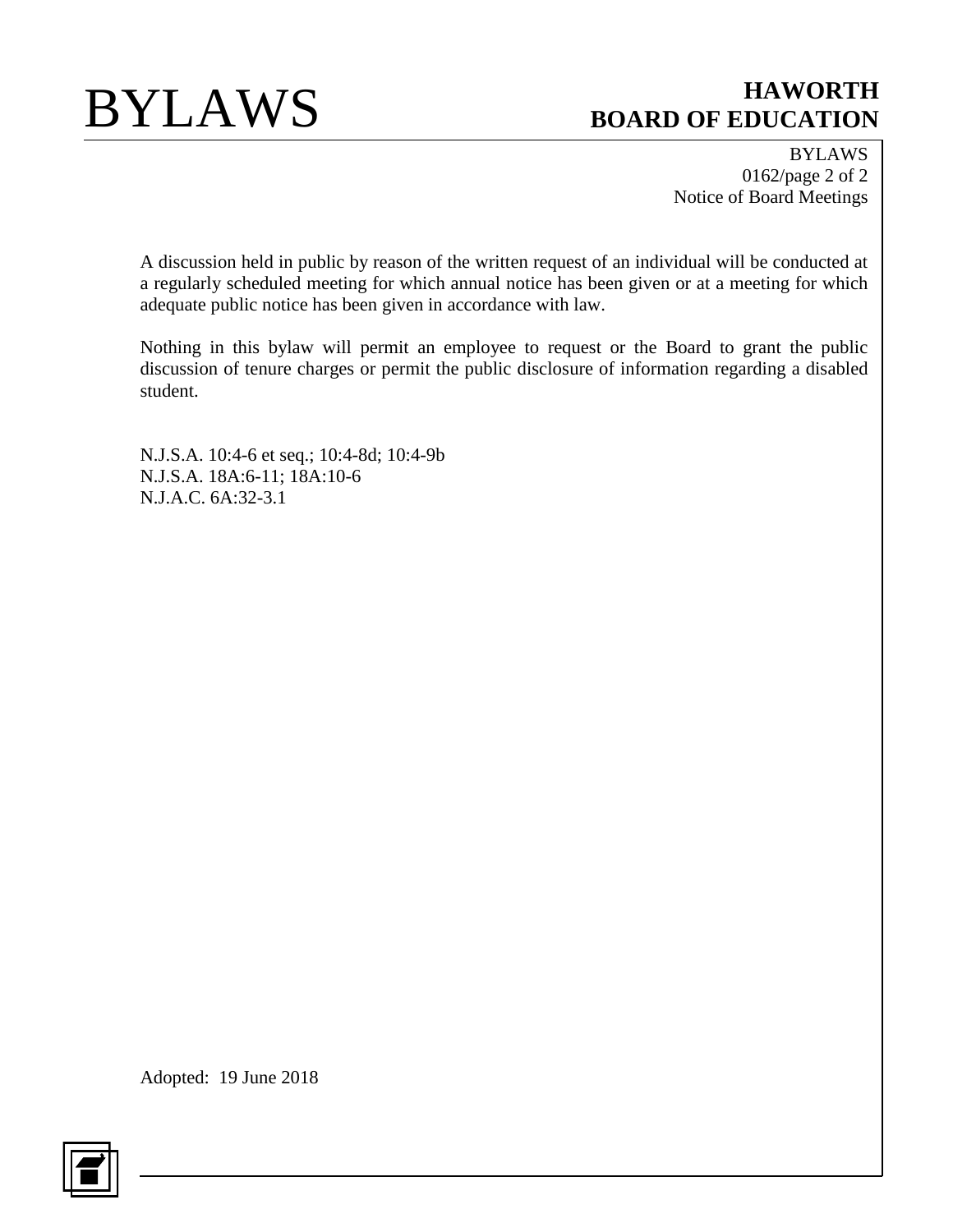BYLAWS 0163/page 1 of 3 Quorum

## 0163 QUORUM

A quorum shall consist of four Board members, and no business shall be conducted in the absence of a quorum, except when the Doctrine of Necessity is invoked.

In the event a quorum is not present at the hour of convening, the meeting may be recessed to a time not later than 9:00 p.m. of the same day. If a quorum is not then present, the members present may adjourn the meeting to a later date within seven days.

The Board of Education recognizes that there may be matters that come before the Board or acts required of Board members in their official capacity where the Board member may have a conflict of interest or the act would be in violation of N.J.S.A. 18A:12-24. In these matters, the Board member(s) will remove himself/herself from any discussions, meetings (informal or formal), committee meetings, and/or a vote regarding the matter. The Board will consider this matter without the Board member(s) who has the conflict.

In the event a matter comes before the Board or an act is required of a Board member in his/her official capacity that is a conflict or would be in violation of N.J.S.A. 18A:12-24, the Board would still be required to have a quorum to consider the matter. However, the New Jersey Department of Education and the School Ethics Commission has envisioned this prohibition could create a situation in which so many Board members have a conflict, that the Board would be unable to take action on a matter. Therefore, when more than a quorum of the Board members must abstain from voting on a matter, the Board will invoke the Doctrine of Necessity consistent with the New Jersey Department of Education and School Ethics Commission guidelines as follows:

- A. Board Member(s) in Conflict Less Than a Majority of The Board
	- 1. In the event a Board member(s) has a conflict of interest where the Board member will act in his/her official capacity, the Board member must remove himself/herself from any discussions, meetings (informal or formal), committee meetings, and/or a vote regarding the matter.
	- 2. In the event a Board member is unsure whether he/she or any other Board member has a conflict of interest or whether the matter, if acted upon by a Board member(s) is in violation of N.J.S.A. 18A:12-24 - Prohibited Acts, the School Board Attorney will make a determination.
	- 3. The School Board Attorney will provide the Board of Education an opinion on whether the matter is a conflict of interest or act prohibited by N.J.S.A. 18A:12-24 - Prohibited Acts.

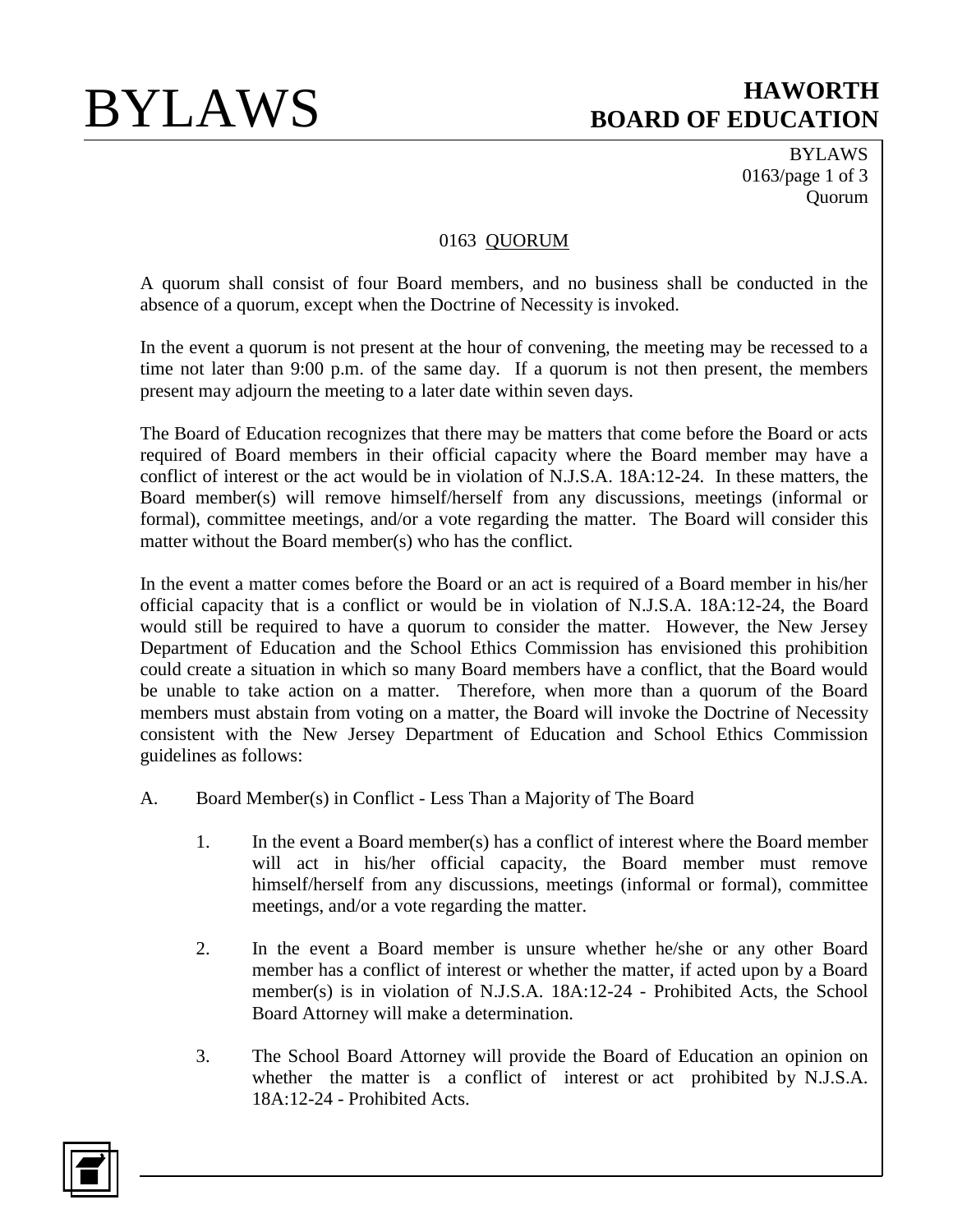

BYLAWS 0163/page 2 of 3 Quorum

- 4. If the Board member(s) believes he/she has a conflict of interest where he/she will act in his/her official capacity or if the School Board Attorney renders an opinion that the Board member has a conflict of interest where the Board member will act in his/her official capacity, the Board member will remove himself/herself from any discussions, meetings (informal or formal), committee meetings, and/or a vote regarding the matter.
- B. A Majority of Board Members in Conflict
	- 1. In the event:
		- a. A Board member(s) believes he/she has a conflict of interest where he/she will act in his/her official capacity; or
		- b. If the School Board Attorney renders an opinion that the Board member(s) has a conflict of interest where the Board member will act in his/her official capacity; and
		- c. The number of Board members that have a conflict would make it so the Board would be unable to take action on the matter, then the Board may invoke the "Rule [or Doctrine] of Necessity." (Citing *U.S. v. Will*, 449 *U.S.* 200 (1980)).
- C. Rule [Or Doctrine] Of Necessity
	- 1. The Doctrine of Necessity may be invoked when more than a quorum of the Board must abstain from voting on a matter.
	- 2. There are three prerequisites necessary for a Board to invoke the Doctrine of Necessity:
		- a. The Board must be unable to act without the members in conflict taking part;
		- b. There must be a pressing need for action, i.e. the matter cannot be laid aside until another date; and
		- c. There can be no alternative forum that can grant the same relief. (*Allen v. Toms River Regional Board of Education*, 233 *N.J. Super* 651 (Law Division 1989).
	- 3. When the School Board Attorney advises the Board the Doctrine of Necessity must be invoked in order to obtain a quorum on a vote, the Board must announce that it is invoking the Doctrine.

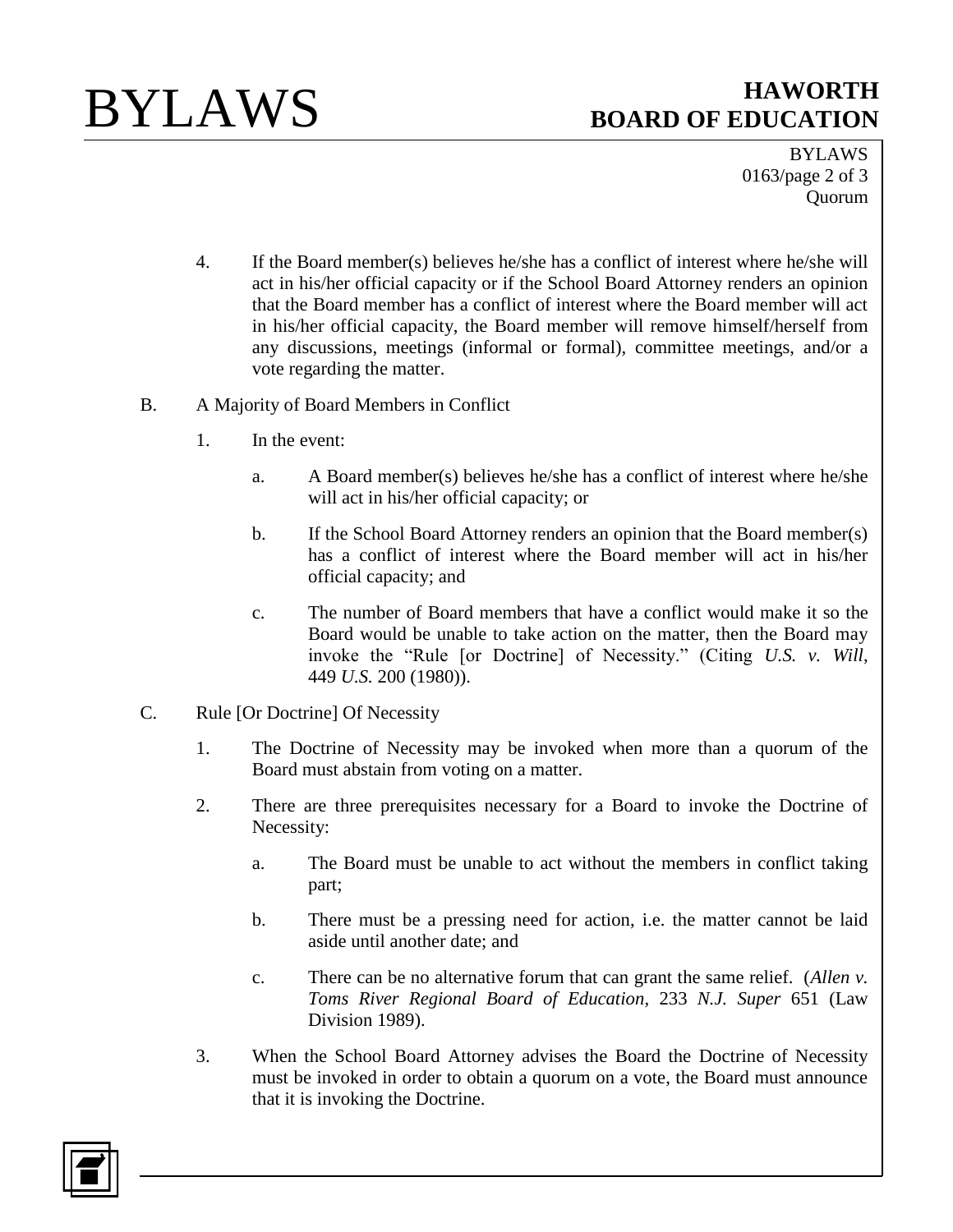BYLAWS 0163/page 3 of 3 Quorum

- a. The announcement must include the reason the Board must invoke the Doctrine of Necessity including stating the nature of each Board members conflict.
- b. The announcement will be in writing and should be recorded in the minutes of the meeting by the Board Secretary at the point when the vote takes place.
- c. It is enough for the Board to announce it is invoking the Doctrine and a Board Resolution is not required.
- 4. When the Board announces the Doctrine of Necessity is being invoked, the details, parameters and/or other pertinent facts of the matter to be voted should be revealed on an agenda for the public meeting in which the matter is to be voted upon.
- 5. The Board members who have a conflict in the matter are prohibited from:
	- a. Participating in any discussions on the matter prior to the announcement and public meeting; and
	- b. From entering an executive session in order to discuss the merits of the matter or contract; and
	- c. From offering their opinions on the matter at any time prior to the announcement and public meeting.
- 6. The Board members who have a conflict in the matter may only participate to the extent they may vote after the motion to approve and/or ratify the matter has been made and seconded and the Doctrine of Necessity has been thoroughly explained to the public.
- 7. Board members in conflict may only ask questions regarding the matter to be voted on in public and after the Board has invoked the Doctrine of Necessity.
- 8. Board members in conflict may explain their reasons for not voting just before the vote.

N.J.S.A. 18A:12-24 New Jersey School Ethics Commission Advisory Opinion A10-93(b) and A07-94

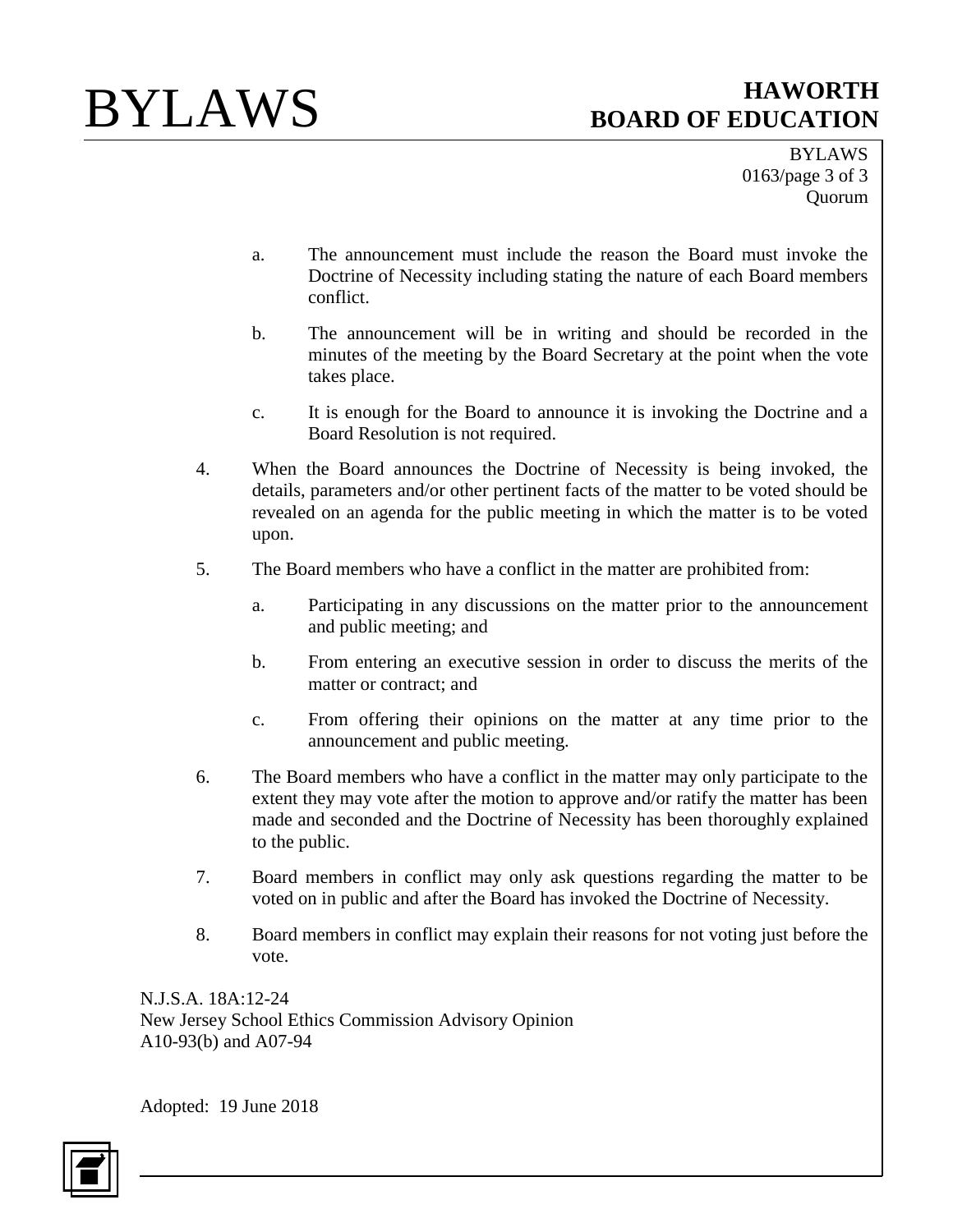BYLAWS 0164/page 1 of 2 Conduct of Board Meetings

## 0164 CONDUCT OF BOARD MEETINGS

Parliamentary Authority

Roberts' Rules of Order, Newly Revised, shall govern the Board of Education in its deliberations and acts in all cases in which it is not inconsistent with statutes of the State of New Jersey, rules of the State Board of Education, or these bylaws.

Presiding Officer

The President shall preside at all meetings of the Board. In the absence, disability, or disqualification of the President, the Vice President shall act in his/her place; if neither person is present, any member shall be designated by a plurality of those present to preside. The act of any person so designated shall be legal and binding.

Announcement of Adequate Notice

The person presiding shall commence each meeting with an announcement of the notice given for the meeting or a statement regarding the lack of adequate notice, in accordance with law.

Agenda

The Superintendent and School Business Administrator shall prepare an agenda of items of business to come before the Board at each meeting. The agenda shall be delivered to each Board member no later than two days before the meeting and shall include such reports and supplementary materials as are appropriate and available.

The order of business shall be as follows:

Call to Order Flag Salute Sunshine Law Statement Mission Statement Roll Call Open to the Public on Agenda Items Only Close the Public Portion Superintendent's/Board President's Reports **Minutes** Program and Personnel Finance

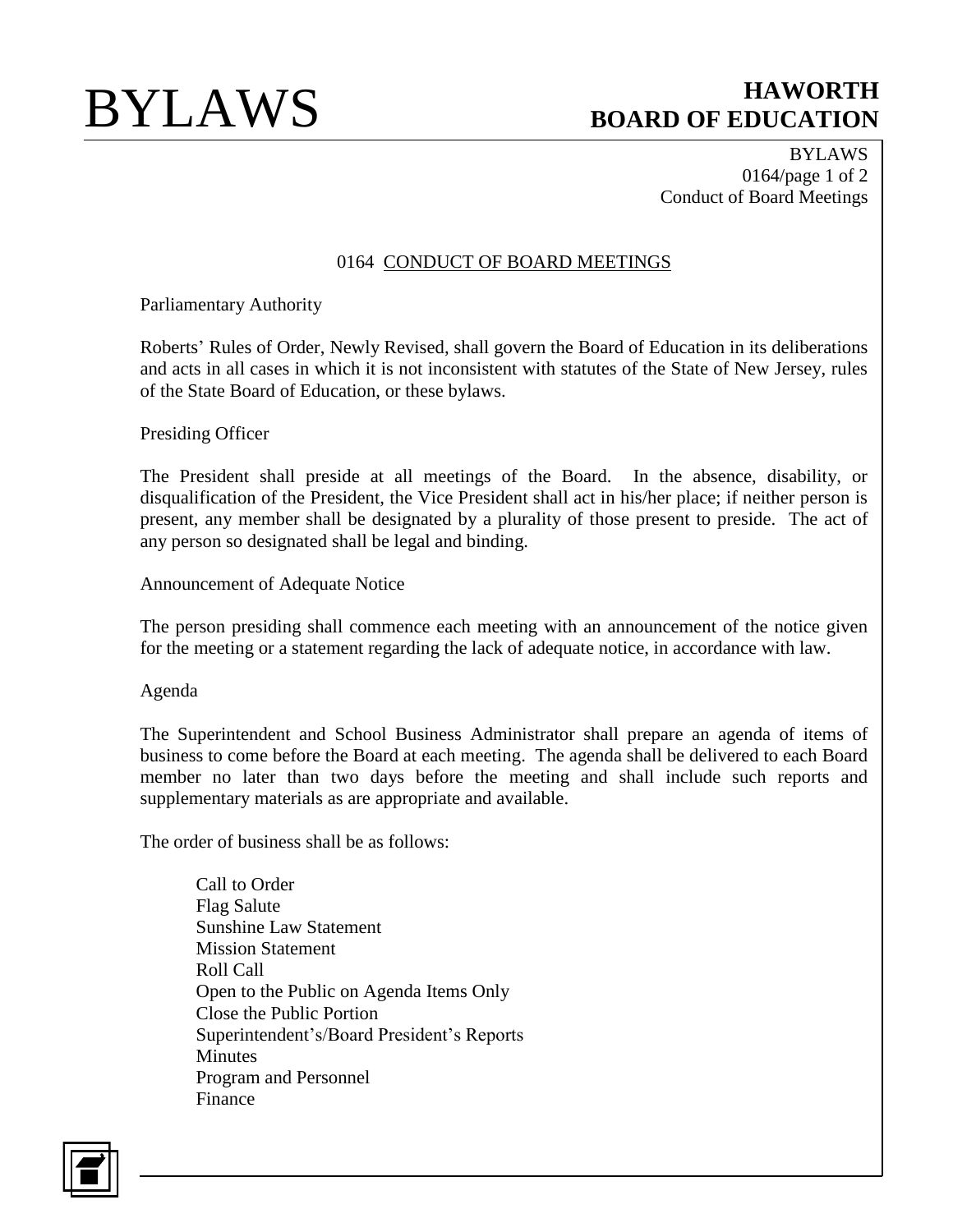BYLAWS 0164/page 2 of 2 Conduct of Board Meetings

Facility Policy Committee Reports Open to the Public on any Item Old Business New Business Closed Session Motion to Reconvene into Public Session Motion to Adjourn Adjournment

N.J.S.A. 10:4-10 N.J.S.A. 18A:16-1.1

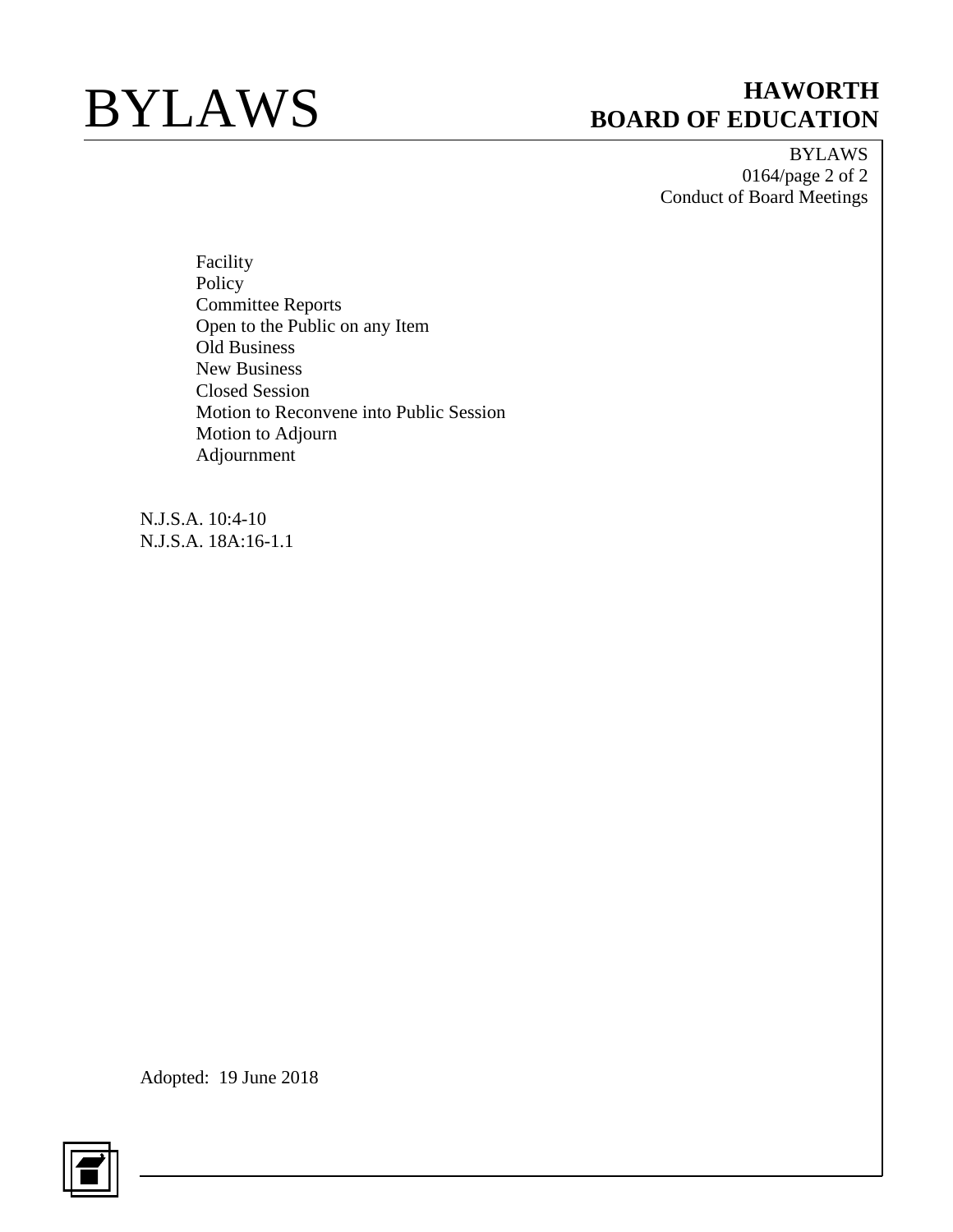BYLAWS 0165/page 1 of 6 Voting

## 0165 VOTING

All Board of Education actions requiring a vote may be conducted by voice, show of hands, or roll call provided that the vote of each member is recorded in the minutes of the meeting. Proxy voting shall not be permitted.

Abstentions shall not be counted as votes but shall be recorded; a member who abstains from voting is deemed to acquiesce in the outcome of the vote.

All motions shall require for adoption the majority vote of Board members present and voting, except as provided by statutes of the State of New Jersey, this bylaw, or parliamentary authority and provided that the number of affirmative votes is at least a majority of the Board's quorum.

- 1. The affirmative votes of three-quarters of the members present are required for the conduct of a Board meeting when adequate notice has not been provided in accordance with law, N.J.S.A. 10:4-9;
- 2. A two-thirds vote of the full membership of the Board is required for:
	- a. Bids that have been advertised pursuant to N.J.S.A. 18A:18A-4 on two occasions and;
		- (1) No bids have been received on both occasions in response to the advertisement; or
		- (2) The Board of Education has rejected such bids on two occasions because it has determined that they are not reasonable as to price, on the basis of cost estimates prepared for or by the Board of Education prior to the advertising therefore, or have not been independently arrived at in open competition; or
		- (3) On one occasion no bids were received pursuant to  $\#(1)$  and on one occasion all bids were rejected pursuant to #(2), in whatever sequence; any such contract may then be negotiated.
	- b. Purchase of goods also available under State contract when the Board has received at least three quotations and the lowest responsible quotation is at least ten percent less than the price under the State contract for the identical goods and quantities, N.J.S.A. 18A:18A-5.e;

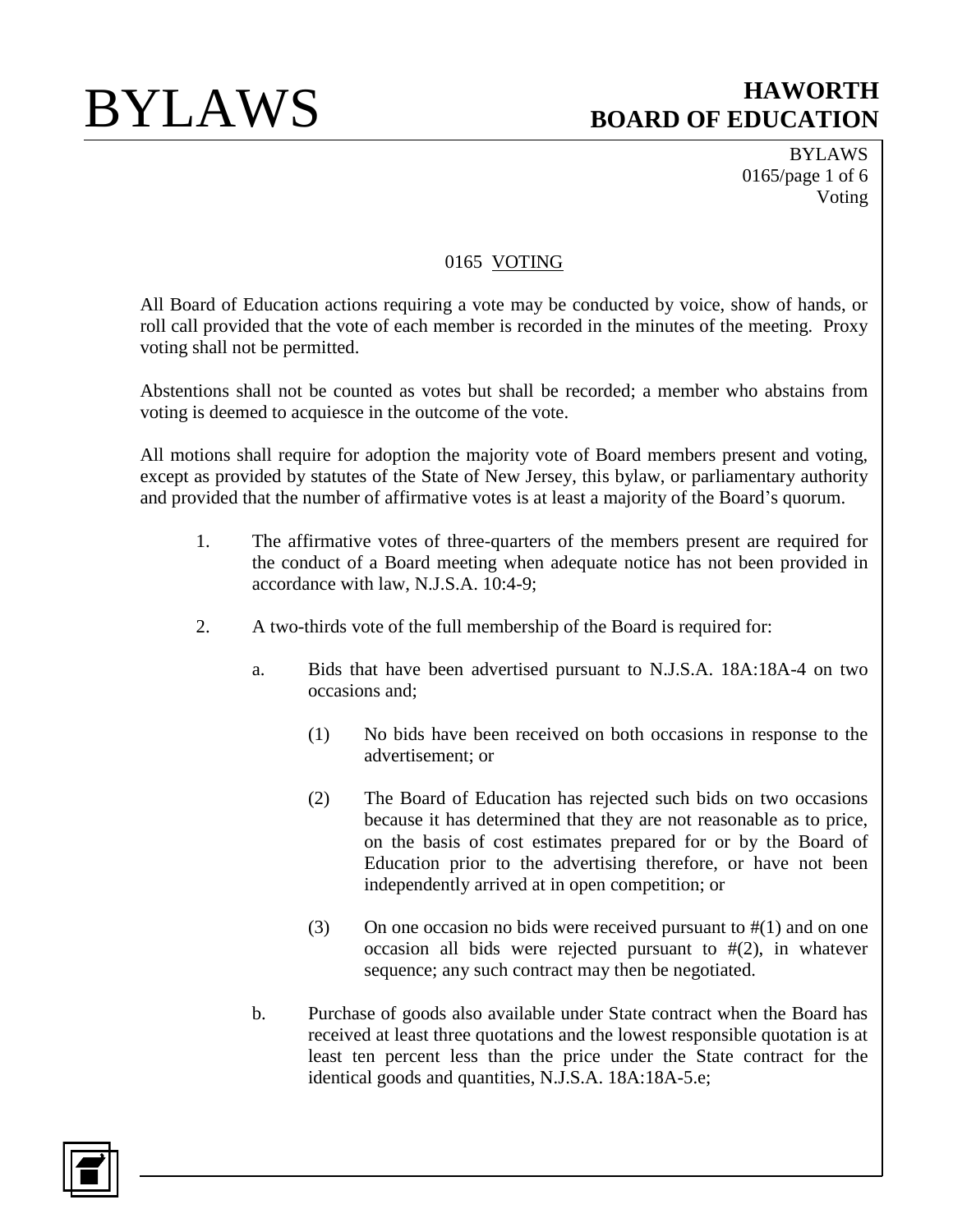BYLAWS 0165/page 2 of 6 Voting

- c. Determine that it is necessary, in a Type II school district having a Board of School Estimate, to sell bonds to raise money for any capital project, N.J.S.A. 18A:22-27; and
- d. Sell bonds of a Type II district without further advertisement at private sale if no legally acceptable bid is received for the bonds pursuant to N.J.S.A. 18A:24-45.
- 3. A majority vote of the full membership of the Board is required for:
	- a. Admission after October 1 of a student who has never attended school, N.J.S.A. 18A:38-6;
	- b. Adoption or alteration of a course of study, N.J.S.A. 18A:33-l;
	- c. Application for membership in an established county audiovisual aid center, N.J.S.A. 18A:51-11;
	- d. Appointment of a Superintendent, N.J.S.A. 18A:17-15; School Business Administrator, N.J.S.A. 18A:17-14.1; Board Secretary, N.J.S.A. 18A:17-5; Assistant Board Secretary, N.J.S.A. 18A:17-13; Administrative Principals, N.J.S.A. 18A:17-20.5; and Shared Superintendent or School Business Administrator, N.J.S.A. 18A:17-24.3. Appointment and removal of Assistant Superintendent(s), N.J.S.A. 18A:17-16 and appointment, salary, and removal of Business Manager in Type I school district, N.J.S.A. 18A:17-25.
	- e. Appointment, transfer, removal and/or renewal of teaching/certificated and/or non-certificated staff members, N.J.S.A. 18A:25-1, 27-1;
	- f. Fix and determine, in a Type II district having no Board of School Estimate, the amount of money to be raised for budgets and capital construction, N.J.S.A. 18A:22-32, 22-39;
	- g. Approval of employee salary deductions for hospital and insurance plans and government bonds, N.J.S.A. 18A:16-8;
	- h. Authorization, in Type II school districts, of school bonds, N.J.S.A. 18A:24-10;

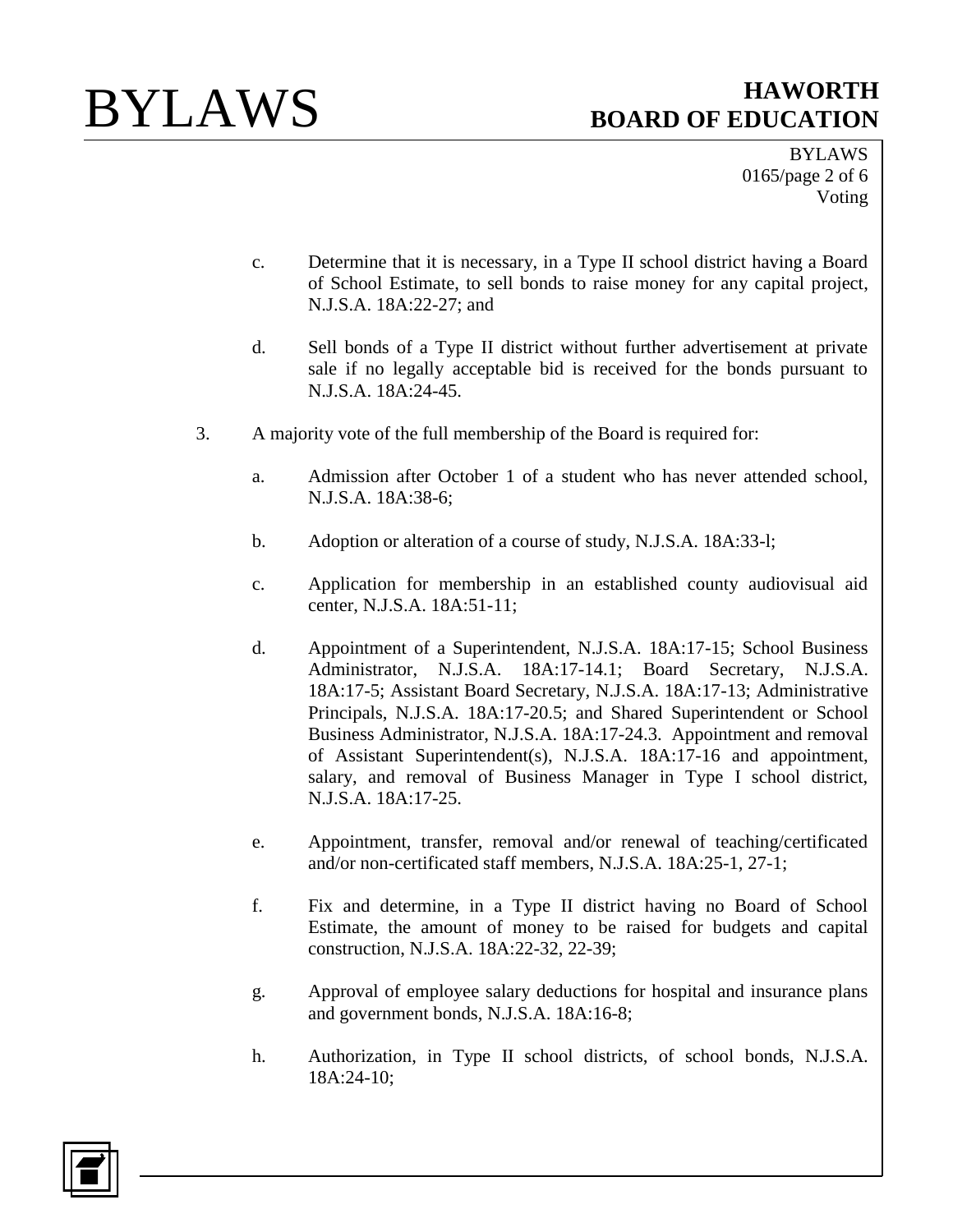BYLAWS 0165/page 3 of 6 Voting

- i. Decision to establish with other school districts a county audiovisual educational aid center, N.J.S.A. 18A:51-1;
- j. Determination of sufficiency of charges warranting dismissal or reduction in salary of a tenured employee, N.J.S.A. 18A:6-11;
- k. Disposition or exchange of lands owned by the Board, N.J.S.A. 18A:20-5, 20-8;
- l. Purchase of bonds or other obligations as investments, N.J.S.A. 18A:20-37;
- m. Removal of the President or Vice President of the Board, N.J.S.A. 18A:15-2;
- n. Restoration or removal following suspension of an Assistant Superintendent, Principal, or teacher, N.J.S.A. 18A:25-6;
- o. Selection of textbooks, N.J.S.A. 18A:34-1;
- p. Withholding a salary increment, N.J.S.A. 18A:29-14;
- q. Direct the Secretary of the Board to deduct salaries of employees to participate in any plan for the purchase of bonds of the United States government, N.J.S.A. 18A:16-8;
- r. Appointment and salary of Executive Superintendent in district in city of the first class with a population over 325,000 have a unit control organizational structure.
- 4. A roll call vote of the Board is required for the following actions with the necessary vote is indicated:

Issue Required Vote

a. Salary deductions for government bonds N.J.S.A. 18A:16-8 Majority of full Board

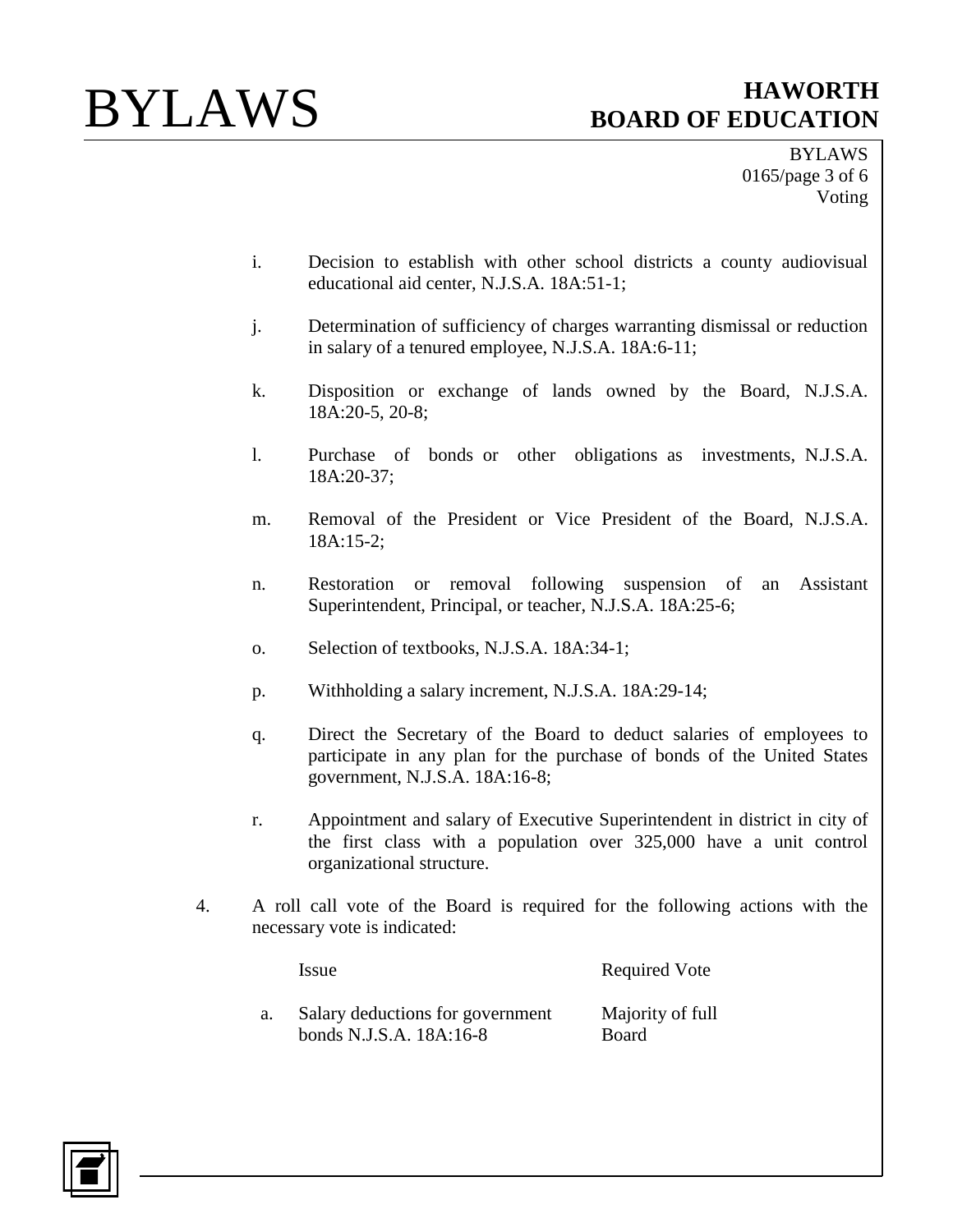BYLAWS 0165/page 4 of 6 Voting

|    | Issue                                                                                                  | <b>Required Vote</b>                           |
|----|--------------------------------------------------------------------------------------------------------|------------------------------------------------|
| b. | Appointment of a secretary of Board of<br>Education; terms; compensation;<br>vacancy N.J.S.A. 18A-17-5 | Majority of full<br><b>Board</b>               |
| c. | Assistant and acting secretaries;<br>appointment, powers and duties<br>N.J.S.A. 18A:17-13              | Majority of full<br>Board                      |
| d. | Appointment of Superintendents;<br>terms; apportionment of expense<br>N.J.S.A. 18A:17-15               | Majority of full<br><b>Board</b>               |
| e. | Appointment and removal of Assistant<br>Superintendents N.J.S.A. 18A:17-16                             | Majority of full<br>Board                      |
| f. | Appointment of Administrative<br>Principals N.J.S.A. 18A:17-20.5                                       | Majority of full<br>Board                      |
| g. | Appointment of shared Superintendent,<br>School Business Administrator; terms<br>N.J.S.A. 18A:17-24.3  | Majority of the<br>membership of<br>each Board |
| h. | Appointment; salary; removal of<br><b>Business Managers</b><br>N.J.S.A. 18A:17-25                      | Majority of full<br>Board                      |
| i. | Unit control organizational structure;<br><b>Executive Superintendent</b><br>N.J.S.A. 18A:17A-1        | Majority of full<br><b>Board</b>               |
| j. | Disposition of property<br>N.J.S.A. 18A:20-5                                                           | Majority of full<br><b>Board</b>               |
| k. | Exchange of lands N.J.S.A. 18A:20-8                                                                    | Majority of full<br>Board                      |

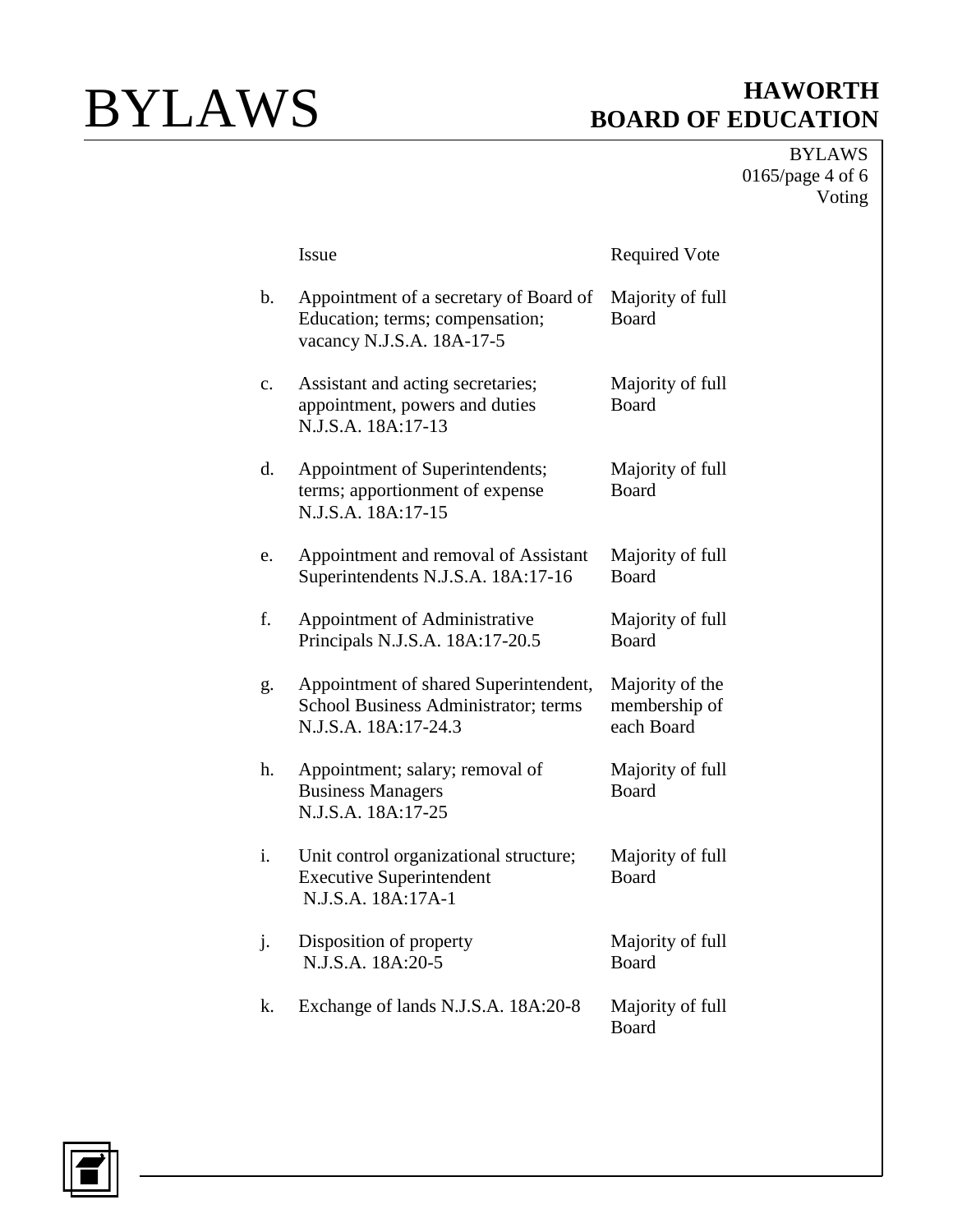BYLAWS 0165/page 5 of 6 Voting

|    | Issue                                                                                                                                                     | <b>Required Vote</b>                                         |
|----|-----------------------------------------------------------------------------------------------------------------------------------------------------------|--------------------------------------------------------------|
| 1. | Type II districts with Board of School<br>Estimate; determination; certification<br>and raising of appropriations; notice<br>of appeal N.J.S.A. 18A:22-26 | Majority of full<br>Board                                    |
| m. | Type II districts with Boards of School<br>Estimate; estimate by Board of<br>Education; certification of estimate<br>N.J.S.A. 18A:22-27                   | Two thirds of full<br>membership of<br>Board                 |
| n. | Determination of amounts by Board of<br>School Estimate N.J.S.A. 18A:22-31                                                                                | <b>Board of School</b><br>Estimate majority<br>of full Board |
| О. | Type II districts without Board of<br>School Estimate; determination and<br>certification of appropriation<br>N.J.S.A. 18A:22-32                          | Majority of full<br>Board                                    |
| p. | Type II districts without Board of<br>School Estimate; submission of capital<br>projects N.J.S.A. 18A:22-39                                               | Majority of full<br>Board                                    |
| q. | School bonds, when deemed to be<br>authorized Type II.<br>N.J.S.A 18A:24-10                                                                               | Majority of full<br><b>Board</b>                             |
| r. | Private sale if no bids at public sale<br>N.J.S.A. 18A:24-45                                                                                              | Two thirds of full<br>membership of<br><b>Board</b>          |
| s. | Transfer of teaching staff member<br>N.J.S.A. 18A:25-1                                                                                                    | Majority of full<br>Board                                    |
| t. | <b>Suspension of Assistant</b><br>Superintendents, Principals and<br>teaching staff members<br>N.J.S.A. 18A:25-6                                          | Majority of<br>membership                                    |

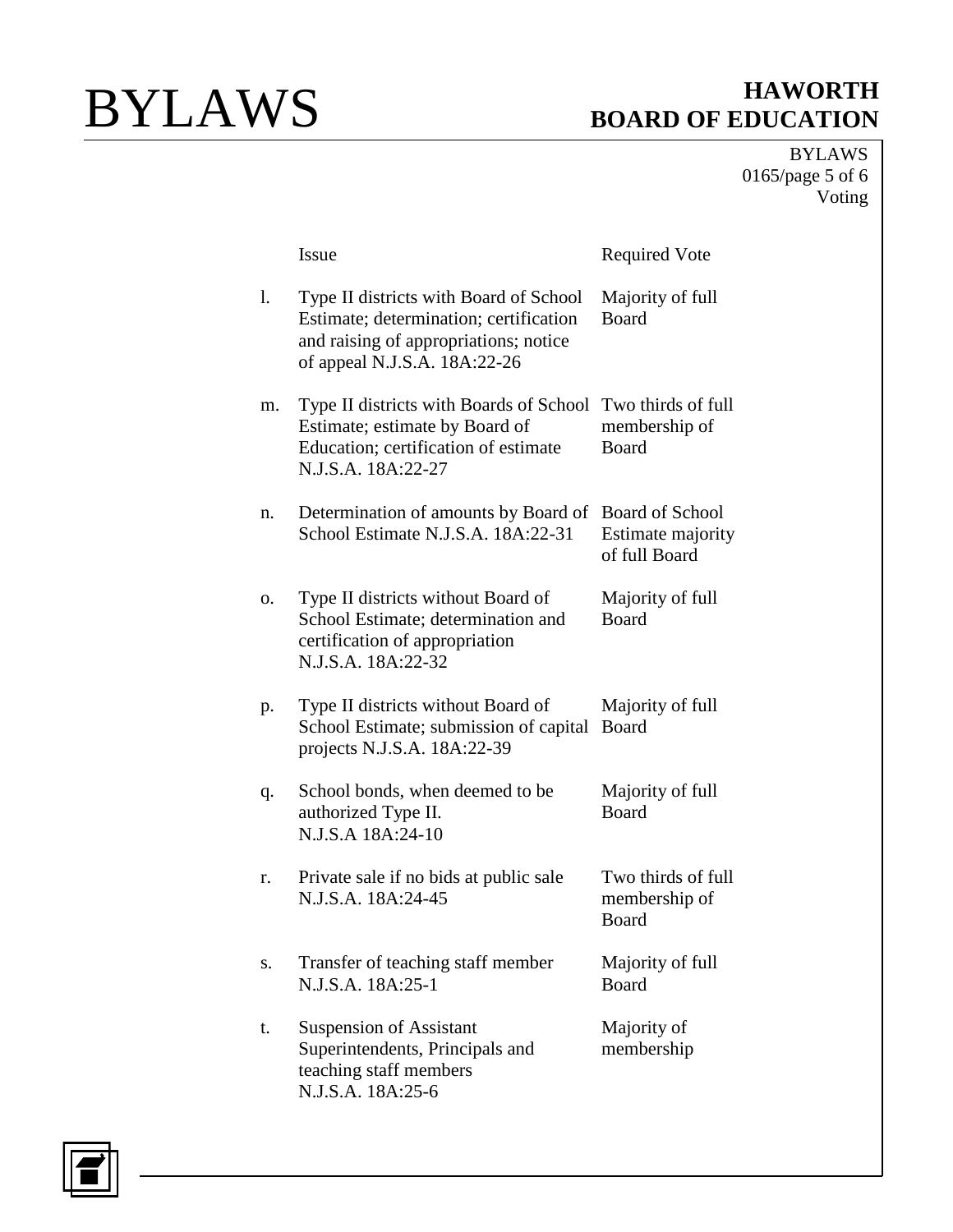BYLAWS 0165/page 6 of 6 Voting

|     | <b>Issue</b>                                                                                                                           | <b>Required Vote</b>             |
|-----|----------------------------------------------------------------------------------------------------------------------------------------|----------------------------------|
| u.  | Appointment of teaching staff<br>members; vote required<br>N.J.S.A. 18A:27-1                                                           | Majority of full<br><b>Board</b> |
| V.  | Board of Education, procedure for<br>certain personnel actions;<br>recommendation of Chief School<br>Administrator N.J.S.A. 18A:27-4.1 | Majority of full<br><b>Board</b> |
| W.  | Renewal of personnel N.J.S.A.<br>18A:27-4.1                                                                                            | Majority of full<br><b>Board</b> |
| X.  | Withholding increments; causes notice<br>of appeals N.J.S.A. 18A:29-14                                                                 | Majority of full<br><b>Board</b> |
| y.  | District to furnish suitable facilities;<br>adoption of courses of study<br>N.J.S.A. 18A:33-1                                          | Majority of full<br><b>Board</b> |
| Z.  | Textbooks; selection; furnished free<br>with supplies; appropriations<br>N.J.S.A. 18A:34-1                                             | Majority of full<br><b>Board</b> |
| aa. | Single county educational audiovisual<br>aids center in county<br>N.J.S.A. 18A:51-11                                                   | Majority of full<br>membership   |

N.J.S.A. 10:4-14

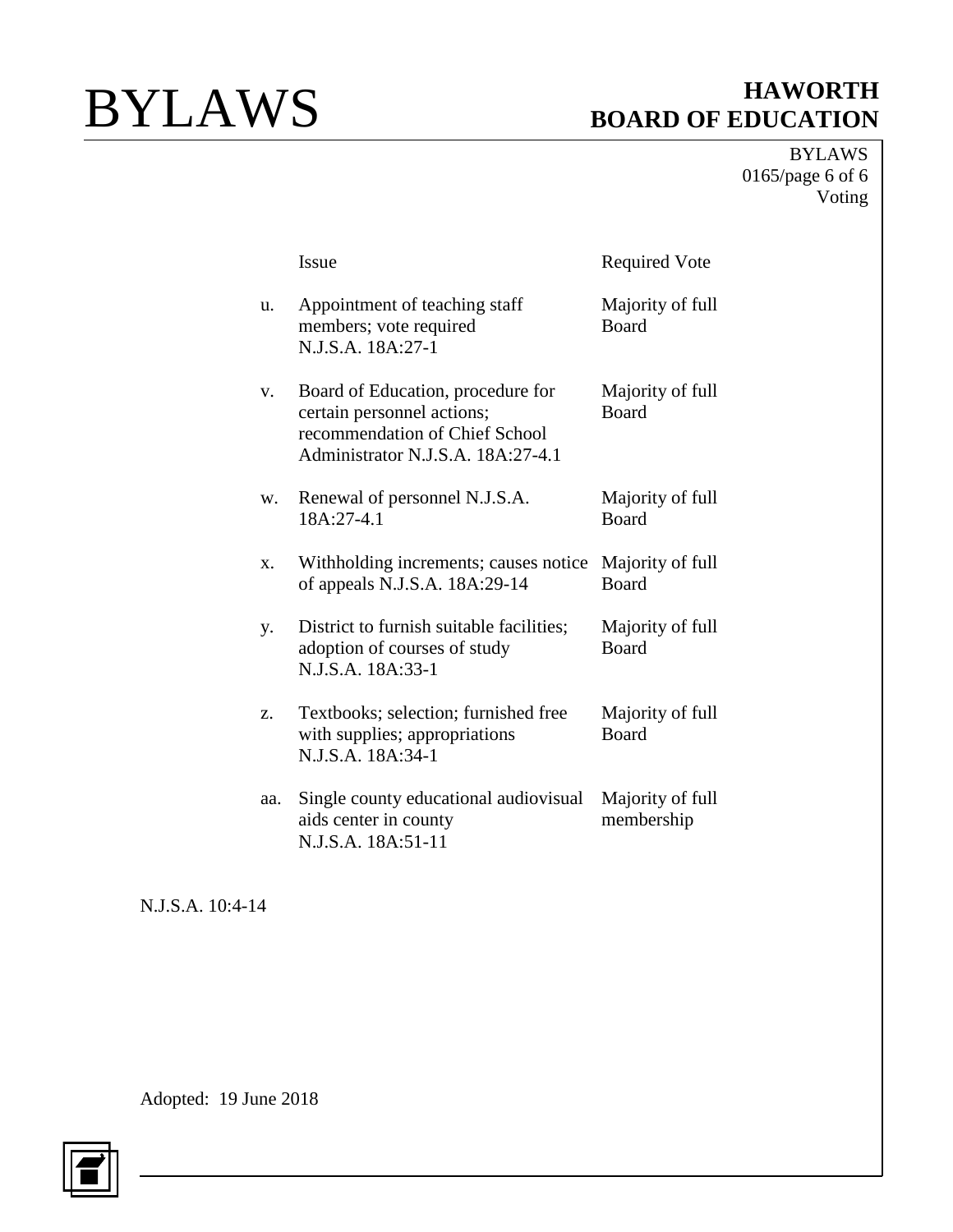BYLAWS 0166/page 1 of 2 Executive Sessions

## 0166 EXECUTIVE SESSIONS

The Board of Education may meet in a private session only to discuss and act on issues exempted by law from the requirement that all Board meetings be public and only after the adoption at a public meeting of a resolution stating the general nature of the subject or subjects to be discussed and, as precisely as possible, the time when and circumstances under which the discussion conducted in private session can be disclosed to the public.

The Board may exclude the public only from that portion of a meeting at which the Board discusses:

- 1. Any matter that has been rendered confidential by express provision of Federal or State law or rule of court;
- 2. Any matter in which the release of information would impair a right to receive funds from the Government of the United States;
- 3. Any material the disclosure of which constitutes an unwarranted invasion of a student's privacy, including but not limited to records, data, reports, or recommendations relative to the student's personal and family circumstances, treatment, progress or condition, unless the adult student or the student's parent(s) or legal guardian(s) requests in writing that the same be disclosed publicly;
- 4. Any Collective Bargaining Agreement, or the terms and conditions that are proposed for inclusion in any Collective Bargaining Agreement, including the negotiation of the agreement with school district employees or representatives of employees;
- 5. Any matter involving the purchase, lease, or acquisition of real property with public funds or the investment of public funds, where it could adversely affect the public interest if discussion of such matters were disclosed;
- 6. Any tactics and techniques utilized in protecting the safety and property of the public when their disclosure could impair such protection and any investigations of violations or possible violations of the law;
- 7. Any pending or anticipated litigation or contract negotiation other than as stated in #4 in which the Board is or may become a party and any matters falling within the attorney-client privilege, to the extent that confidentiality is required in order for the attorney to exercise his/her ethical duties as a lawyer;

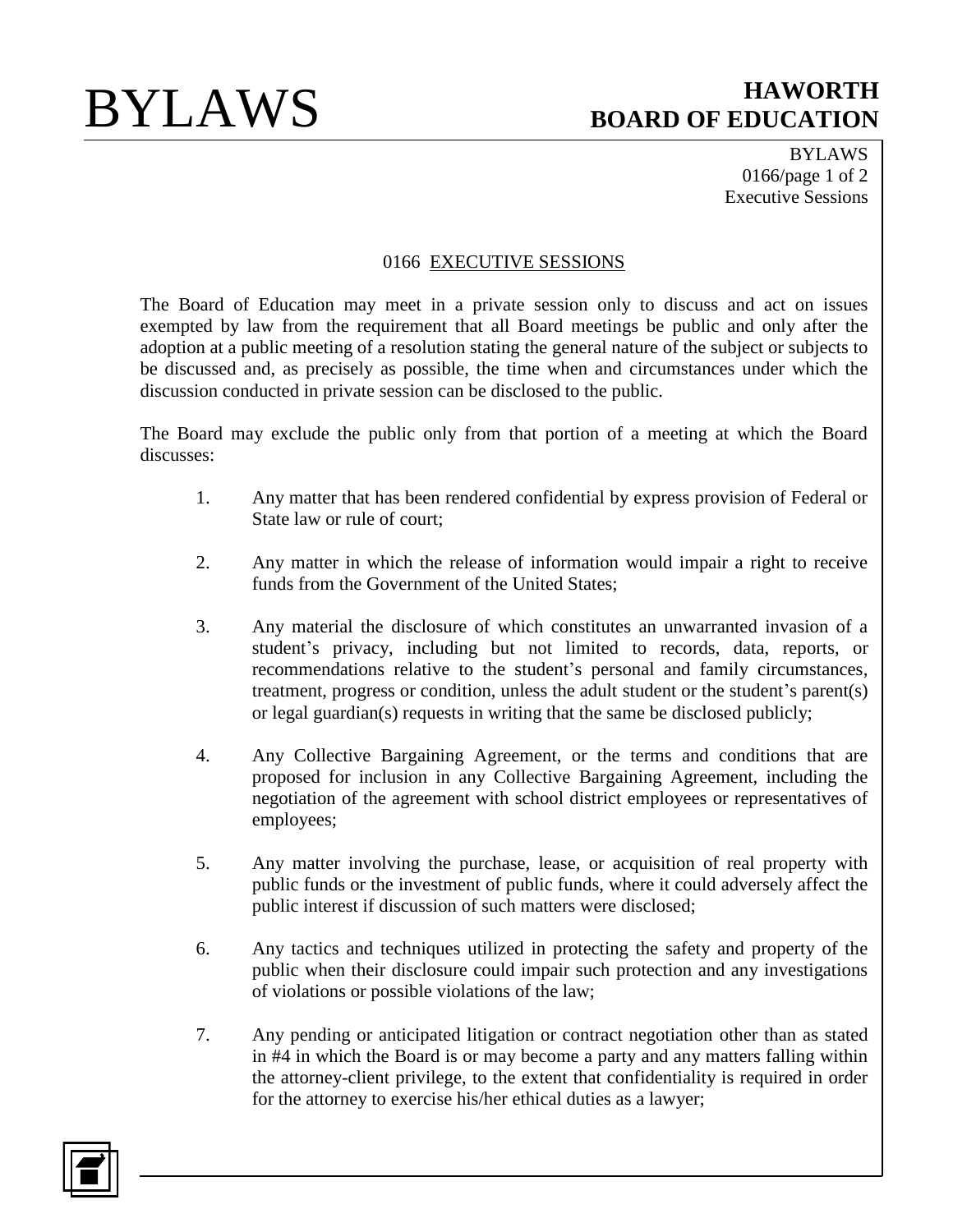

BYLAWS 0166/page 2 of 2 Executive Sessions

- 8. Any matter involving the employment, appointment, termination of employment, terms and conditions of employment, evaluation of the performance of, promotion or disciplining of any specific prospective public officer or employee or current public officer or employee employed or appointed by the Board, unless the individual employees or appointees whose rights could be adversely affected request in writing that such matter or matters be discussed at a public meeting, except that, regardless of the employee's request, the consideration and actions of the Board as to any tenure charge shall be conducted in private session;
- 9. Any deliberations occurring after a public hearing that may result in the imposition of a specific civil penalty upon the responding party or the suspension or loss of the responding party's certification as a result of an act or omission for which the responding party bears responsibility.

N.J.S.A. 10:4-12; 10:4-13 N.J.S.A. 18A:6-11

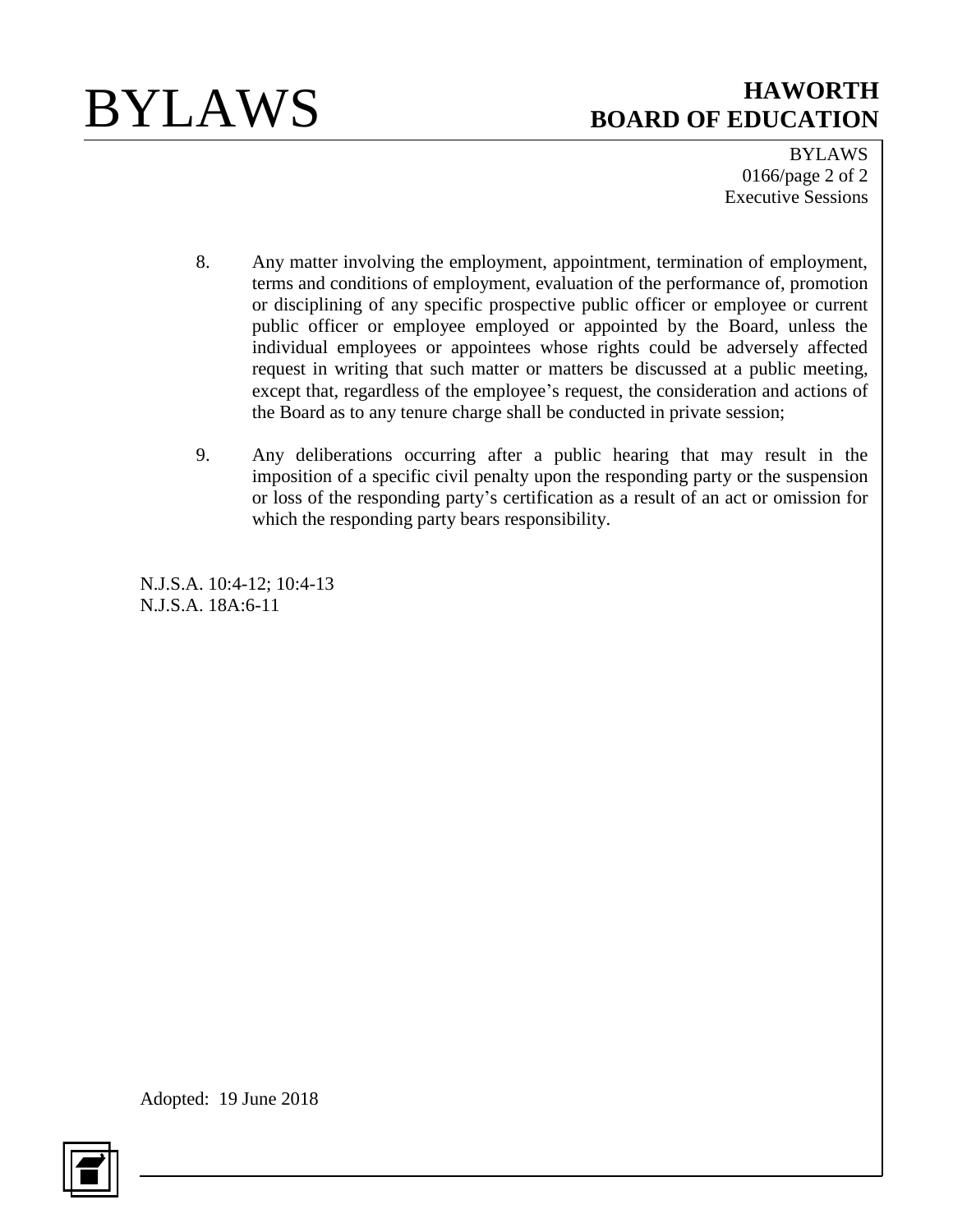BYLAWS 0167/page 1 of 2 Public Participation in Board Meetings

## 0167 PUBLIC PARTICIPATION IN BOARD MEETINGS

The Board of Education recognizes the value of public comment on educational issues and the importance of allowing members of the public to express themselves on school matters of community interest.

In order to permit the fair and orderly expression of such comment, the Board shall set aside a portion of every Board meeting, the length of the portion to be determined by the Board, for public comment on any school or school district issue that a member of the public feels may be of concern to the residents of the school district.

Public participation shall be governed by the following rules:

- 1. A participant must be recognized by the presiding officer and must preface comments by an announcement of his/her name, municipality of residence, and group affiliation, if applicable;
- 2. Each statement made by a participant shall be limited to three minutes' duration;
- 3. No participant may speak more than once on the same topic until all others who wish to speak on that topic have been heard;
- 4. All statements, questions, or inquiries shall be directed to the presiding officer and any questions or inquiries directed by a participant to another Board member shall be redirected to the presiding officer who shall determine if such statement, question, or inquiry shall be addressed by the presiding officer on behalf of the Board or by the individual Board member;
- 5. The presiding officer may:
	- a. Interrupt, warn, and/or terminate a participant's statement, question, or inquiry when it is too lengthy;
	- b. Interrupt and/or warn a participant when the statement, question, or inquiry is abusive, obscene, or may be defamatory;
	- c. Request any person to leave the meeting when that person does not observe reasonable decorum;

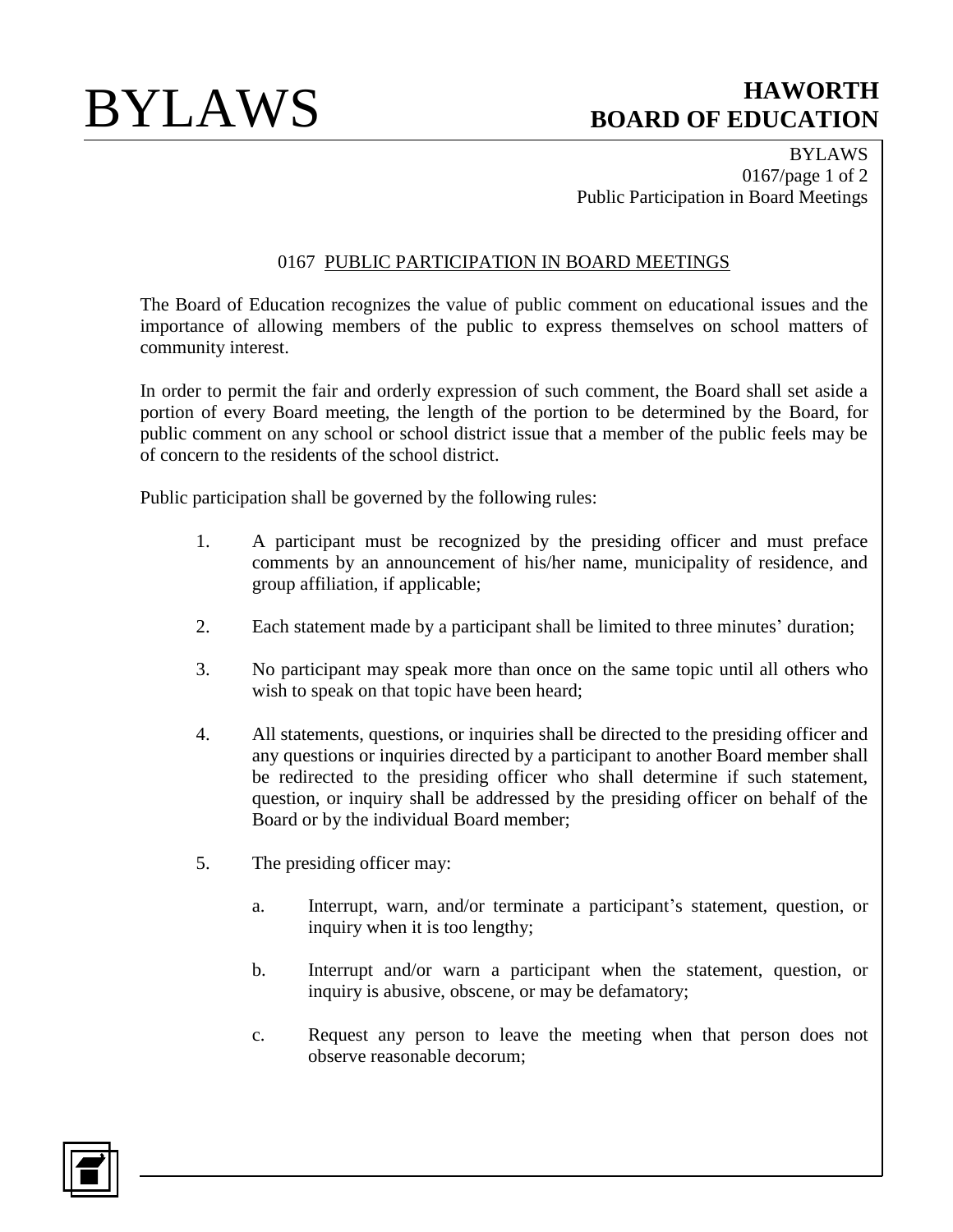

BYLAWS 0167/page 2 of 2 Public Participation in Board Meetings

- d. Request the assistance of law enforcement officers in the removal of a disorderly person when that person prevents or disrupts a meeting with an act that obstructs or interferes with a meeting;
- e. Call for a recess or an adjournment to another time when the lack of public decorum interferes with the orderly conduct of the meeting; and
- f. Waive these rules when necessary for the protection of privacy or to maintain an orderly operation of the Board meeting.

N.J.S.A. 2C:33-8 N.J.S.A. 10:4-12

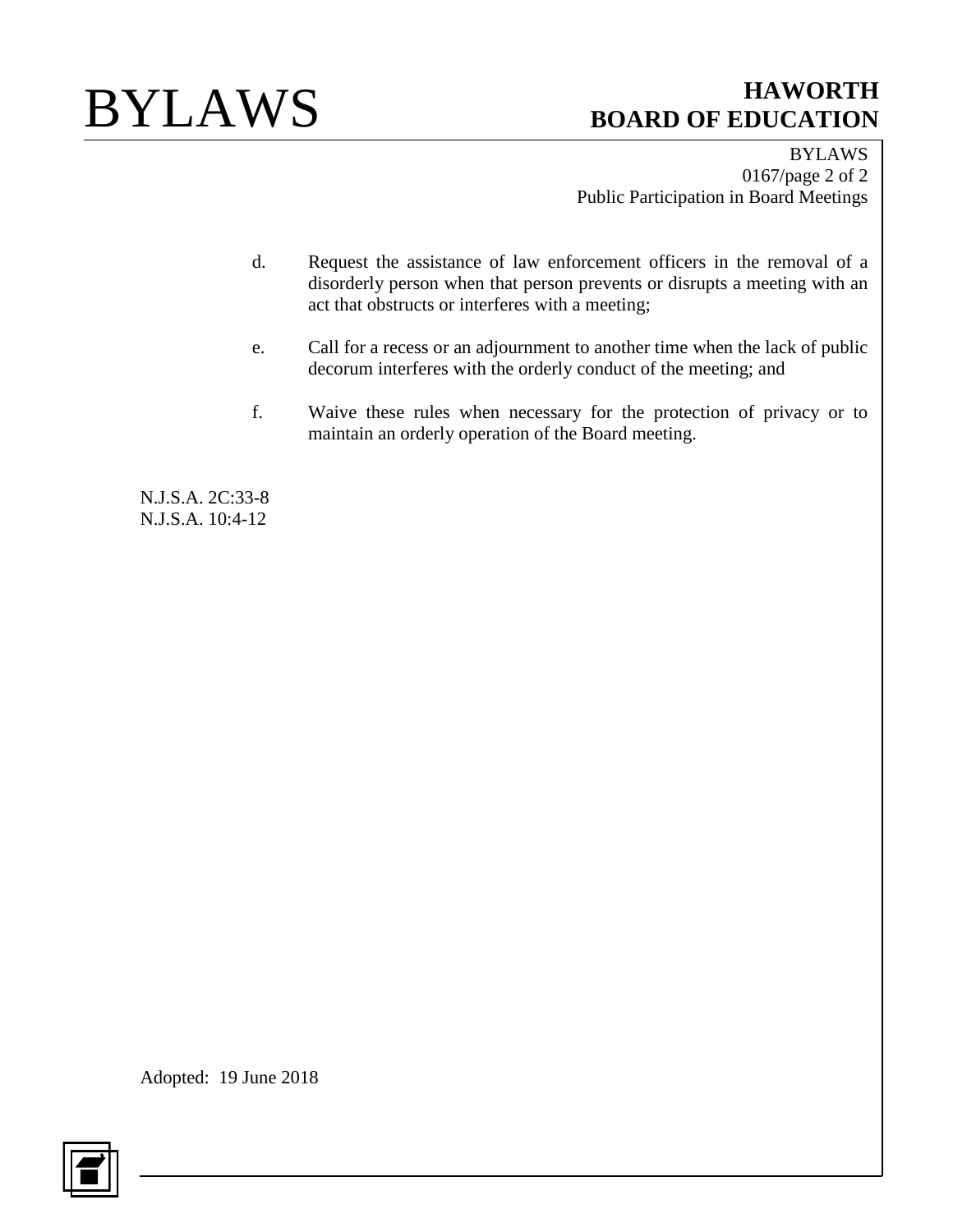BYLAWS 0168/page 1 of 3 Recording Board Meetings

### 0168 RECORDING BOARD MEETINGS

The Board of Education directs the creation and maintenance of an official record of the formal proceedings of the Board and will permit the unofficial recording of Board meetings in accordance with this Bylaw.

**Minutes** 

The Board shall keep reasonably comprehensible minutes of all its meetings showing the time and place, the members present, the subject considered, the actions taken, the vote of each member, information sufficient to explain the actions taken, and any other information required to be shown in the minutes by law.

Minutes of public meetings shall be public records signed by the Board Secretary and filed in the Board Secretary's office in a minute book as the permanent record of the acts of this Board.

Minutes of executive meetings shall be filed in the Board Secretary's office in a place separate from the minute book until the time, if any, when the proceedings may be made public. At that time, the minutes shall be public records and shall be filed in the regular minute book.

The Board Secretary shall provide each Board member with a copy of the minutes prior to Board approval.

The Board Secretary shall make an audio tape recording of each Board meeting as an administrative aid in the preparation of minutes. The recording shall be retained forty-five days or until either summary or verbatim transcripts have been approved as minutes, whichever is longer, after which time they may be erased only if permission is granted by the New Jersey Department of State, Division of Archives and Record Management. All such recordings will be erased or destroyed in compliance with laws and rules for the destruction of public records.

The recording may not be able to be destroyed if a subject matter, vote, or Board action on the recording is the subject of litigation. The district will notify the New Jersey Division of Archives and Records Management when requesting permission that a recording be destroyed if the recording includes subject matter in litigation or the district will not request permission to destroy such recording if the subject matter is in litigation.

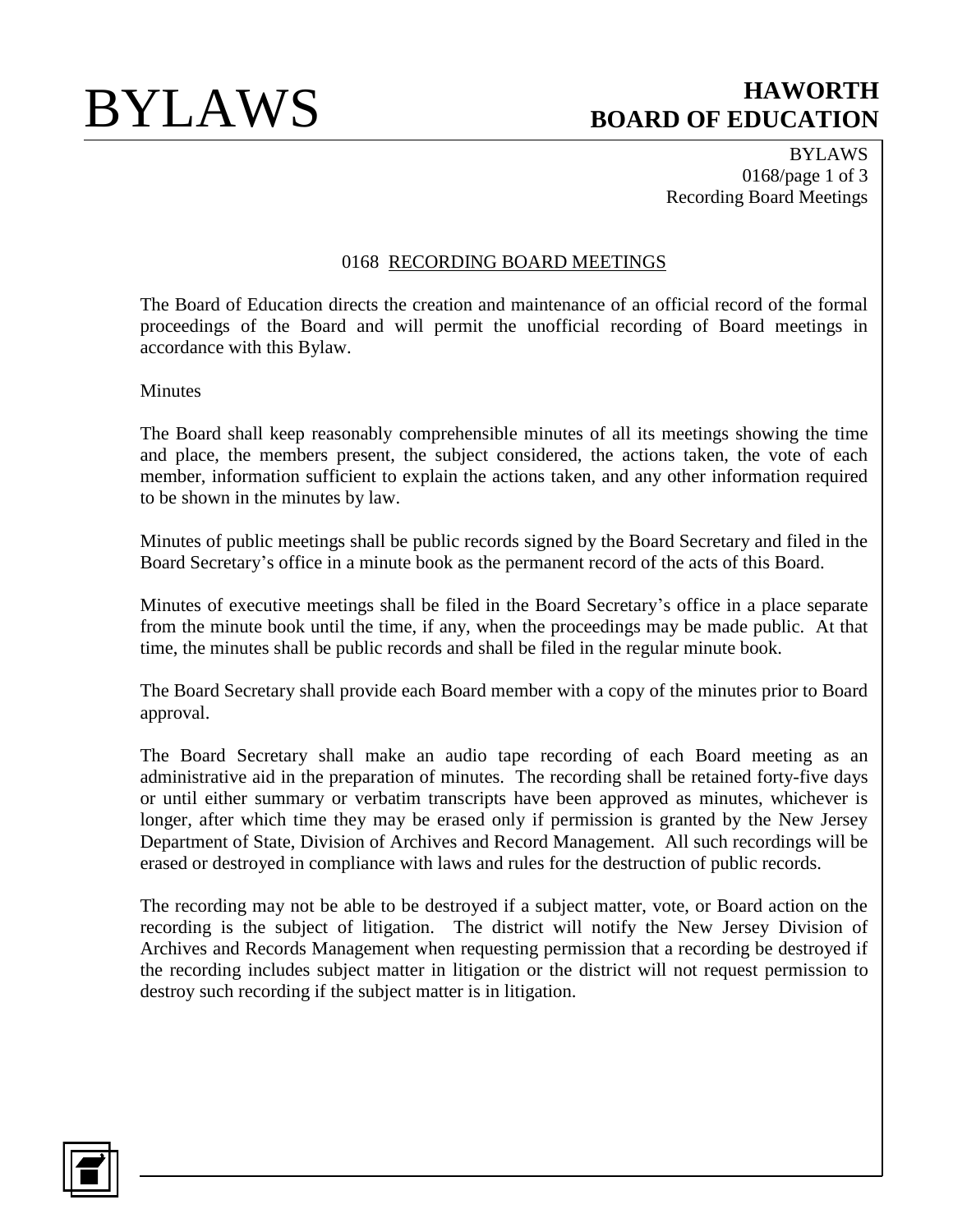BYLAWS 0168/page 2 of 3 Recording Board Meetings

Recording by the Public

A member of the public may record the proceedings of a public meeting of the Board provided the audio or video recording process complies with reasonable guidelines as outlined in this Bylaw. These guidelines are adopted to ensure the recording of the public meeting does not interrupt the proceedings, inhibit the conduct of the meeting, or distract Board members or other observers present at the meeting.

The Board will permit the use of audio or video recording devices by members of the public to record public meetings.

Prior notice to audio or video record a public meeting is not required provided the person operates the recording device while sitting in the area designated by the Board for public seating. The recording of a meeting from this area shall not obstruct or distract any member of the public from observing and listening to the proceedings of the meeting. If the recording is obstructing the view or is distracting to members of the public, the presiding officer or designee will require the person recording the meeting to relocate to another area of the meeting room.

In the event a member of the public wants or needs to audio or video record a public meeting from an area other than the area designated for public seating, the person shall provide notice of such request to the Board Secretary in advance of the meeting. The Board Secretary or designee shall review the recording guidelines outlined in this Bylaw with the person requesting to record the meeting.

Any member of the public wanting to use a recording device from an area other than the area designated for public seating must be located and operated from inconspicuous locations in the meeting room as determined by the presiding officer or designee. Prior to the meeting, the presiding officer or designee will determine the location of each recording device so each video recording device can record the meeting with an unobstructed view and each audio recording device can record a meeting so the speakers and meeting proceedings can be properly recorded. The location of any recording device operated from an area other than the area designated for public seating will be in an area of the meeting room that is not distracting or obtrusive to Board members, members of the public, or the orderly operation of the meeting. Any recording device used outside the area designated for public seating shall be located within a similar distance from the Board as the public seating area. The presiding officer or designee shall determine when the number of recording devices used outside the area designated for public seating interferes with the conduct of a Board meeting and may order that an interfering recording device be removed or relocated.

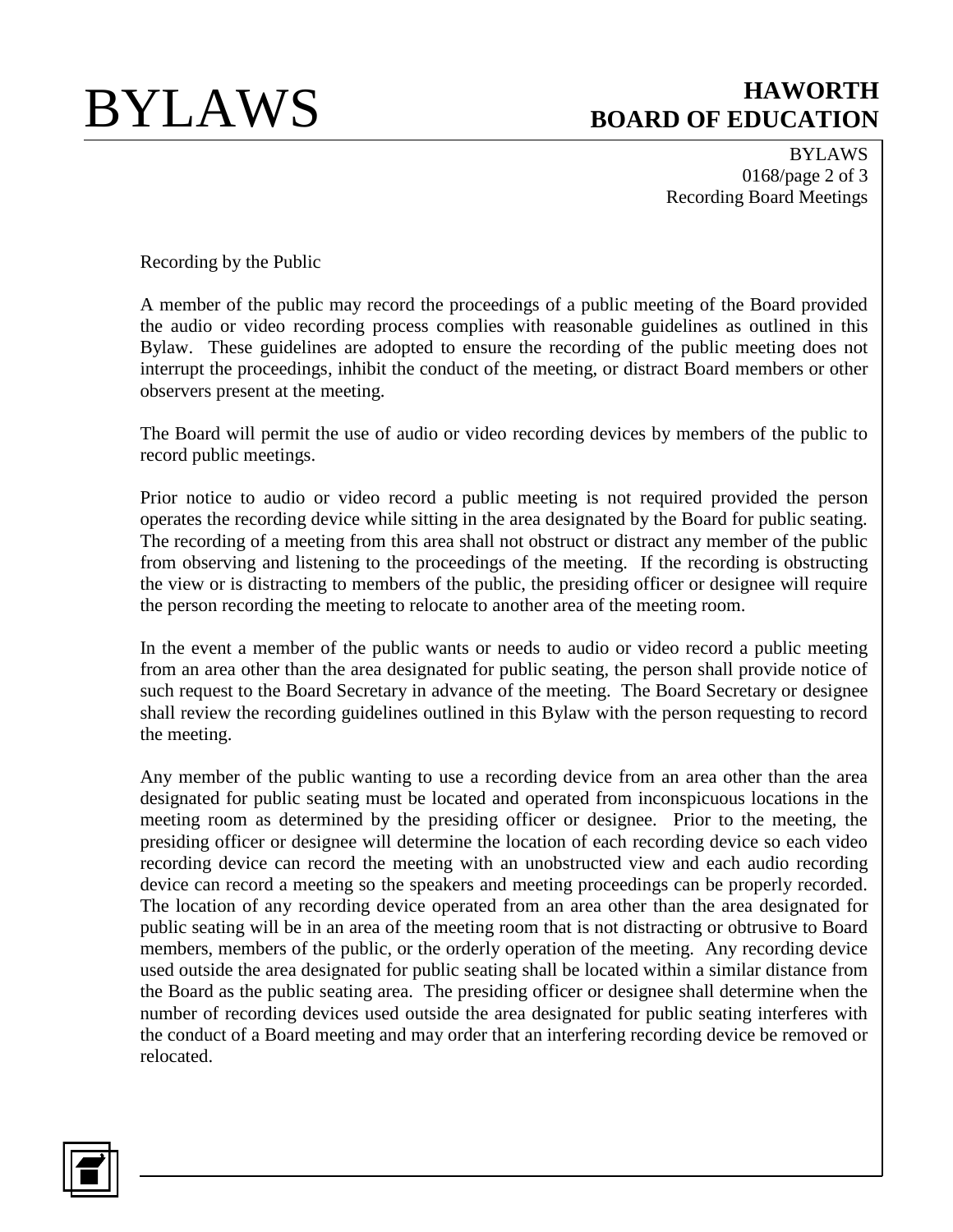

BYLAWS 0168/page 3 of 3 Recording Board Meetings

Additional lighting shall not be used unless approved by the presiding officer or designee prior to the meeting. All recording devices and any related equipment must be battery operated or operational without the use of district electricity as the district will not permit such equipment to be connected to the school district's electrical service.

The presiding officer or designee shall determine if a recording device interferes with the conduct of a Board meeting and may order that an interfering device be relocated.

N.J.S.A. 10:4-14

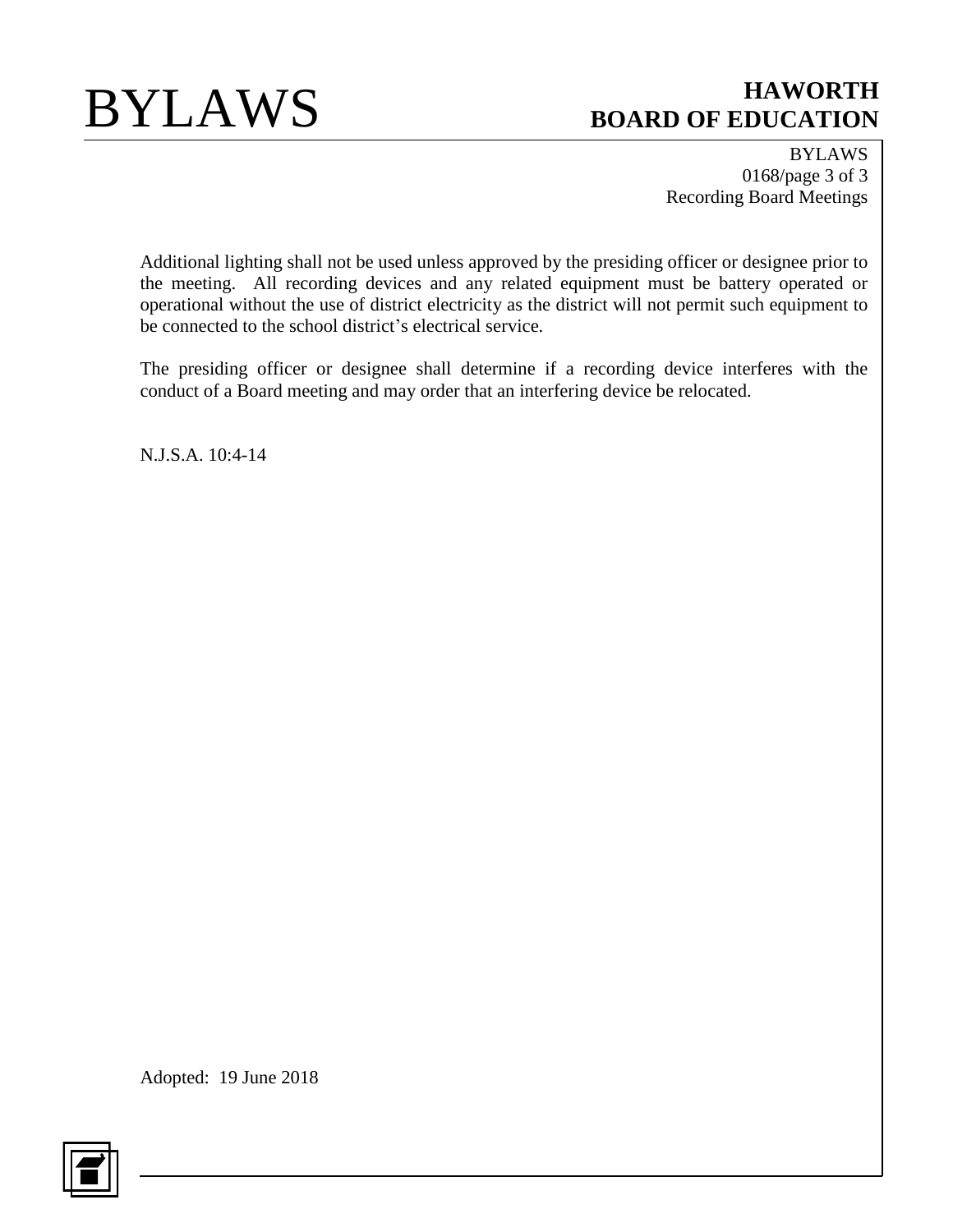BYLAWS 0169/page 1 of 2 Board Member Use of Electronic Mail/Internet

## 0169 BOARD MEMBER USE OF ELECTRONIC MAIL/INTERNET

The Board of Education is a public body as defined in the New Jersey Open Public Meetings Act, N.J.S.A. 10:4-6 et seq., and the Board and its members are required to comply with the provisions of this Act. It is the right of the public to be present at meetings of public bodies and to witness in full all phases of the deliberations, policy formulation, and decision-making. Board members acknowledge certain discussions between Board members, other than during a Board meeting, may be subject to the provisions of the Open Public Meetings Act.

The Board of Education is also subject to the Open Public Records Act, N.J.S.A. 47:1A-1 et seq. The Open Public Records Act requires public agencies/School Boards to make certain governmental records subject to public access. Board members may, by written and/or electronic mail (e-mail), communicate with each other and with certain school staff regarding the school district's public business. "Public business" means and includes all matters that relate in any way, directly or indirectly, to the performance of the public body's functions or the conduct of its business. Board members acknowledge these written communications may be classified as a governmental record and may be subject to public access pursuant to the Open Public Records Act.

In order to ensure the Board and/or individual Board members comply with the requirements of the Open Public Meetings Act and the Open Public Records Act, the following guidance is provided regarding certain discussions and written communications regarding the public business:

- 1. Written letters, e-mails, and supporting documents regarding school district matters written by Board members to other Board members or written by Board members to school staff, unless the subject matter is specifically exempt under the Open Public Records Law, are governmental records and are subject to public access. Based on the potential for improper/inappropriate disclosure and/or breach of confidentiality that may compromise the Board or Board member, these communications should not involve confidential matters, especially any matter the Board may discuss in executive/private session outside the presence of the public pursuant to the Open Public Meetings Act.
- 2. Written letters, internet (chat) discussions, e-mails, and supporting documents regarding the school district's public business written by Board members to other Board members shall not replace deliberations that would prevent the public from witnessing in full detail all phases of the Board's deliberations, policy formulation, and decision-making process in accordance with the intent of the Open Public Meetings Act.

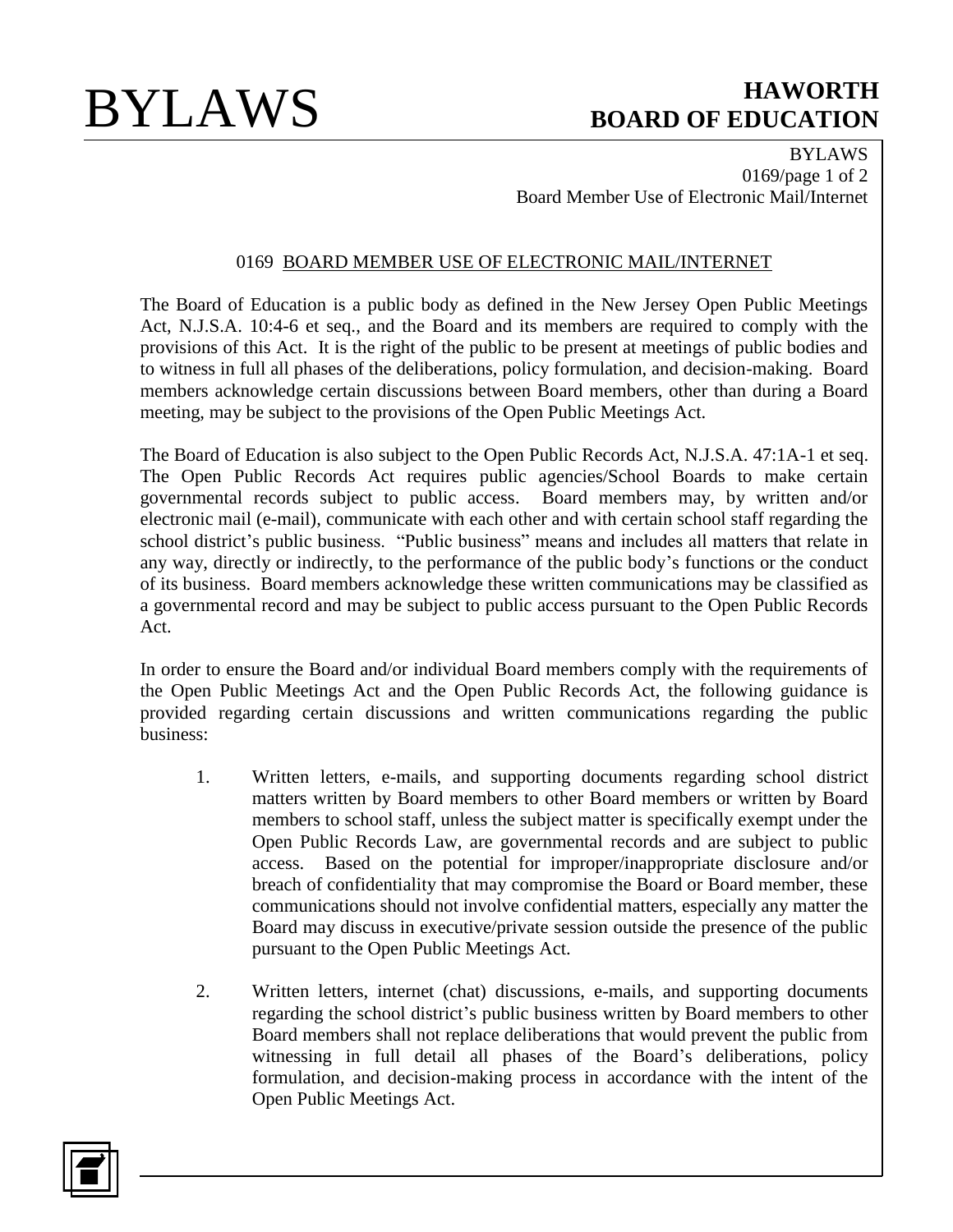

BYLAWS 0169/page 2 of 2 Board Member Use of Electronic Mail/Internet

3. Internet (chat) discussions between Board members regarding the school district's public business shall not include multiple Board members with the potential that a quorum of the Board may be involved, or become involved, in such discussion.

In the event a Board member(s) fails to comply with the guidance of this Policy, the matter shall be referred to the Board President, who will meet and/or discuss the matter and this Policy with the Board member(s). The Board President may request the Board Attorney participate in this meeting and/or discussion.

N.J.S.A. 10:6-4 et seq. N.J.S.A. 47:1A-1 et seq.

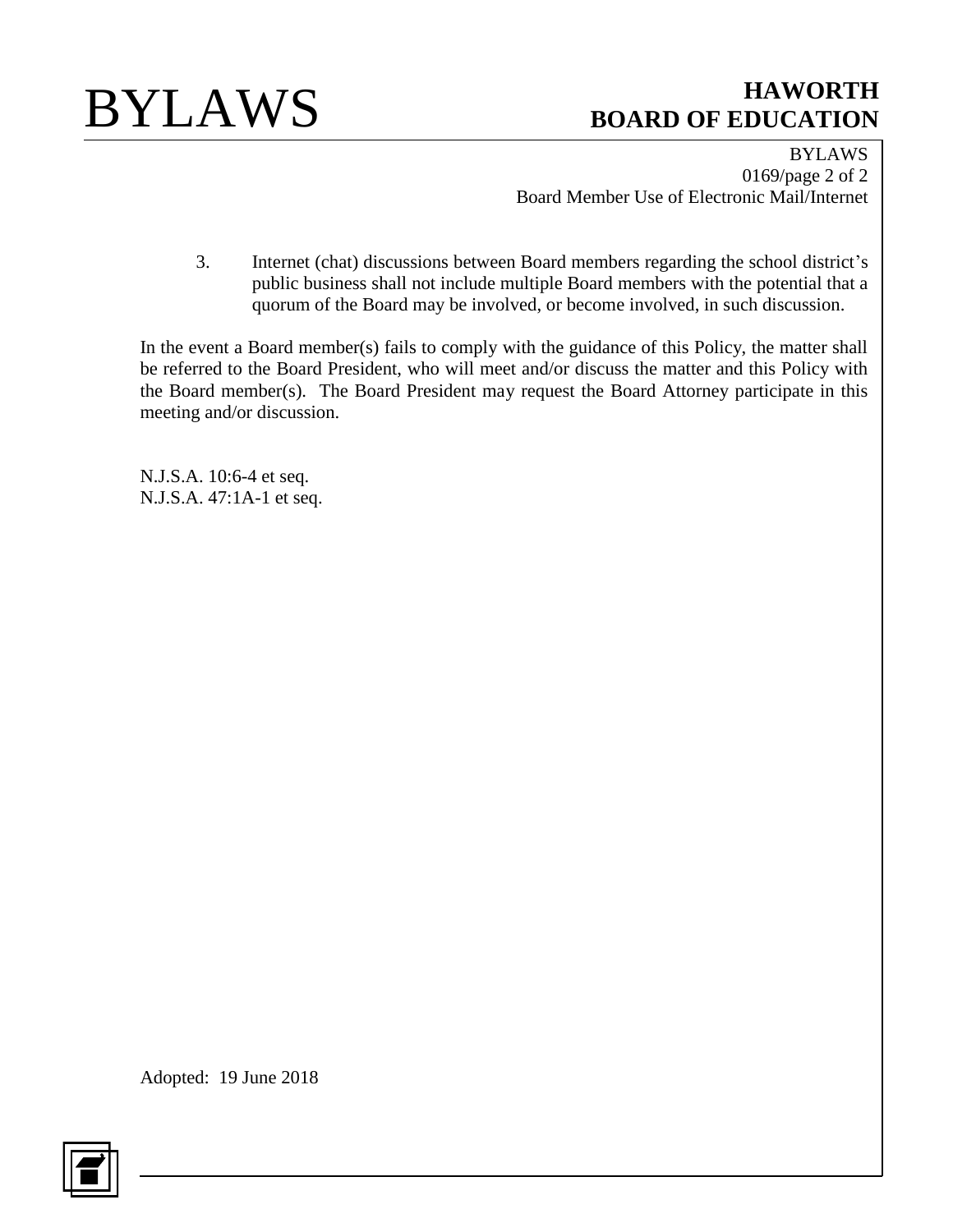BYLAWS 0169.02/page 1 of 3 Board Member Use of Social Networks

### 0169.02 BOARD MEMBER USE OF SOCIAL NETWORKS

In accordance with the School Ethics Act - N.J.S.A. 18A:12-21 et seq., Board of Education members must avoid conduct which is in violation of the public trust or which creates a justifiable impression among the public that such trust is being violated. To avoid conduct that may be in violation or perceived to be in violation of the School Ethics Act, the Board of Education adopts this Policy to provide guidance to Board members in their use of social networks.

For the purposes of this Policy, "social network(s)" shall include, but not be limited to: Internet blogs, electronic bulletin boards, emails, social networking websites, text messages, or any other online platform where people may post or communicate interests, opinions, or any other information that may be viewed by others with or without permission from the person making such post or re-publishing such post. "Social networks" also means an Internet-based service that allows individuals to: construct a public or semi-public profile within a bounded system created by the service; create a list of other users with whom they share a connection within the system; and view and navigate their list of connections and those made by others within the system.

For the purposes of this Policy, "use of a social network" shall include, but not be limited to: posting to a social network, reposting another person's post to a social network, messaging, or any other publication of material on a social network.

Nothing in this Policy prevents a Board of Education member from using a social network. However, a Board member must avoid conduct on a social network that would violate the School Ethics Act – N.J.S.A. 18A:12-21 et seq., which includes the Code of Ethics for Board Members. Board members should be advised communications, publications, photographs, and any other information posted by the Board member or reposted by the Board member on a social network could violate the School Ethics Act and be cause for sanctions in accordance with the law.

While this Policy respects the right of Board members to use social networks, Board members shall recognize they are held to a higher standard than the general public with regard to standards of conduct and ethics. A Board member's use of social networks shall not damage the reputation of the school district, employees, students, or their families. Board members who use social networks shall ensure their conduct is appropriate for a Board of Education member. Board members should exercise care in setting appropriate boundaries between their personal and public online behavior, understanding what is private in the digital world often has the possibility of becoming public, even without their knowledge or consent.

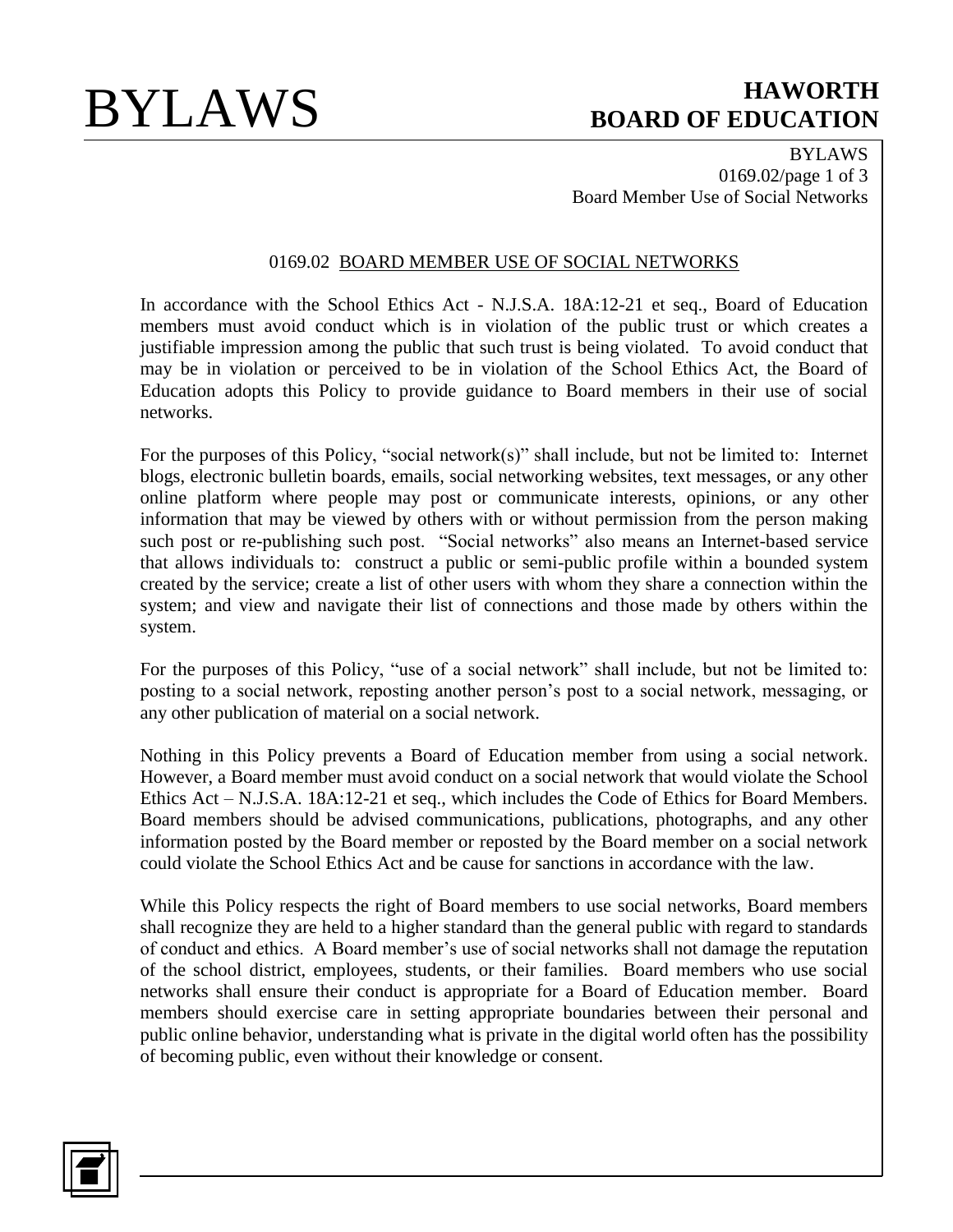BYLAWS 0169.02/page 2 of 3 Board Member Use of Social Networks

Board members should carefully review the privacy settings on social networks they use and exercise care and good judgment when posting content and information. When using social networks, Board members are advised to:

- 1. Not post anything that would violate any of the district's policies for Board members;
- 2. Uphold the district's value of respect for any individual(s) and avoid making defamatory statements about the Board of Education, the school district, employees, students, or their families;
- 3. Not disclose any confidential information about the school district or confidential information obtained as a result of being a Board member, about any individual(s) or organization, including students and/or their families;
- 4. Not use or refer to their Board of Education title or position when soliciting for a business organization that he or she or any immediate family member has an interest in, as well as posting or referencing any confidential information regarding the Board of Education or the school district obtained through their Board membership, unless authorized by law;
- 5. Refrain from having communications through social networks with other Board members regarding any Board of Education business to avoid any potential violation of the New Jersey Open Public Meetings Act;
- 6. Not respond to any postings regarding Board of Education or school district business or respond to any question or inquiry posted to the Board member or posted on any social network regarding Board of Education or school district business and shall refer any such questions or inquiries to the Superintendent of Schools to address, as appropriate; or
- 7. Not post any information on a social network determined by the New Jersey School Ethics Commission to be a violation of the New Jersey School Ethics Act.

A Board member shall comply with all Board policies regarding acceptable use of computers and computer networks whenever a Board member is using a Board of Education electronic device.

If the Board or Superintendent believes a Board member's activity on any social network may violate the Board's policies or the New Jersey School Ethics Act, the Board or Superintendent may request the Board member cease such activity.

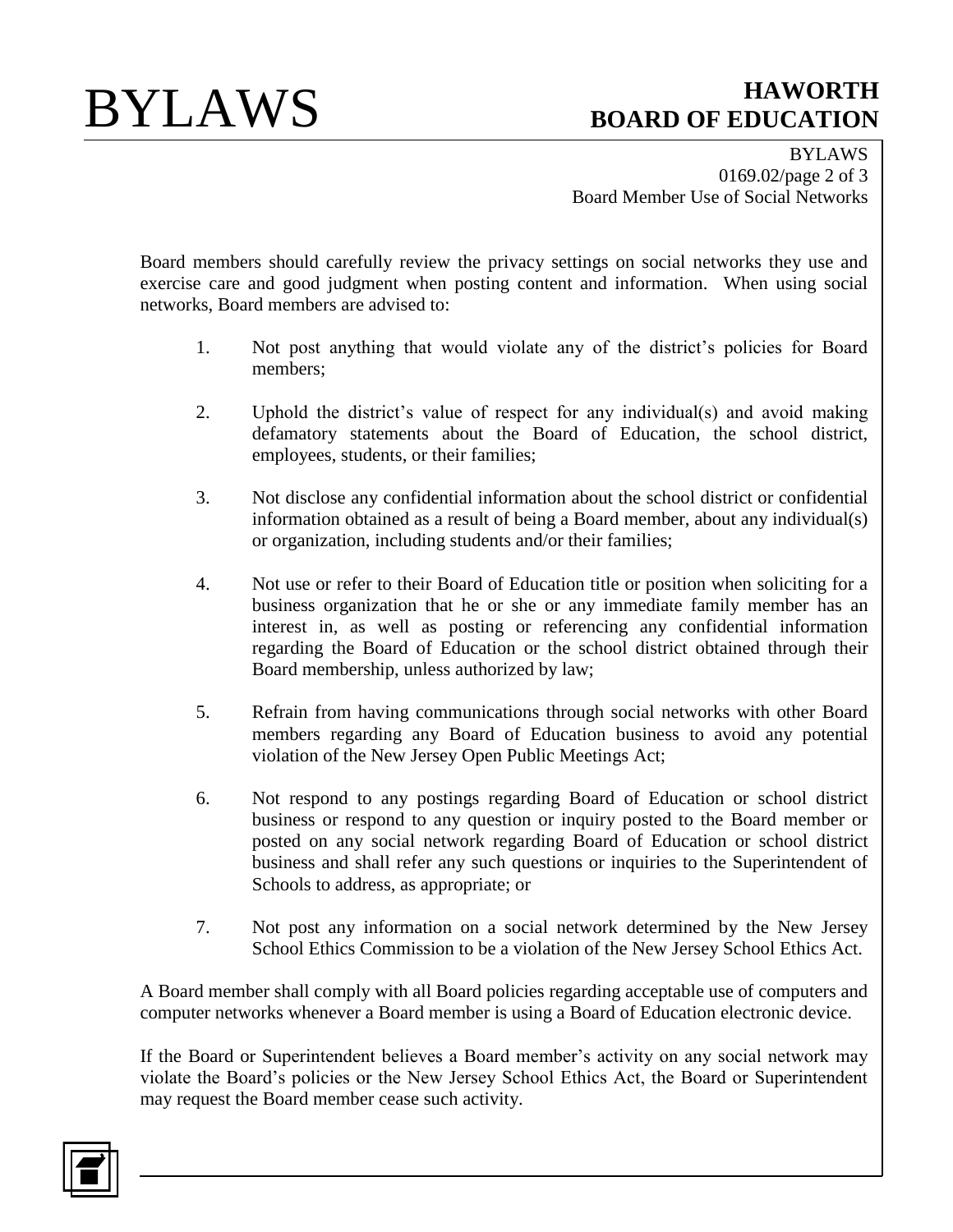

BYLAWS 0169.02/page 3 of 3 Board Member Use of Social Networks

This Policy has been developed and adopted by this Board to provide guidance and direction to a Board member to avoid actual and/or a perceived appearance of inappropriate conduct or conduct prohibited by the School Ethics Act while using social networks.

N.J.S.A. 18A:12-21 et seq. N.J.S.A. 10:4-6 et seq.

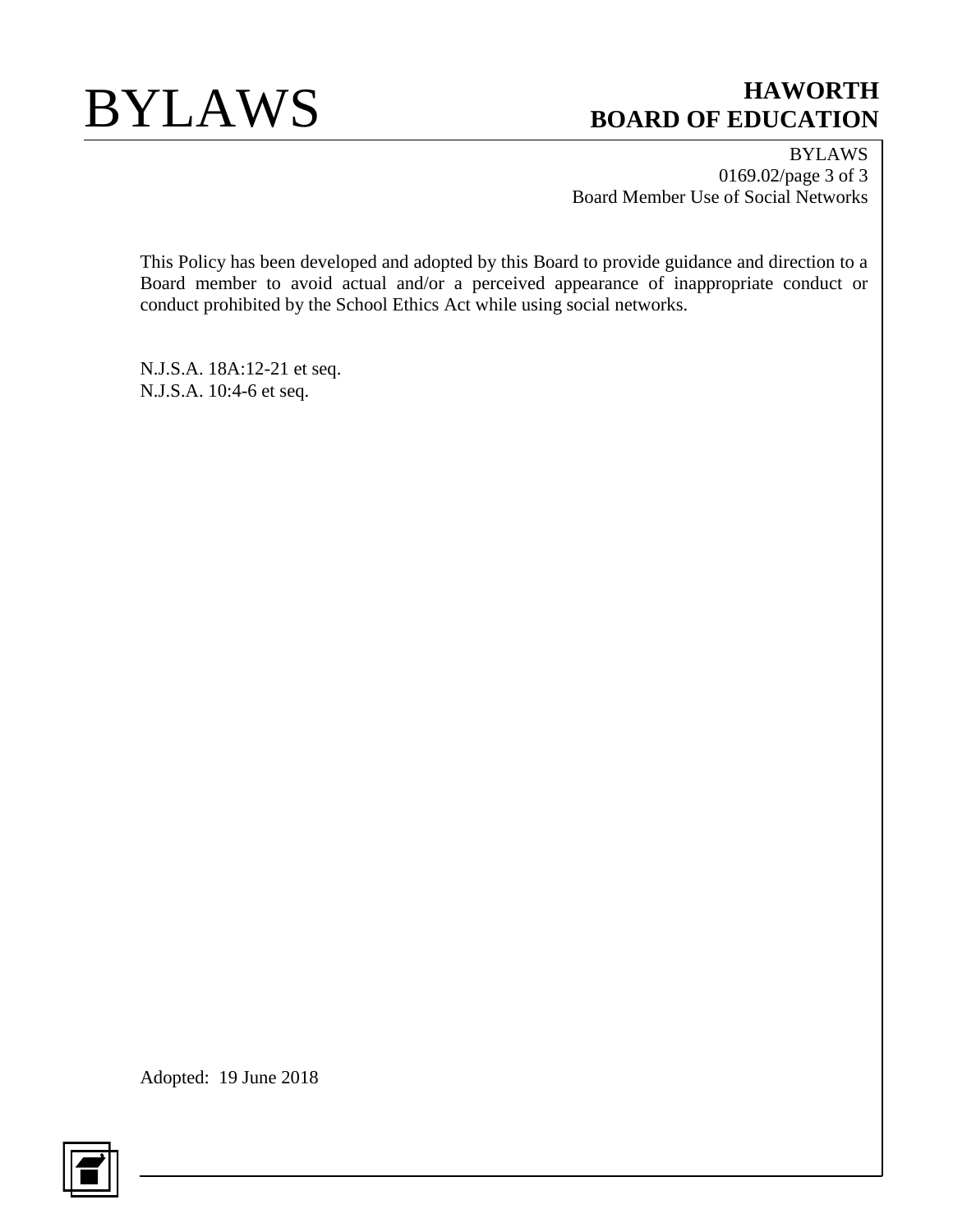BYLAWS 0171/page 1 of 2 Duties of Board President and Vice President

## 0171 DUTIES OF BOARD PRESIDENT AND VICE PRESIDENT

Any Haworth Board of Education member may place a member's name in nomination; a second is not required. Election for office of the President will be conducted by roll call vote when the nominations for that office are closed. The candidate receiving the votes of a majority of Board members present and voting will be elected to office. In the event no candidate receives a majority of the votes cast, a second election shall be conducted between the two candidates receiving the highest number of votes.

The President shall preside at all meetings of the Board and shall perform other duties as directed by statute, State Department of Education regulations, and this Board. In carrying out these responsibilities, the President shall:

Sign the instruments, acts, and orders necessary to carry out State requirements and the will of the Board.

- 1. Consult with the Superintendent or designee on the Board's agendas;
- 2. Appoint Board committees and chairpersons;
- 3. Call such meetings of the Board as he/she may deem necessary upon at least two days' notice;
- 4. Be an ex officio member of all Board committees;
- 5. Confer with the Superintendent or designee on crucial matters which may occur between Board meetings;
- 6. Be responsible for the orderly conduct of all Board meetings;
- 7. Be responsible to respond to inquiries from community groups, parents or municipal authorities on issues which may have direct impact on the Board's deliberations either during Board meetings or in committee meetings;
- 8. Be responsible for leading the search for a new Superintendent or designee should a vacancy in that position occur.

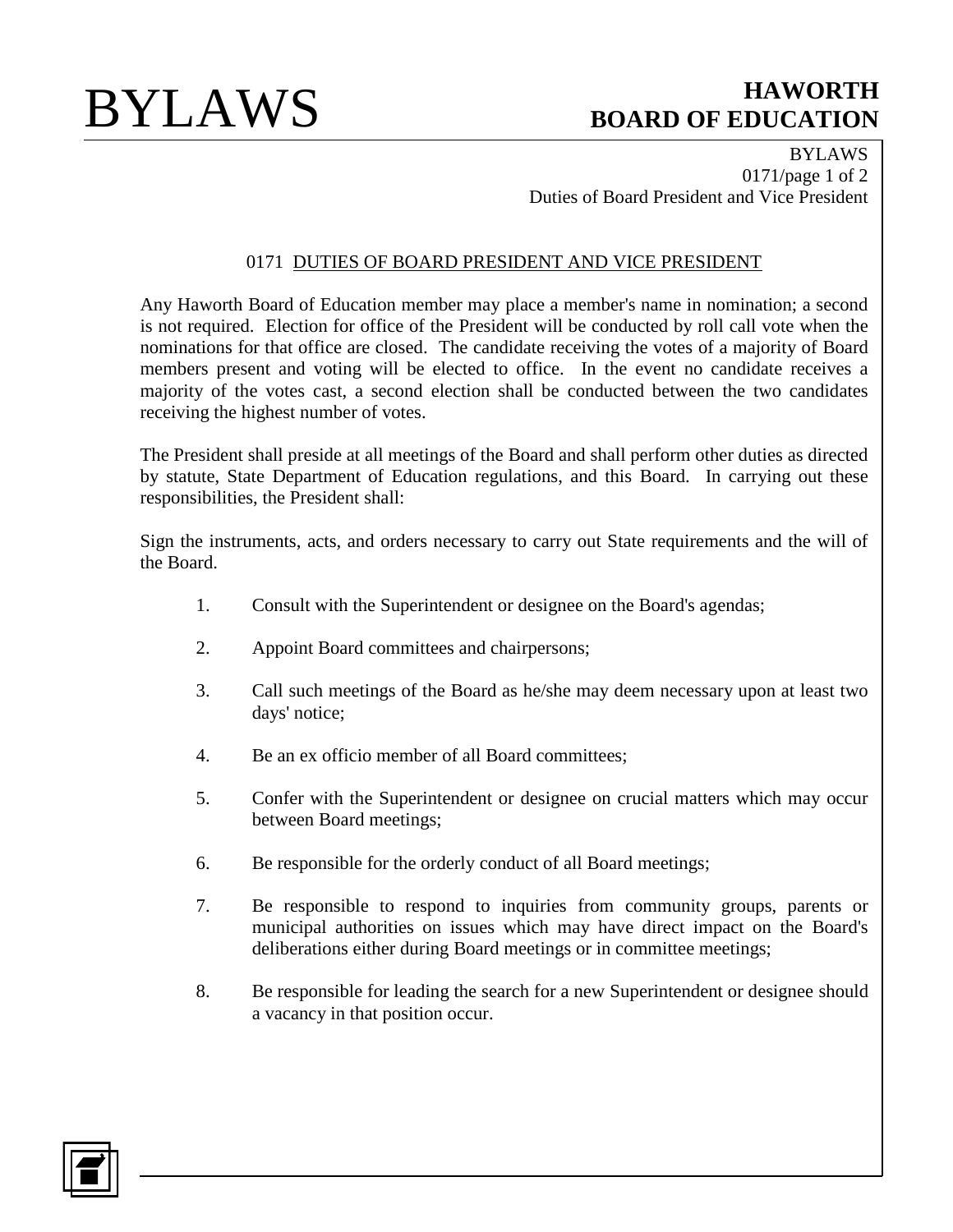BYLAWS 0171/page 2 of 2 Duties of Board President and Vice President

As a presiding officer at all meetings of the Board, the President shall:

- 1. Call the meeting to order at the appointed time;
- 2. Announce the business to come before the Board in its proper order;
- 3. Enforce the Board's policies relating to the order of business and the conduct of meetings;
- 4. Recognize persons who desire to speak, and protect the speaker who has the floor from disturbance or interference. The Board encourages public participation in Board meetings. The Board President may limit the duration of a particular speaker's comments;
- 5. Explain what the effect of a motion would be if it is not clear to every member;
- 6. Restrict discussion to the question when a motion is before the Board;
- 7. Answer all parliamentary inquiries, referring questions of law to the Board's Attorney;
- 8. Put motions to a vote, stating definitely and clearly the vote and result thereof;
- 9. Put motions to a vote, as other Board members have, to offer resolutions, to discuss questions and to vote.

The President shall have the right, as other Board members have, to offer resolutions, to discuss questions, and to vote.

The President shall have the sole authority to speak to the media on behalf of the Board. In the event that other Board members are approached by members of the media, they should address all inquiries to the Board President.

In the event the office of the President is vacated, the School Business Administrator shall hold an election for President following the procedure of the organization meeting.

The Vice President shall assume and discharge the duties of the President in the President's absence, disability, or disqualification. N.J.S.A. 18A:16-1.1

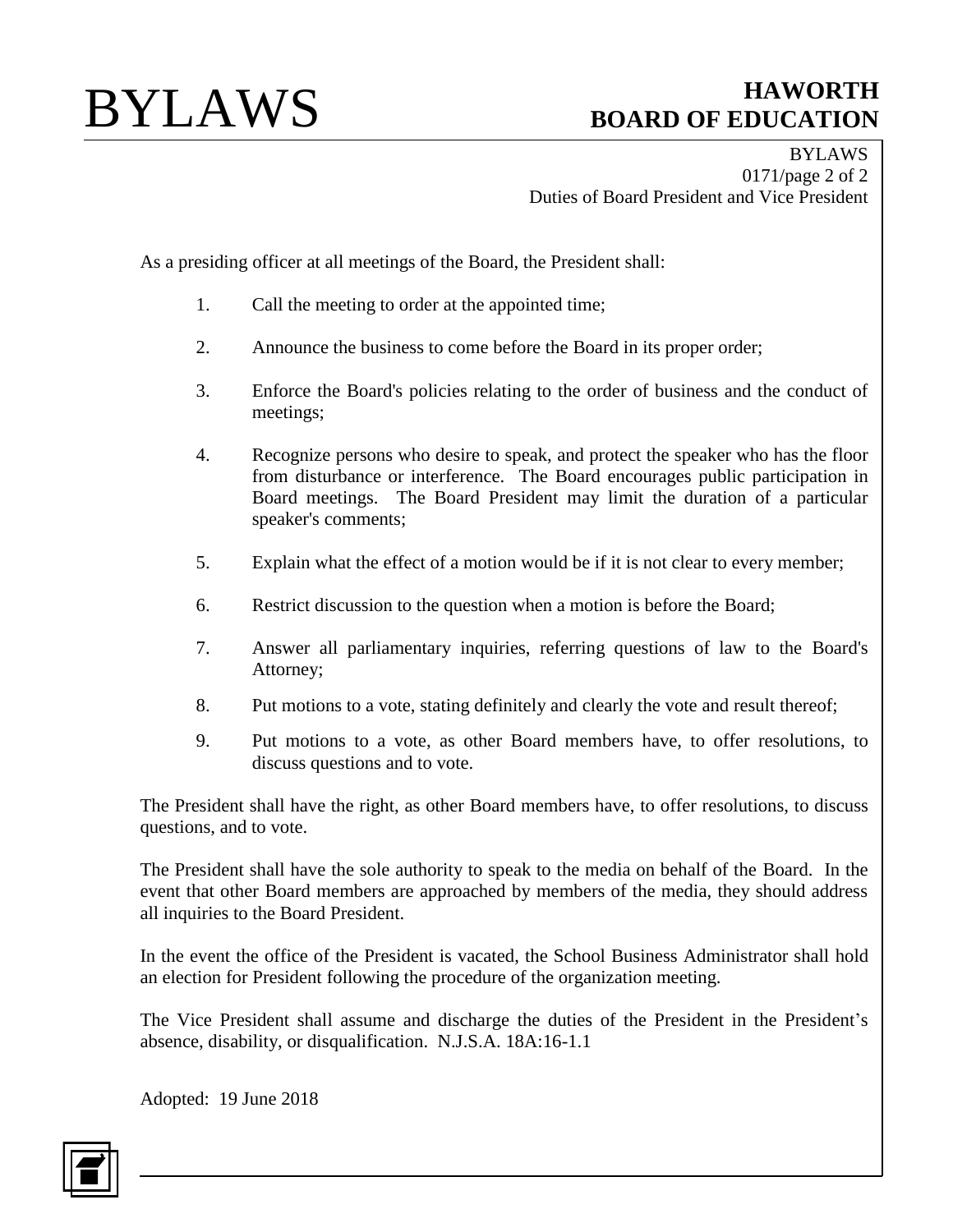BYLAWS 0172/page 1 of 1 Duties of Treasurer of School Monies

## 0172 DUTIES OF TREASURER OF SCHOOL MONIES

The Treasurer of School Monies shall:

- 1. Receive and hold in trust all school monies, except monies from athletic events and student organization activities, and deposit them in the bank or banks designated by the Board, N.J.S.A. 18A:17-34;
- 2. Pay out school monies only on warrants made payable to the person entitled to receive payment and specifying the object for which it is issued and signed by the President, Secretary and Treasurer, N.J.S.A. 18A:19-1;
- 3. Receive school employee payrolls and a warrant for the full amount of each payroll certified by the President and Secretary, deposit the warrants in a separate payroll account, and issue individual checks drawn on such account to each employee, N.J.S.A. 18A:19-9, 19-10;
- 4. Give public notice when funds are on hand for payment of interest bearing warrants issued for which no funds were available, N.J.S.A. 18A:19-12;
- 5. Keep a record of monies received and paid out in books provided for that purpose and in accordance with a bookkeeping system prescribed by the State Board, N.J.S.A. 18A:17-35;
- 6. Pay over the balance of school funds on hand to his/her successor, N.J.S.A. 18A:17-35;
- 7. Render a monthly report to the Board giving a detailed account of all receipts, the amounts of all warrants issued, the accounts from which they were drawn and the balance in each account, N.J.S.A. 18A:17-36;
- 8. Render an annual report showing the amounts received and disbursed by him/her during the school year and file a copy with the County Superintendent, N.J.S.A. 18A:17-36; and
- 9. Receive the proceeds of any bond sale and disburse them only to pay the expenses of issuing and selling the bonds, the purpose for which the bonds were issued, and the temporary investment of the funds, N.J.S.A. 18A:24-47.

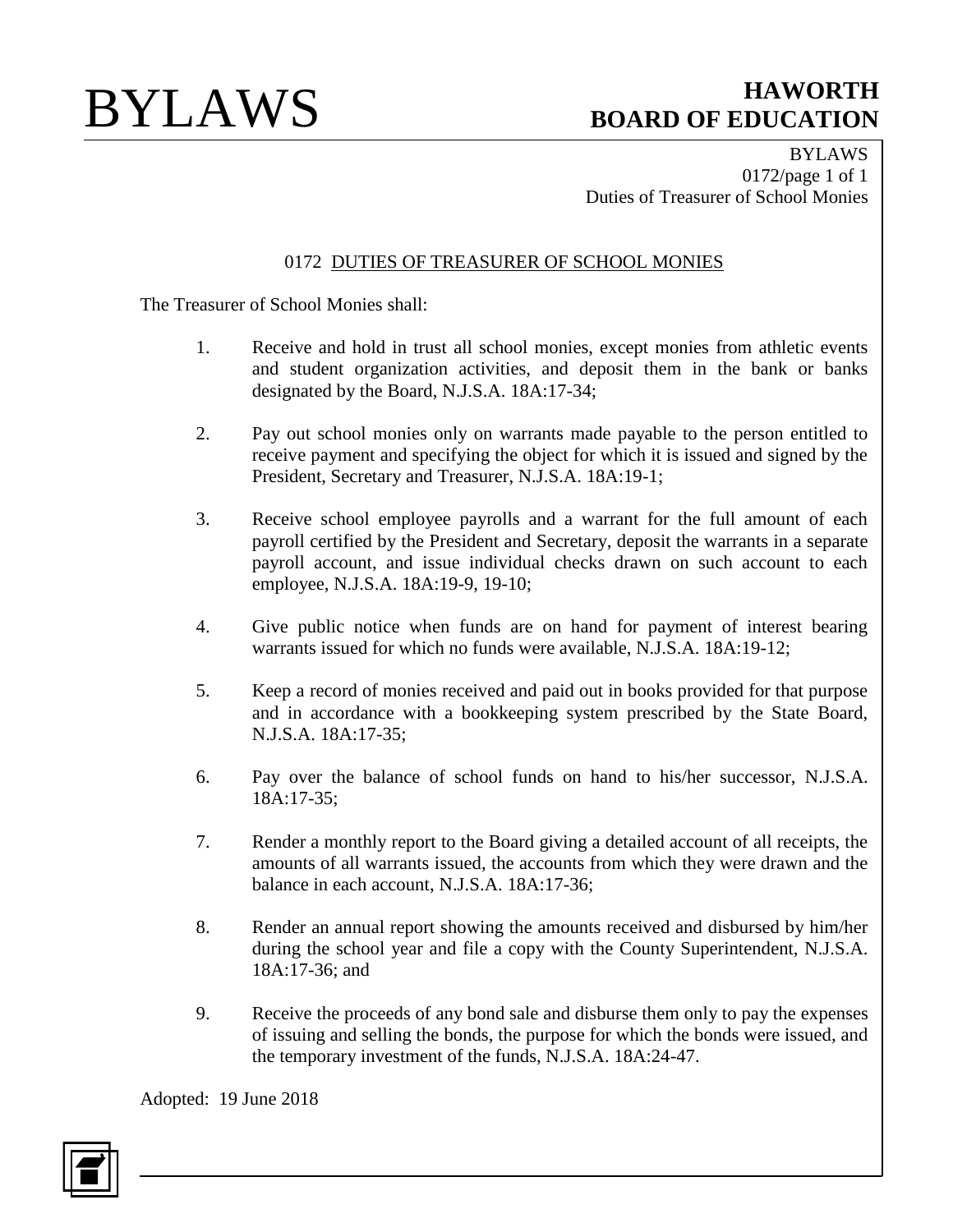BYLAWS 0173/page 1 of 2 Duties of Public School Accountant

### 0173 DUTIES OF PUBLIC SCHOOL ACCOUNTANT

The Board will engage only a licensed public school accountant to conduct the annual audit in accordance with N.J.S.A. 18A:23-1 et seq. The accountant must have an external peer/quality report performed in accordance with N.J.A.C. 6A:23A-16.2(i)1, unless the accountant or firm can show good cause as to why there was a delay completing such report within the required timelines established by Government Auditing Standards issued by the Comptroller General of the United States. The Board will require the submission of the most recent external peer/quality report for review and evaluation prior to the appointment of the licensed public school accountant. The Board will acknowledge the receipt, review, and evaluation of the external peer/quality report in the public session and Board minutes in which the accountant or firm to perform the audit is engaged.

The Board will require the submission of an updated external peer/quality report of the accountant within thirty days after the issuance date of the external peer/quality report if the report is issued prior to the date of the audit opinion for the most recent fiscal year.

In accordance with NJOMB Circular Letter 98-07, the public school accountant will provide a copy of the most recent external peer/quality report to the Department of Education, within thirty days after the initial engagement by the Board and within thirty days after the issuance of a subsequent peer/quality report.

The Board shall engage a public school accountant during the audit engagement period for nonauditing, management, or other consulting services only if such services comply with the independent standards as established in Government Auditing Standards (Yellow Book) by the Comptroller General of the United States.

The Board may be prohibited for good cause by the Commissioner of Education from engaging a particular licensed public school accountant, or may be directed by the Commissioner on a process to be used in the appointment of a licensed public school accountant pursuant to N.J.A.C. 6A:23A-16.2(i)4.

The public school accountant will complete the annual audit as required by the Department of Education and N.J.S.A. 18A:23-2. Each annual audit shall include an audit of the books, accounts and moneys, and verification of all cash and bank balances of the Board and of any officer or employee and of moneys derived from athletic events or other activities of any organization of students conducted under the auspices of the Board, from the date of the last annual audit to the date of the current audit. The audit will also include a determination of the extent to which the district used contracts entered into by the State Division of Purchase and

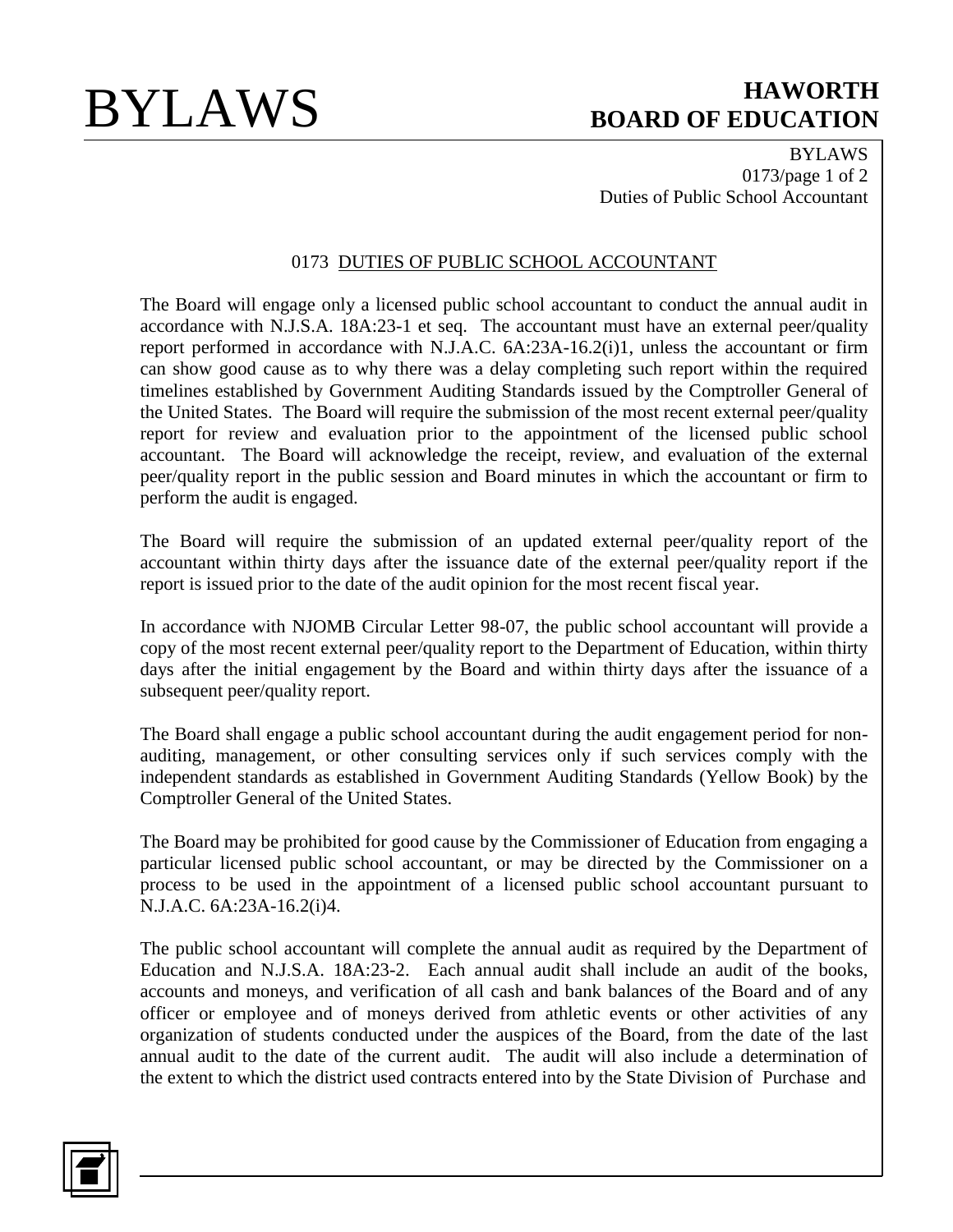BYLAWS 0173/page 2 of 2 Duties of Public School Accountant

Property pursuant to P.L. 1969 c. 104 (C. 52:25-16.1 et seq.) in the purchase of materials, supplies or equipment for the district. The report of each audit will be completed in accordance with the time requirements of N.J.S.A. 18A:23-1 and will be filed by the public school accountant in accordance with N.J.S.A. 18A:23-2.3.

Within thirty days following receipt of the report the Board, at a regularly scheduled public meeting, will cause the recommendations of the accountant to be read and discussed and the discussion will be duly noted in the Board meeting minutes in accordance with N.J.S.A. 18A:23-5. The Board Secretary will prepare or have prepared a summary of the annual audit for this Board meeting in accordance with N.J.S.A. 18A:23-4.

N.J.S.A. 18A:23-1 et seq. N.J.A.C. 6A:23A-16.2

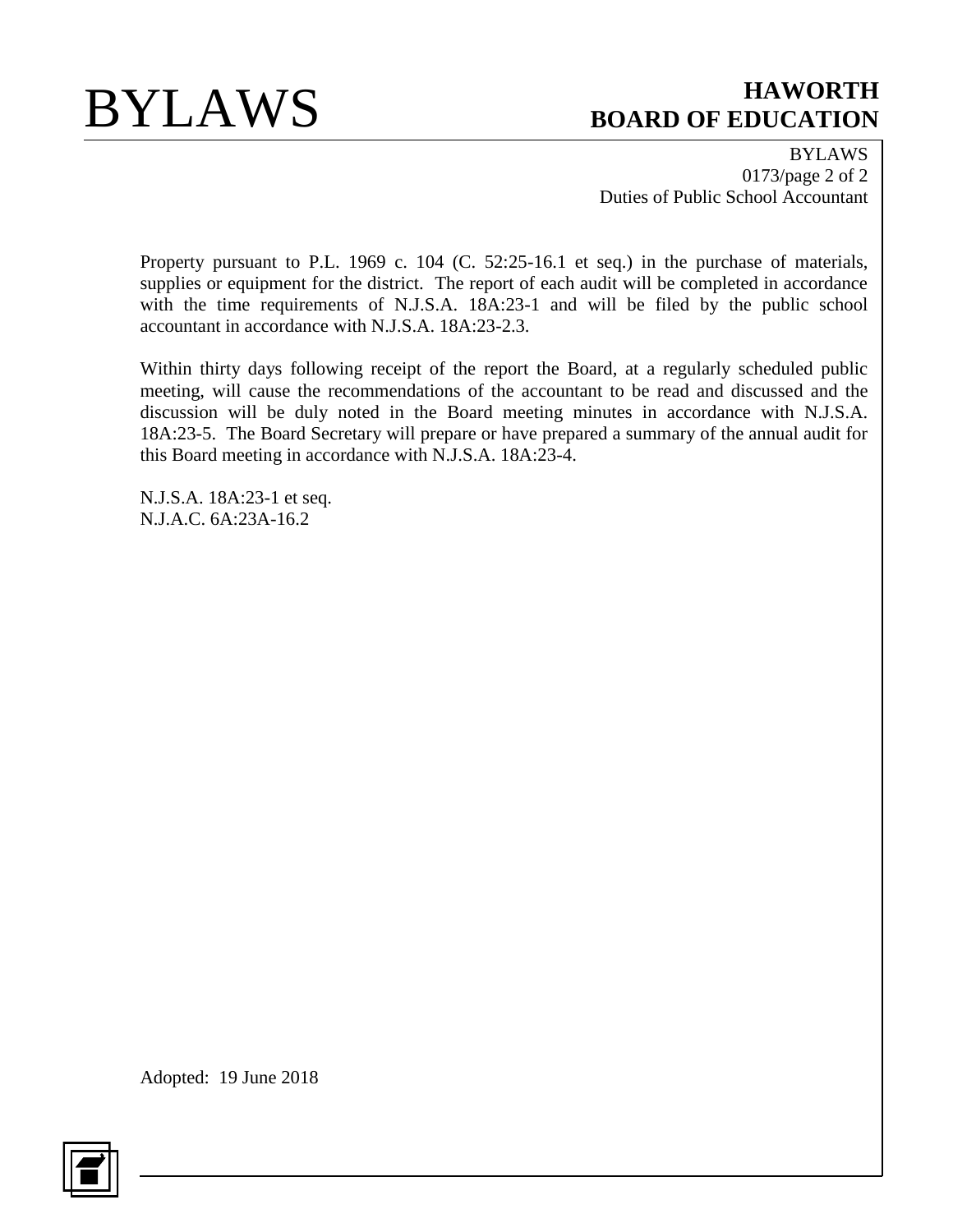BYLAWS 0174/page 1 of 2 Legal Services **M**

## 0174 LEGAL SERVICES

In accordance with N.J.A.C. 6A:23A-5.2, the Board of Education adopts this Policy and its strategies to ensure the use of legal services by employees and the Board of Education members and the tracking of the use of legal services.

The Board of Education authorizes the Superintendent of Schools, Superintendent of Schools' designee, School Business Administrator, and Board President as designated contact persons to request services or advice from contracted legal counsel.

The School Business Administrator shall be responsible to review all legal bills and confer with designated contact persons in reviewing such legal bills.

In accordance with the provisions of N.J.A.C. 6A:23A-5.2(a)2, the Board designates the administrative staff member to review all legal bills and designates contact persons to ensure the prudent use of legal services.

School districts with legal costs that exceed one hundred thirty percent of the Statewide average per student amount should establish the procedures outlined in 1., 2., 3., and 4. below and, if not established, provide evidence such procedures would not result in a reduction of costs.

- 1. The designated contact person(s) shall ensure that contracted legal counsel is not contacted unnecessarily for management decisions or readily available information contained in district materials such as Board policies, administrative regulations, or guidance available through professional source materials.
- 2. All requests for legal advice shall be made to the designated contact person(s) in writing and shall be maintained on file in the district offices. The designated contact person shall determine whether the request warrants legal advice or if legal advice is necessary.
- 3. The designated contact person(s) shall maintain a log of all legal counsel contact including the name of the legal counsel contacted, date of the contact, issue discussed, and length of contact.
- 4. All written requests for legal advice and logs of legal counsel contacts shall be forwarded to the School Business Administrator, who shall be responsible to review all legal bills and compare all legal bills to the contact logs and to investigate and resolve any variances.

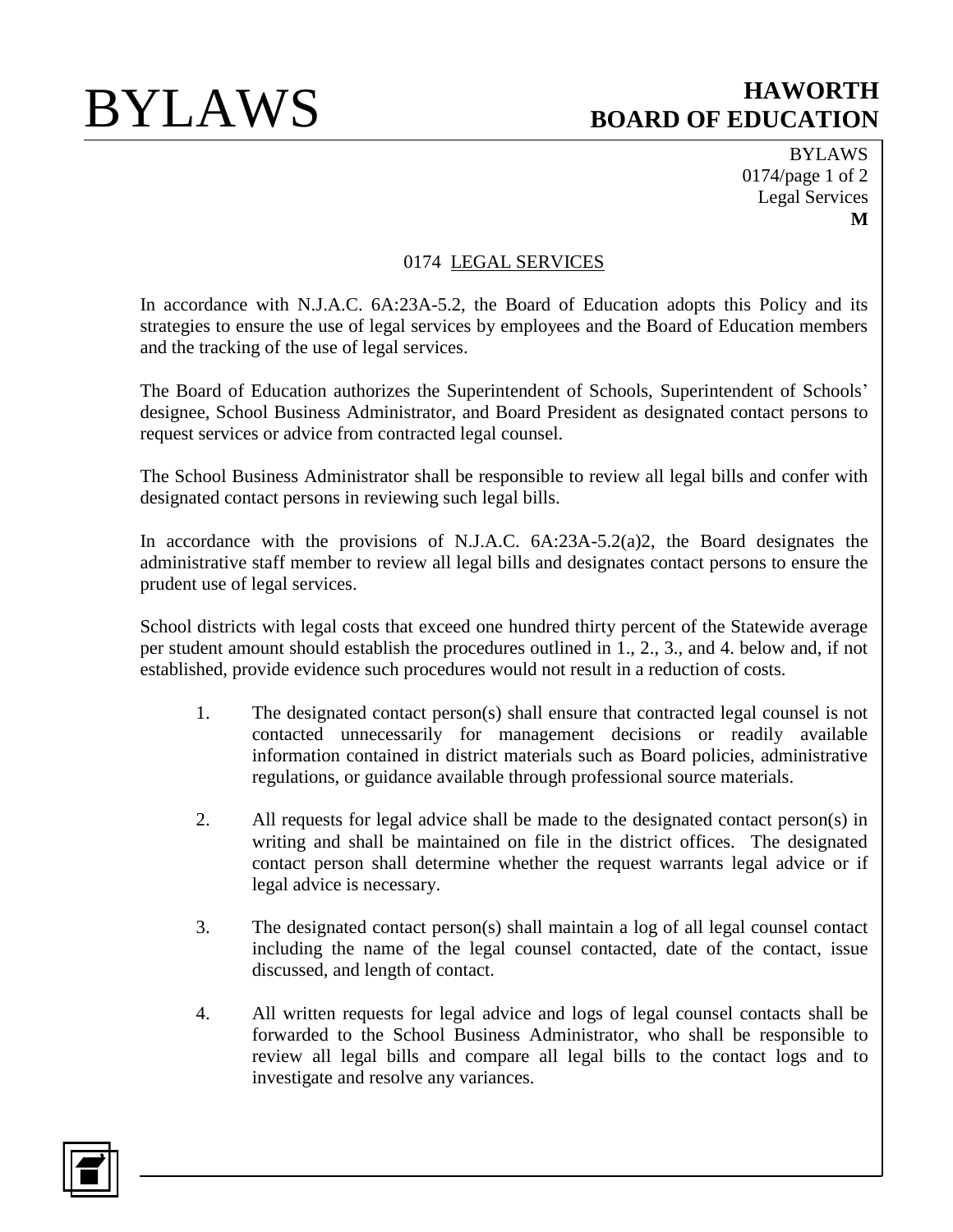BYLAWS 0174/page 2 of 2 Legal Services

Any professional services contract(s) for legal services shall prohibit advance payments. Services to be provided shall be described in detail in the contract and invoices for payment shall itemize the services provided for the billing period. Payments to legal counsel(s) shall only be for services actually provided.

School districts and vocational school districts are prohibited from contracting with legal counsel or using in-house legal counsel to pursue any affirmative claim or cause of action on behalf of district administrators and/or any individual Board members or pursuing any claim or cause of action for which the damages to be awarded would benefit an individual rather than the school district as a whole.

The Board of Education will annually establish prior to budget preparation, a maximum dollar limit for each type of professional service, including legal services. In the event it becomes necessary to exceed the established maximum dollar limit for the professional service, the Superintendent of Schools shall recommend to the Board of Education an increase in the maximum dollar amount. Any increase in the maximum dollar amount shall require formal Board action.

Contracts for legal services will be issued by the Board in a deliberative and efficient manner that ensures the district receives the highest quality services at a fair and competitive price or through a shared service arrangement. This may include, but is not limited to, issuance of such contracts through a Request for Proposals (RFP) based on cost and other specified factors or other comparable processes. Contracts for legal services shall be limited to non-recurring or specialized work for which the district does not possess adequate in-house resources or in-house expertise to conduct.

N.J.A.C. 6A:23A-5.2

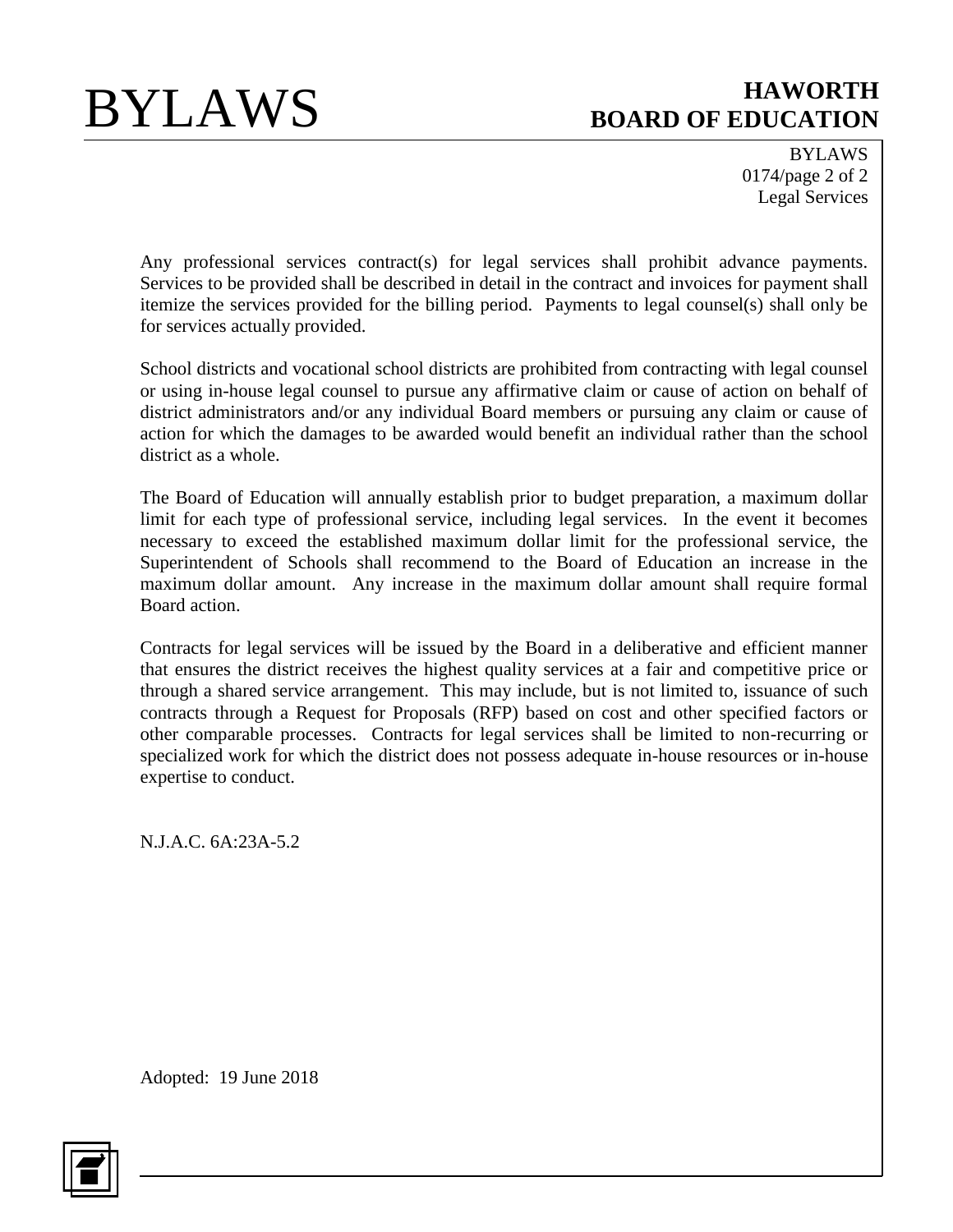BYLAWS 0175/page 1 of 1 Contracts with Independent Consultants

## 0175 CONTRACTS WITH INDEPENDENT CONSULTANTS

The Board of Education may from time to time engage the services of one or more independent contractors to advise and assist the Board in analyzing school district operations and preparing Board reports when those tasks cannot be performed as economically by district staff members.

Wherever possible, the Board will seek proposals from multiple sources before a contract with an independent consultant is entered. The Board will not contract with a Board member or the spouse, child, parent(s) or legal guardian(s), or sibling, in fact or in law, of a Board member as an independent consultant.

The Board will engage the services of an independent consultant only by written contract, which must specify the work to be accomplished by the consultant, the time within which the work is to be completed, and the fee that will be paid the consultant. An independent consultant engaged by the Board is neither agent nor employee of the Board and may represent the Board only as expressly authorized to do so in writing.

An independent consultant may have access to such school facilities and school district employees as may be reasonably required in the performance of the consultant's contract with the Board. Except as expressly permitted by the contract, any communication between the consultant and a district employee or community member regarding the work of the contract must be conducted through the Board or a designated school official.

Materials and reports generated and created by the independent consultant in the performance of his/her contract with the Board are and will remain the property of the Board and are subject to Board Policy No. 8310 on public records.

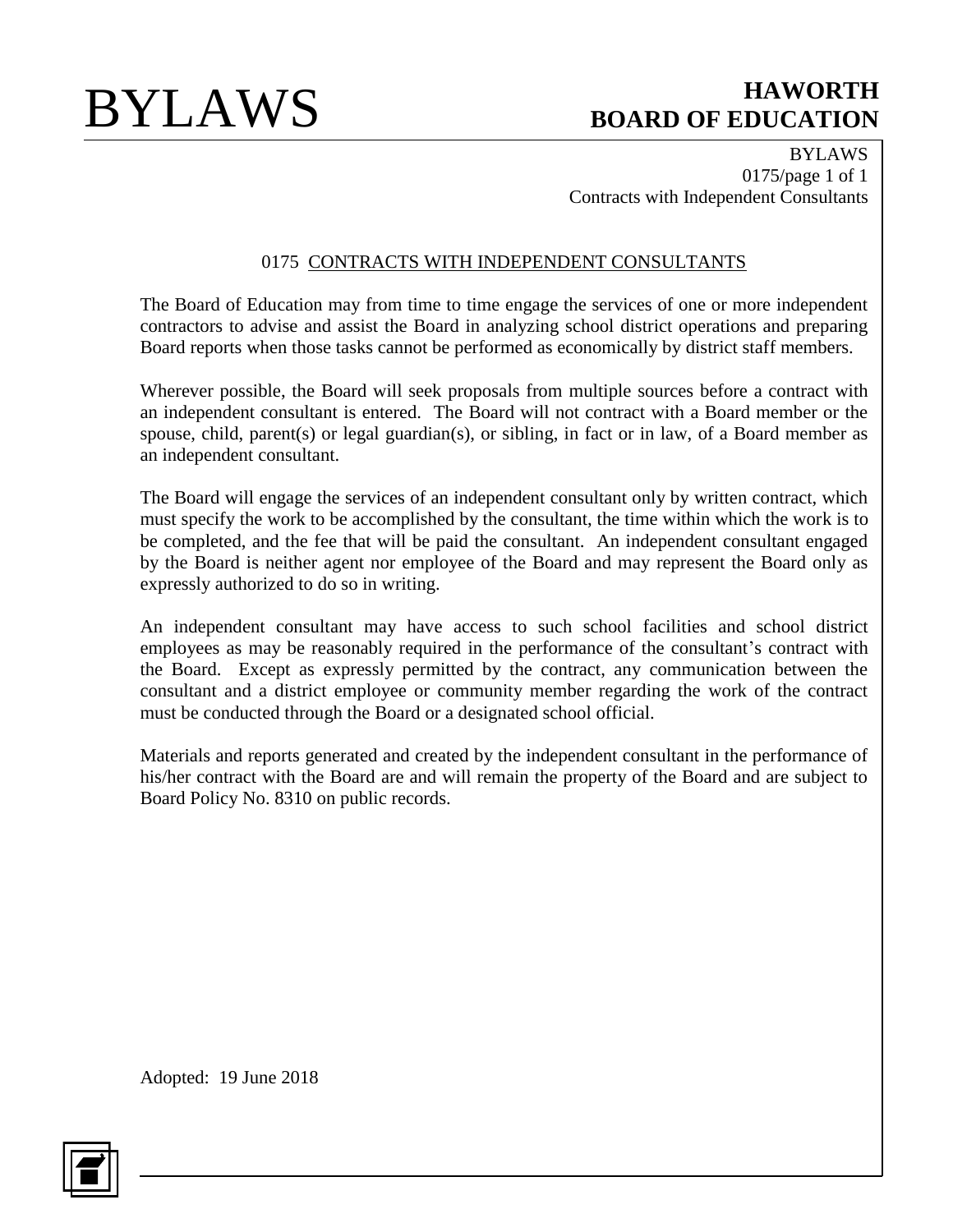BYLAWS 0176/page 1 of 1 Collective Bargaining and Contract Approval/Ratification

### 0176 COLLECTIVE BARGAINING AND CONTRACT APPROVAL/RATIFICATION

The Board recognizes a Board member and/or a member of his/her immediate family may be a member of, or salary is determined by, a labor bargaining unit, professional association and/or union that has an affiliation with a bargaining unit, professional organization and/or union within the school district. The Board member does not automatically violate N.J.S.A. 18A:24 by voting to approve and/or ratify this contract solely on the basis of his/her status or that of an immediate family member with respect to membership or representation by a different local affiliate of the same Statewide association with whom the agreement is made provided the Board member's involvement with such local affiliate has not or appears to have not compromised the member's objectivity or independence of judgment.

In accordance with N.J.S.A. 18A:12-24, the Board member shall not participate in the collective bargaining process and/or serve on the negotiations committee representing the Board with this unit, association, and/or union. The Board member may be apprised of the terms of a tentative memorandum of agreement with this unit, association, and/or union in closed and/or open session only after a tentative memorandum of agreement has been reached. The Board member may vote during the public meeting to approve and/or ratify a contract with this bargaining unit, professional association and/or union.

The Board member shall not participate in any aspect of negotiations and/or vote to approve/ratify a tentative memorandum of agreement/contract ratification if the Board member has an immediate family who is a member of the bargaining unit, professional association and/or union within the school district. Under this circumstance, the Board member may only vote in the event the school Board attorney advises the Board the Doctrine of Necessity must be invoked in accordance with Policy No. 0163.

In addition, the School Ethics Commission Decision A16-00 states a Board member may not participate in any aspect of negotiations and/or vote to approve/ratify a tentative memorandum of agreement/contract ratification if the Board member has a "relative" who is a member of the bargaining unit, professional association and/or union within the school district. Under this circumstance, the Board member may only vote in the event the school Board attorney advises the Board the Doctrine of Necessity must be invoked in accordance with Policy No. 0163.

N.J.S.A. 18A:12-21 et. seq.

New Jersey School Ethics Commission Advisory Opinion A02-00 and A16-00 Commissioner of Education Decision - In the Matter of Bruce White, Ewing Township Board of Education, Mercer County - June 1, 2000

New Jersey State Board of Education Decision - In the Matter of Frank Pannucci, Board of Education of Brick Township, Ocean County - March 3, 2000